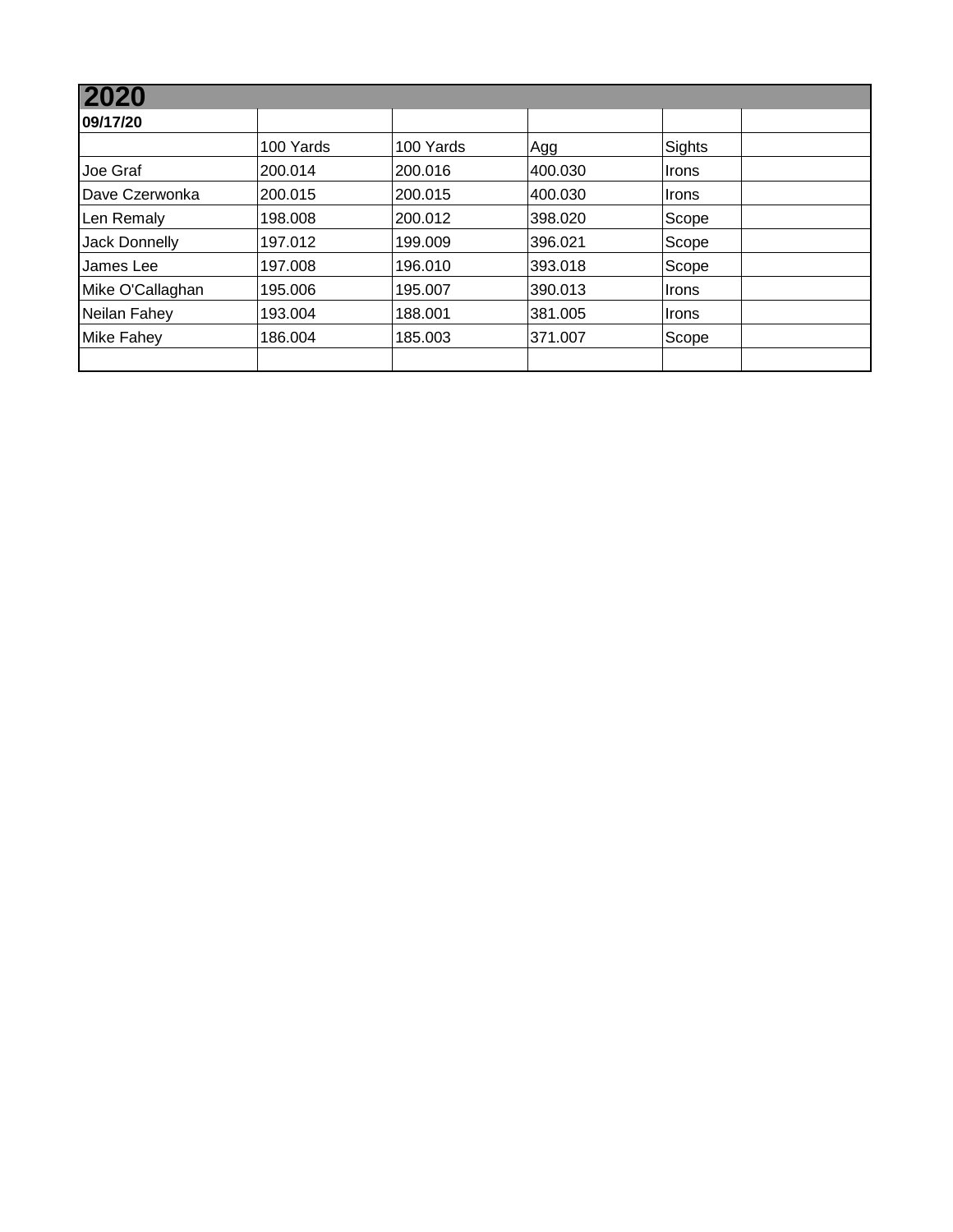| 09/10/20             |           |           |         |              |  |
|----------------------|-----------|-----------|---------|--------------|--|
|                      | 100 Yards | 100 Yards | Agg     | Sights       |  |
| Joe Graf             | 200.015   | 200.016   | 400.031 | <b>Irons</b> |  |
| Dave Czerwonka       | 200.014   | 199.012   | 399.026 | ∣Irons       |  |
| Len Remaly           | 199.011   | 199.011   | 398.022 | <b>Irons</b> |  |
| <b>Rich Girvin</b>   | 198.009   | 199.013   | 397.022 | Scope        |  |
| Margot Lee           | 200.017   | 196.008   | 396.025 | <b>Irons</b> |  |
| <b>Jack Donnelly</b> | 197.004   | 197.005   | 394.009 | Scope        |  |
| Mike O'Callaghan     | 199.009   | 192.010   | 391.019 | Irons        |  |
| James Lee            | 194.005   | 196.009   | 390.014 | Scope        |  |
| Neilan Fahey         | 196.008   | 194.006   | 390.014 | <b>Irons</b> |  |
| Mike Fahey           | 191.005   | 187.002   | 378,007 | Scope        |  |
|                      |           |           |         |              |  |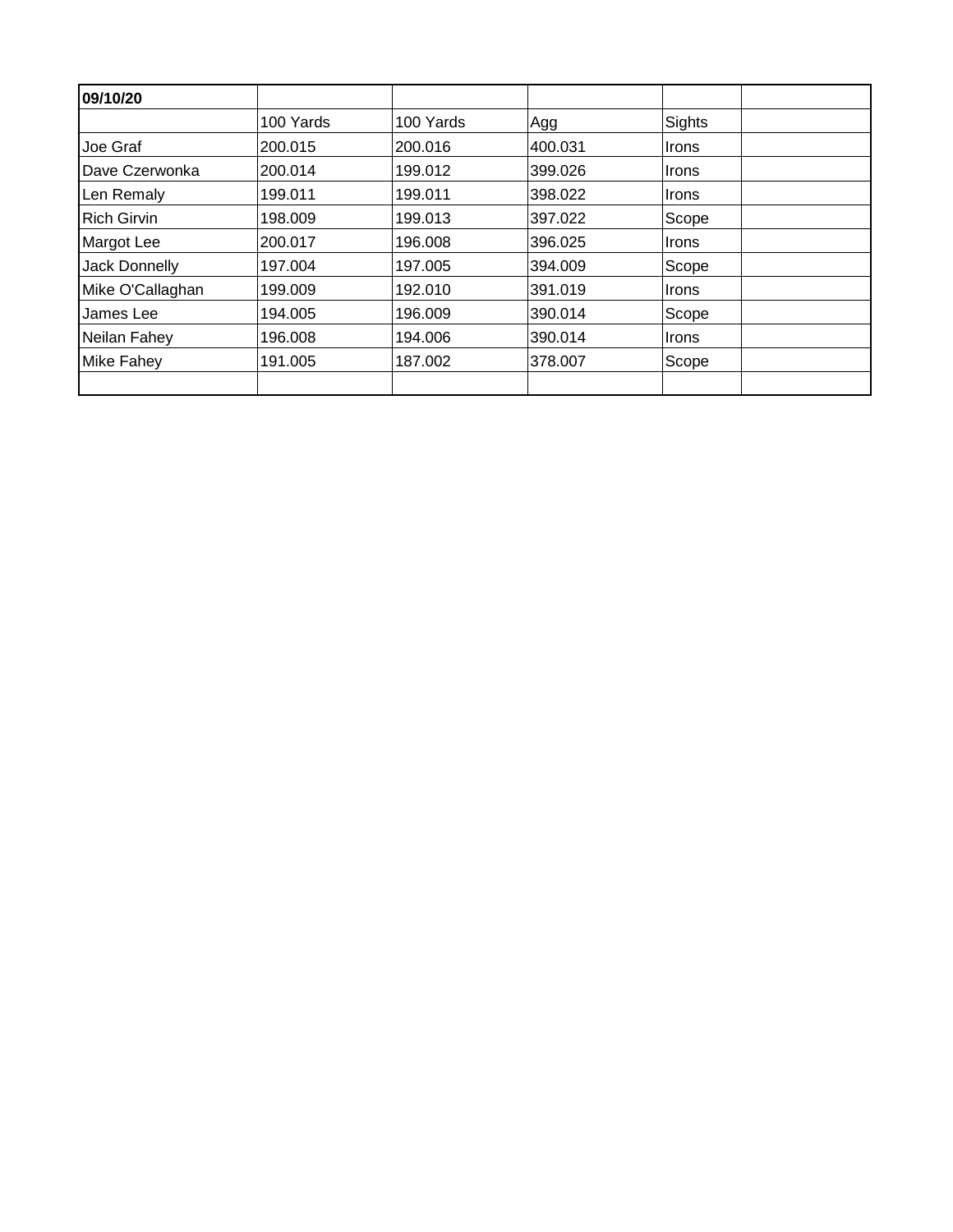| 09/03/20           |           |           |         |              |  |
|--------------------|-----------|-----------|---------|--------------|--|
|                    | 100 Yards | 100 Yards | Agg     | Sights       |  |
| Joe Graf           | 200.016   | 200.015   | 400.031 | Irons        |  |
| Dave Czerwonka     | 200.011   | 200.015   | 400.026 | <b>Irons</b> |  |
| Len Remaly         | 199.013   | 200.013   | 399.026 | Irons        |  |
| <b>Rich Girvin</b> | 197.009   | 200.011   | 397.020 | Scope        |  |
| Mike O'Callaghan   | 198.010   | 199.008   | 397.018 | ∣Irons       |  |
| James Lee          | 196.006   | 192.006   | 388.012 | Scope        |  |
|                    |           |           |         |              |  |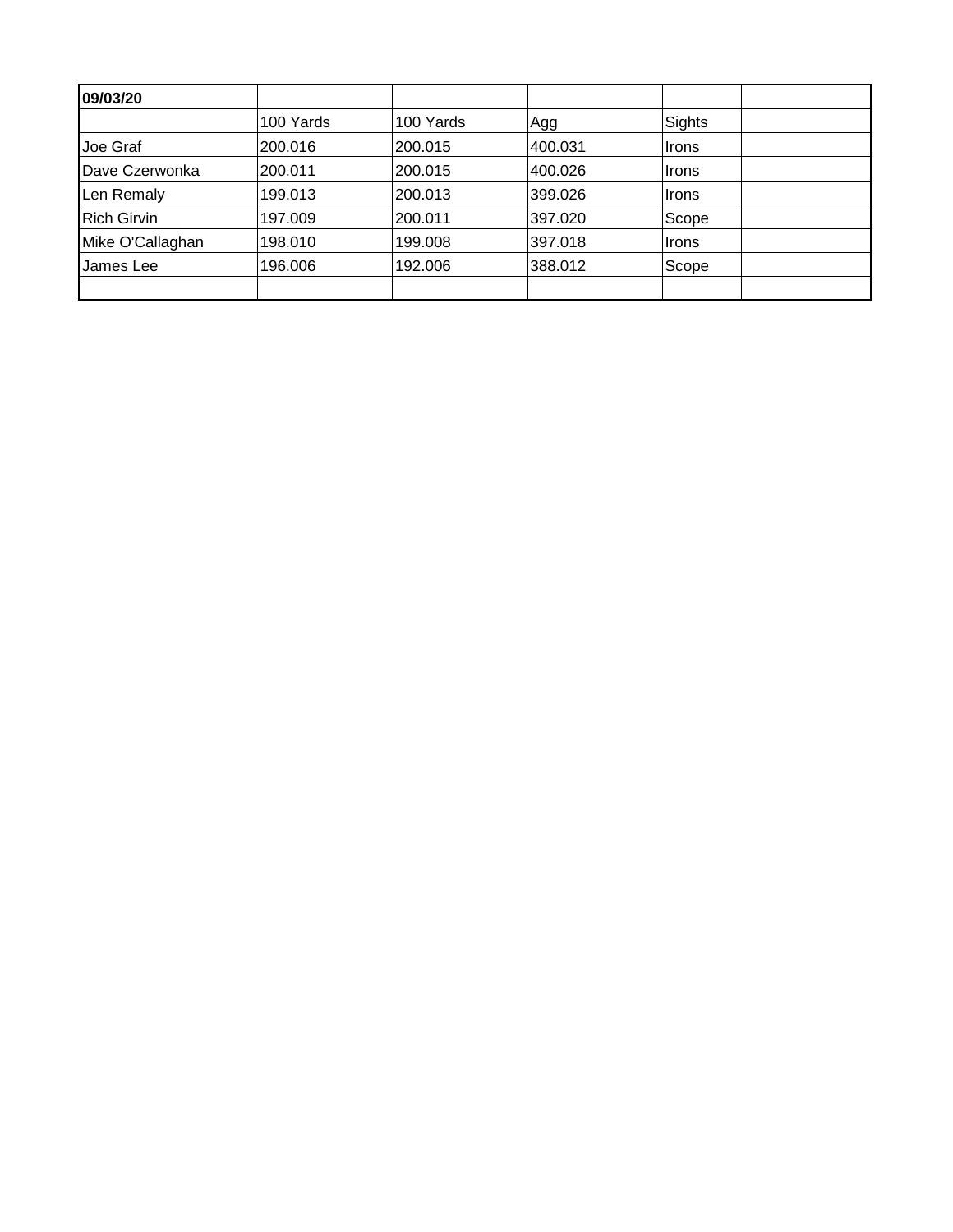| 08/27/20           |           |           |         |        |  |
|--------------------|-----------|-----------|---------|--------|--|
|                    | 100 Yards | 100 Yards | Agg     | Sights |  |
| Joe Graf           | 200.016   | 200.013   | 400.029 | Irons  |  |
| <b>Rich Girvin</b> | 200.011   | 200.014   | 400.025 | Scope  |  |
| Len Remaly         | 197.010   | 200.006   | 397.016 | Irons  |  |
| Bob Lynn           | 197.011   | 198.014   | 395.025 | Scope  |  |
| Mike O'Callaghan   | 197.008   | 196.009   | 393.017 | ∣Irons |  |
| James Lee          | 197.008   | 195.009   | 392.017 | Scope  |  |
|                    |           |           |         |        |  |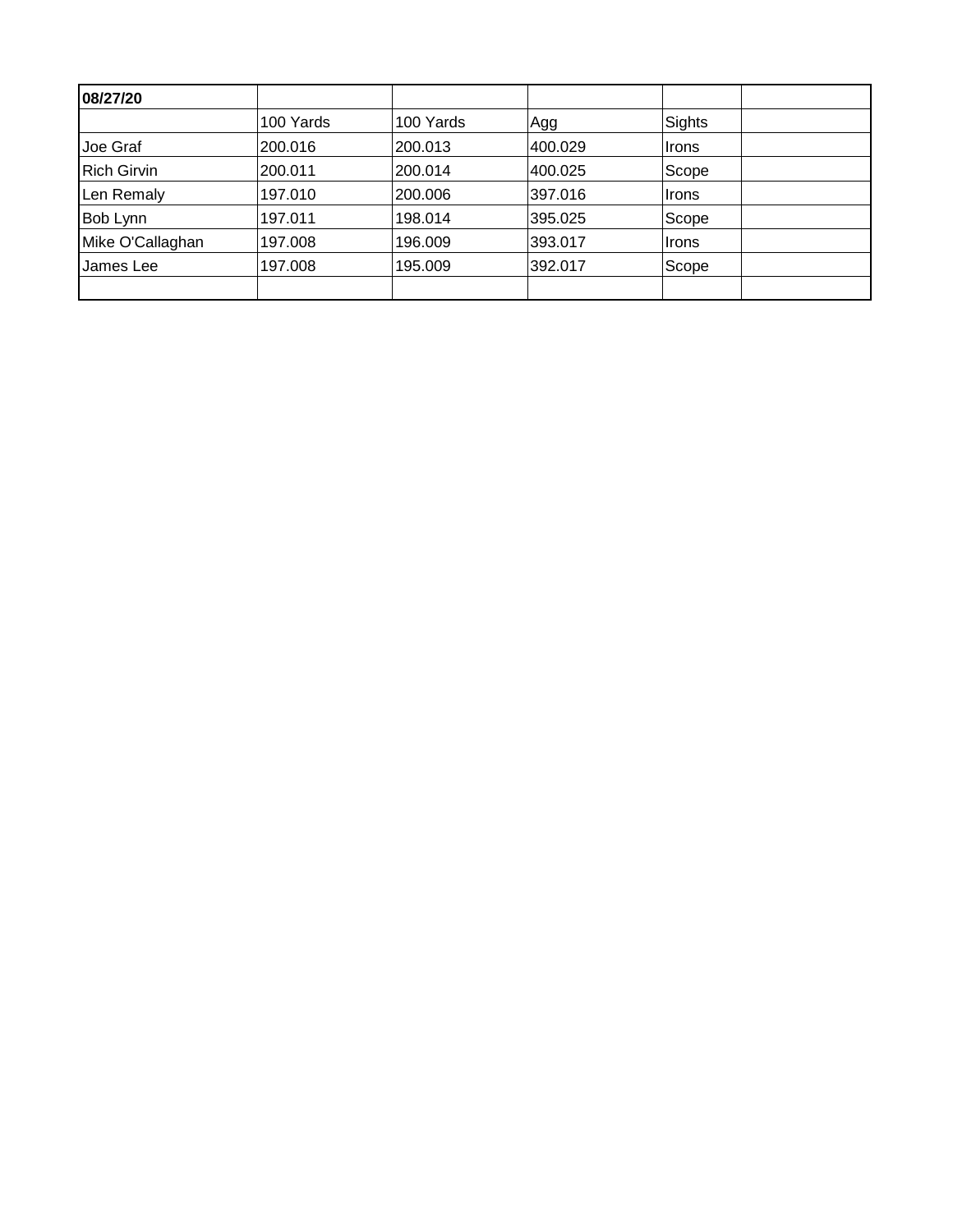| 08/20/20           |           |           |         |               |  |
|--------------------|-----------|-----------|---------|---------------|--|
|                    | 100 Yards | 100 Yards | Agg     | <b>Sights</b> |  |
| Joe Graf           | 199.011   | 200.012   | 399.023 | Irons         |  |
| <b>Rich Girvin</b> | 198.011   | 199.014   | 397.025 | Scope         |  |
| Dave Czerwonka     | 199.012   | 198.012   | 397.024 | ∣Irons        |  |
| Bob Lynn           | 197.008   | 200.011   | 397.019 | Scope         |  |
| Jack Donnelly      | 197.007   | 200.007   | 397.014 | Scope         |  |
| Mike O'Callaghan   | 200.008   | 196.007   | 396.015 | <b>Irons</b>  |  |
| James Lee          | 194.009   | 195.007   | 389.016 | Scope         |  |
| Neilan Fahey       | 193.003   | 193.002   | 386.005 | <b>Irons</b>  |  |
|                    |           |           |         |               |  |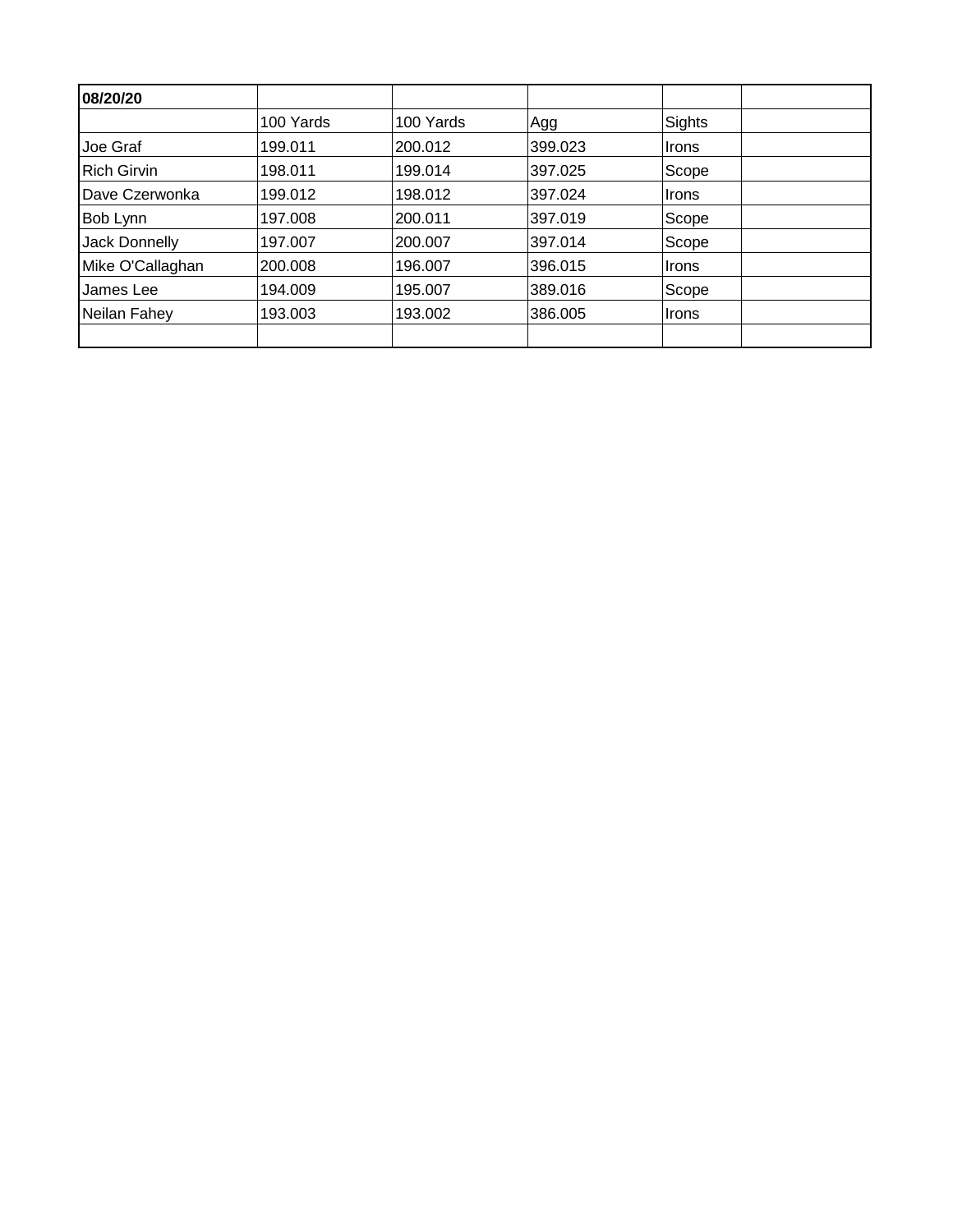| 08/13/20           |           |           |         |              |  |
|--------------------|-----------|-----------|---------|--------------|--|
|                    | 100 Yards | 100 Yards | Agg     | Sights       |  |
| Dave Czerwonka     | 200.014   | 200.015   | 400.029 | <b>Irons</b> |  |
| Margot Lee         | 200.013   | 200.015   | 400.028 | Irons        |  |
| Joe Graf           | 199.013   | 200.015   | 399.028 | Irons        |  |
| Frank Garbouchian  | 200.015   | 199.013   | 399.028 | Scope        |  |
| Len Remaly         | 199.012   | 199.012   | 398.024 | <b>Irons</b> |  |
| <b>Rich Girvin</b> | 197.013   | 200.009   | 397.022 | Scope        |  |
| Bob Lynn           | 198.009   | 198.010   | 396.019 | Scope        |  |
| Steve Roby         | 196.007   | 200.010   | 396.017 | Scope        |  |
| Mike O'Callaghan   | 195.008   | 199.014   | 394.022 | Irons        |  |
| James Lee          | 195.005   | 194.006   | 389.011 | Scope        |  |
| Neilan Fahey       | 193.005   | 185.003   | 378.008 | Irons        |  |
| <b>Mike Fahey</b>  | 188.005   | 182.002   | 370.007 | Scope        |  |
|                    |           |           |         |              |  |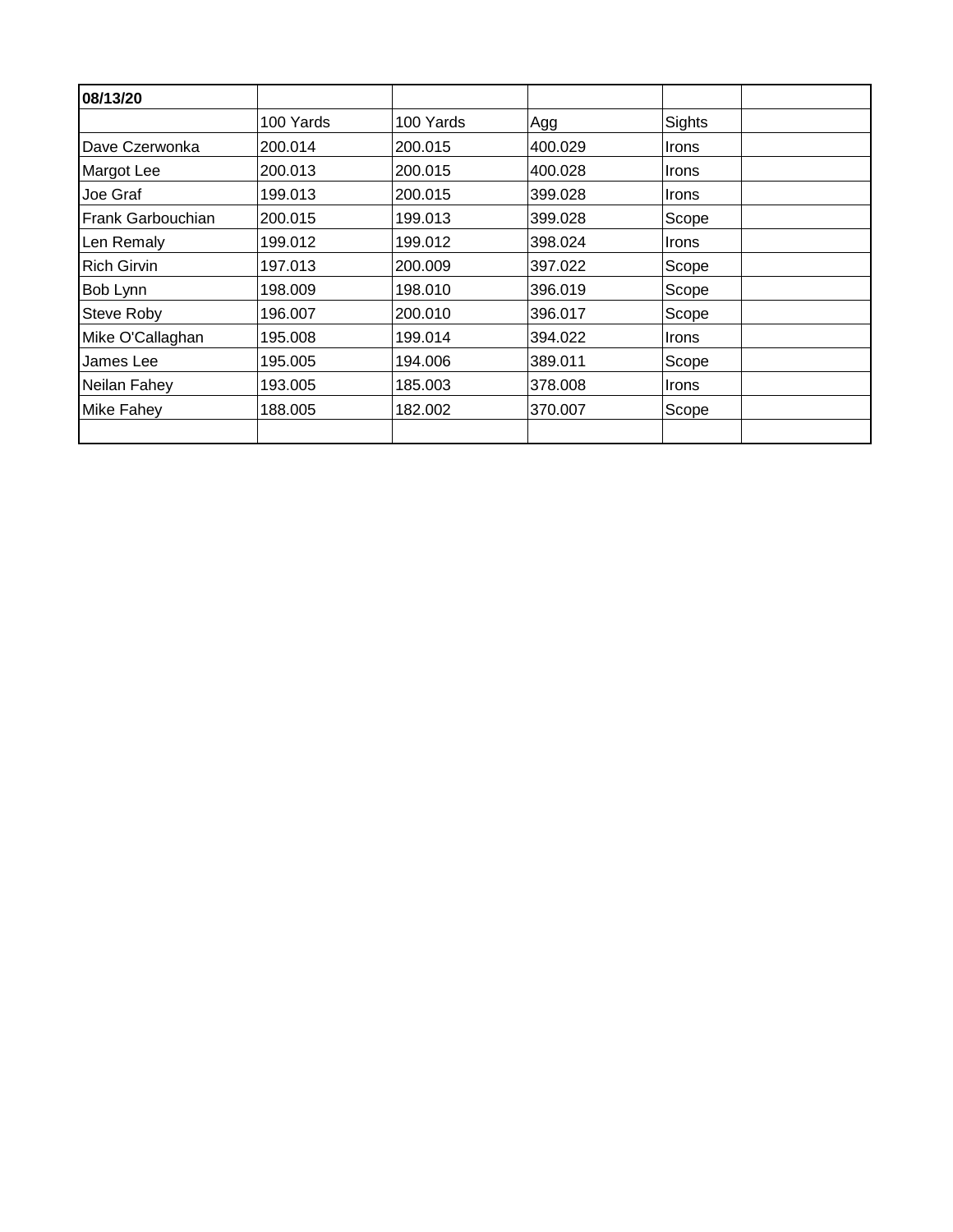| 08/06/20           |           |           |         |               |  |
|--------------------|-----------|-----------|---------|---------------|--|
|                    | 100 Yards | 100 Yards | Agg     | <b>Sights</b> |  |
| <b>Rich Girvin</b> | 200.017   | 200.017   | 400.034 | Scope         |  |
| Joe Graf           | 200.014   | 200.015   | 400.029 | <b>Irons</b>  |  |
| Dave Czerwonka     | 200.013   | 200.009   | 400.022 | <b>Irons</b>  |  |
| Len Remaly         | 199.011   | 198.006   | 397.017 | <b>Irons</b>  |  |
| Mike O'Callaghan   | 197.011   | 199.007   | 396.018 | <b>Irons</b>  |  |
| Jack Donnelly      | 197.006   | 198.014   | 395.020 | Scope         |  |
| Neilan Fahey       | 192.006   | 195.003   | 387.009 | <b>Irons</b>  |  |
| <b>Mike Fahey</b>  | 181.002   | 183.003   | 364.005 | Scope         |  |
|                    |           |           |         |               |  |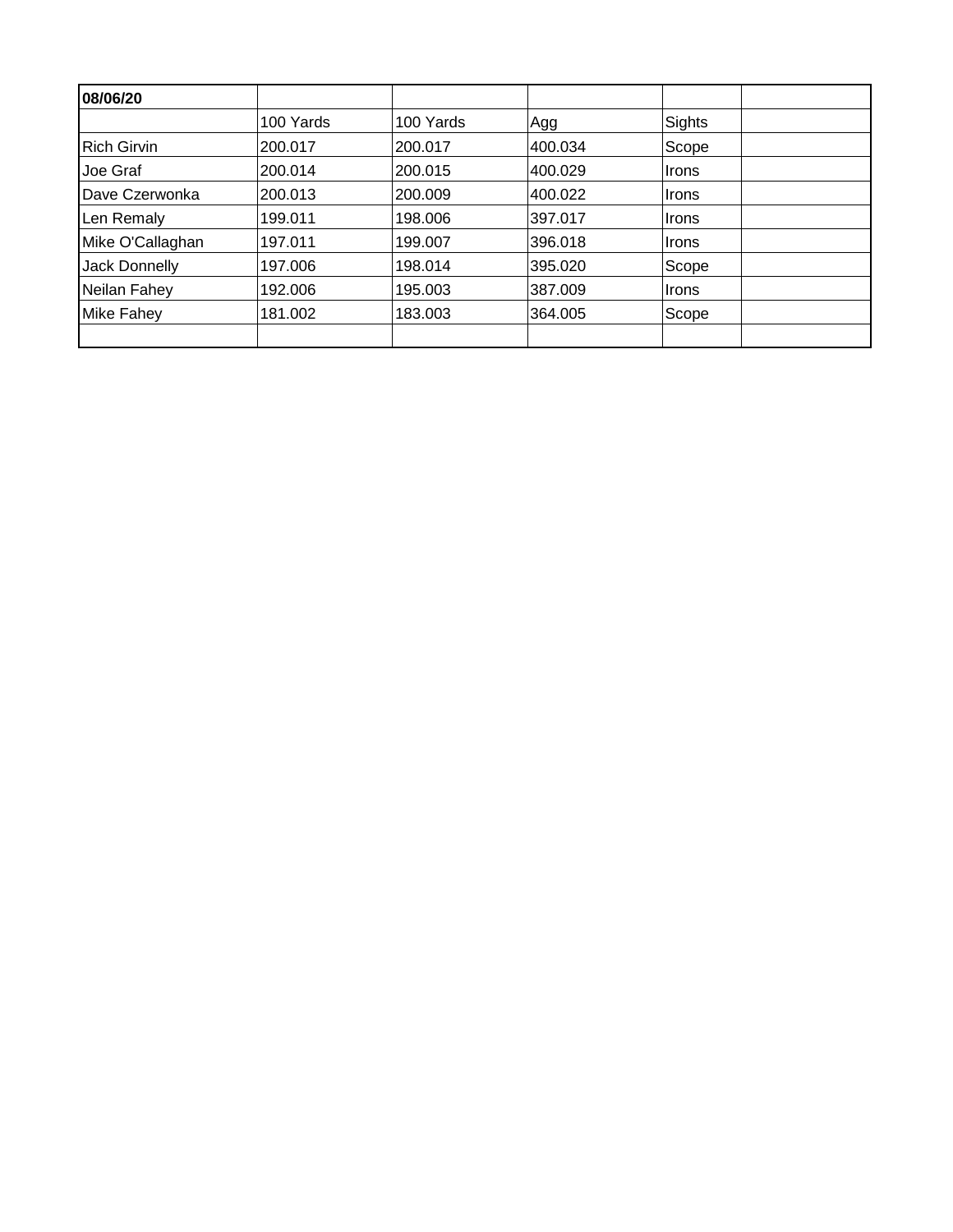| 07/30/20          |           |           |         |               |  |
|-------------------|-----------|-----------|---------|---------------|--|
|                   | 100 Yards | 100 Yards | Agg     | <b>Sights</b> |  |
| Dave Czerwonka    | 200.013   | 200.010   | 400.023 | ∣Irons        |  |
| Joe Graf          | 199.010   | 200.012   | 399.022 | ∣Irons        |  |
| James Lee         | 199.013   | 198.007   | 397.020 | Scope         |  |
| Len Remaly        | 199.008   | 198.008   | 397.016 | ∣Irons        |  |
| Mike O'Callaghan  | 199.011   | 197.007   | 396.018 | ∣Irons        |  |
| Neilan Fahey      | 198.009   | 195.008   | 393.017 | ∣Irons        |  |
| Jack Donnelly     | 194.008   | 196.008   | 390.016 | Scope         |  |
| <b>Mike Fahey</b> | 178.002   | 180.002   | 358.004 | Scope         |  |
| Margot Lee        | 199.009   | 000.000   | 199.009 | ∣Irons        |  |
|                   |           |           |         |               |  |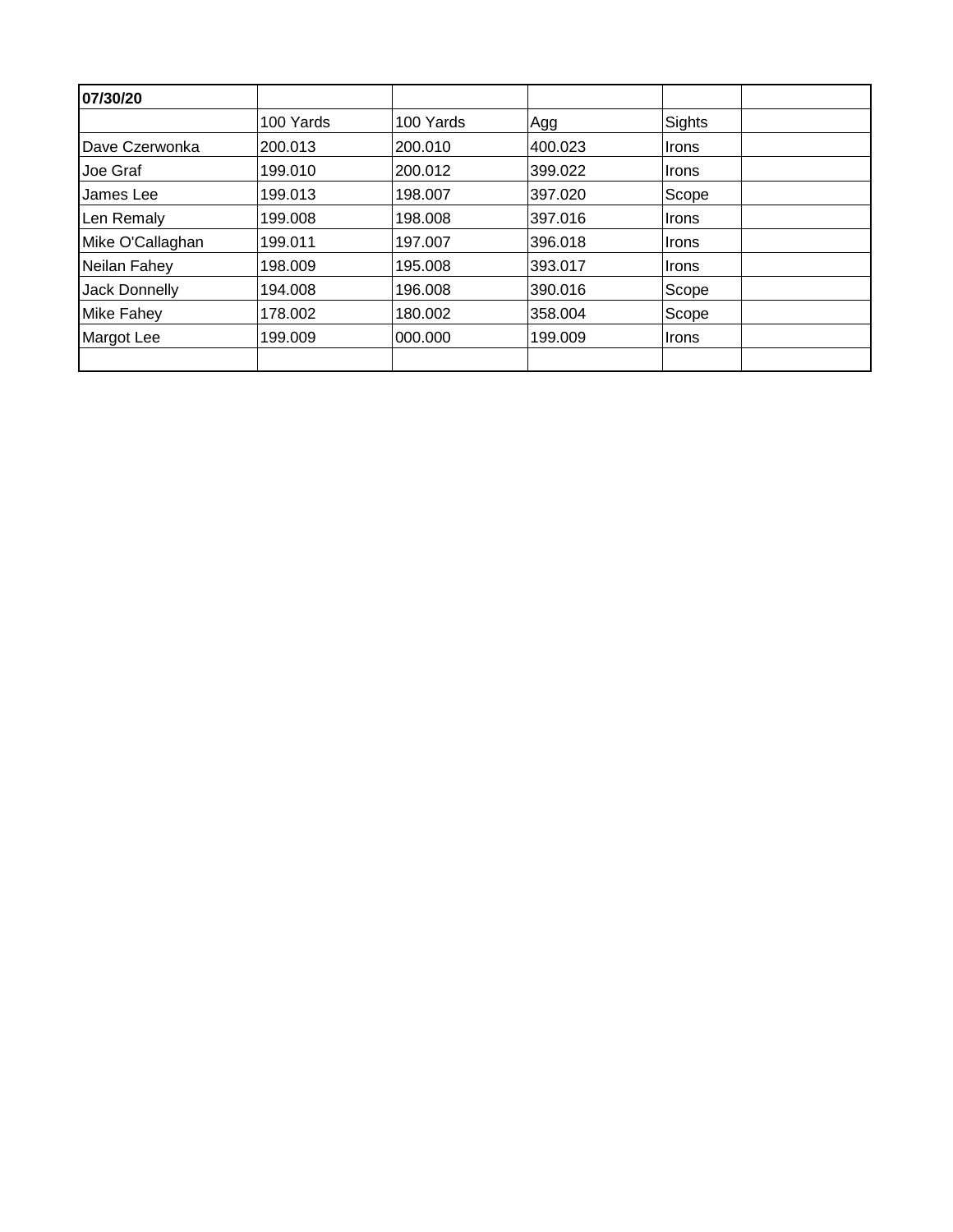| 07/23/20         |           |           |         |        |  |
|------------------|-----------|-----------|---------|--------|--|
|                  | 100 Yards | 100 Yards | Agg     | Sights |  |
| Joe Graf         | 200.014   | 200.017   | 400.031 | Irons  |  |
| Dave Czerwonka   | 199.013   | 200.011   | 399.024 | ∣Irons |  |
| James Lee        | 197.010   | 195.011   | 392.021 | Scope  |  |
| Mike O'Callaghan | 195.004   | 190.007   | 385.011 | Irons  |  |
| Jack Donnelly    | 186.002   | 196.006   | 382.008 | Scope  |  |
|                  |           |           |         |        |  |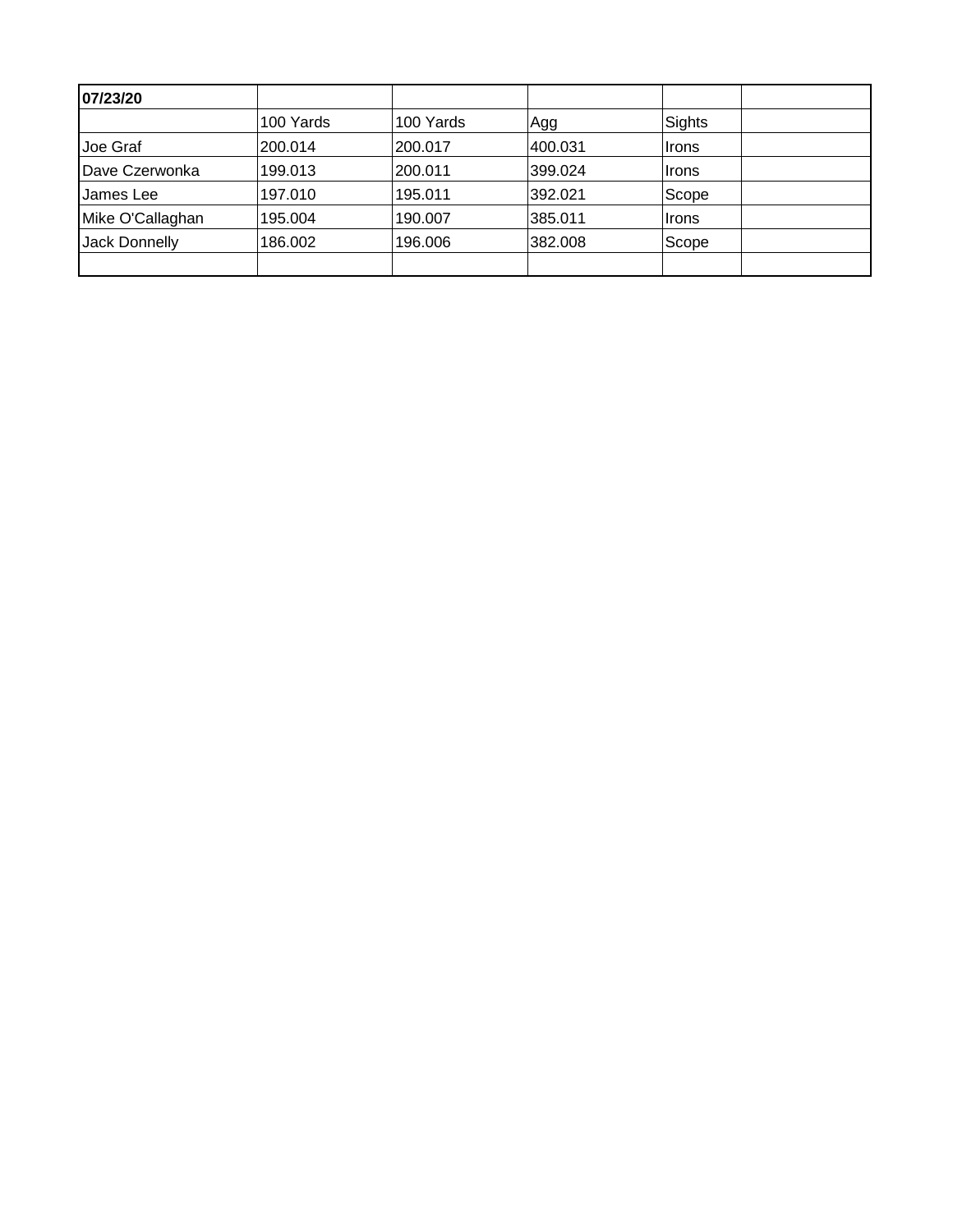| 07/16/20           |           |           |         |              |  |
|--------------------|-----------|-----------|---------|--------------|--|
|                    | 100 Yards | 100 Yards | Agg     | Sights       |  |
| Dave Czerwonka     | 200.010   | 200.013   | 400.023 | <b>Irons</b> |  |
| Joe Graf           | 199.006   | 200.015   | 399.021 | ∣Irons       |  |
| <b>Rich Girvin</b> | 200.016   | 198.007   | 398.023 | Scope        |  |
| Jack Donnelly      | 197.007   | 199.010   | 396.017 | Scope        |  |
| James Lee          | 192.005   | 195.007   | 387.012 | Scope        |  |
| Mike O'Callaghan   | 173.001   | 182.001   | 355.002 | ∣Irons       |  |
|                    |           |           |         |              |  |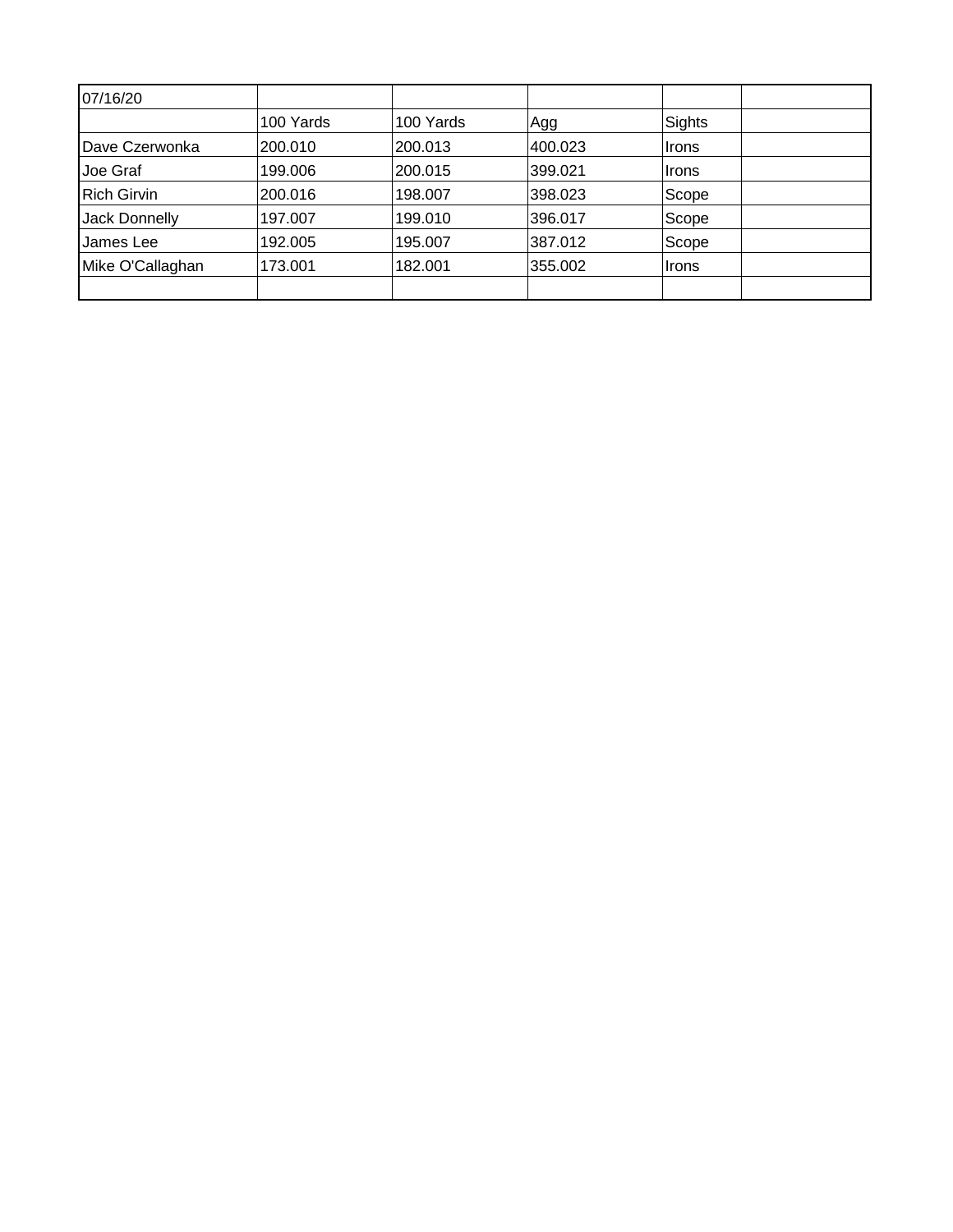| 07/09/20           |           |           |         |               |
|--------------------|-----------|-----------|---------|---------------|
|                    | 100 Yards | 100 Yards | Agg     | <b>Sights</b> |
| Joe Graf           | 200.013   | 200.016   | 400.029 | ∣Irons        |
| Margot Lee         | 200.017   | 199.015   | 399.032 | <b>Irons</b>  |
| Dave Czerwonka     | 199.007   | 200.012   | 399.019 | <b>Irons</b>  |
| <b>Rich Girvin</b> | 197.006   | 200.012   | 397.018 | Scope         |
| Len Remaly         | 199.010   | 197.010   | 396.020 | <b>Irons</b>  |
| James Lee          | 198.010   | 197.009   | 395.019 | Scope         |
| Jack Donnelly      | 197.005   | 193.008   | 390.013 | Scope         |
| Mike O'Callaghan   | 165.003   | 184.001   | 349.004 | <b>Irons</b>  |
|                    |           |           |         |               |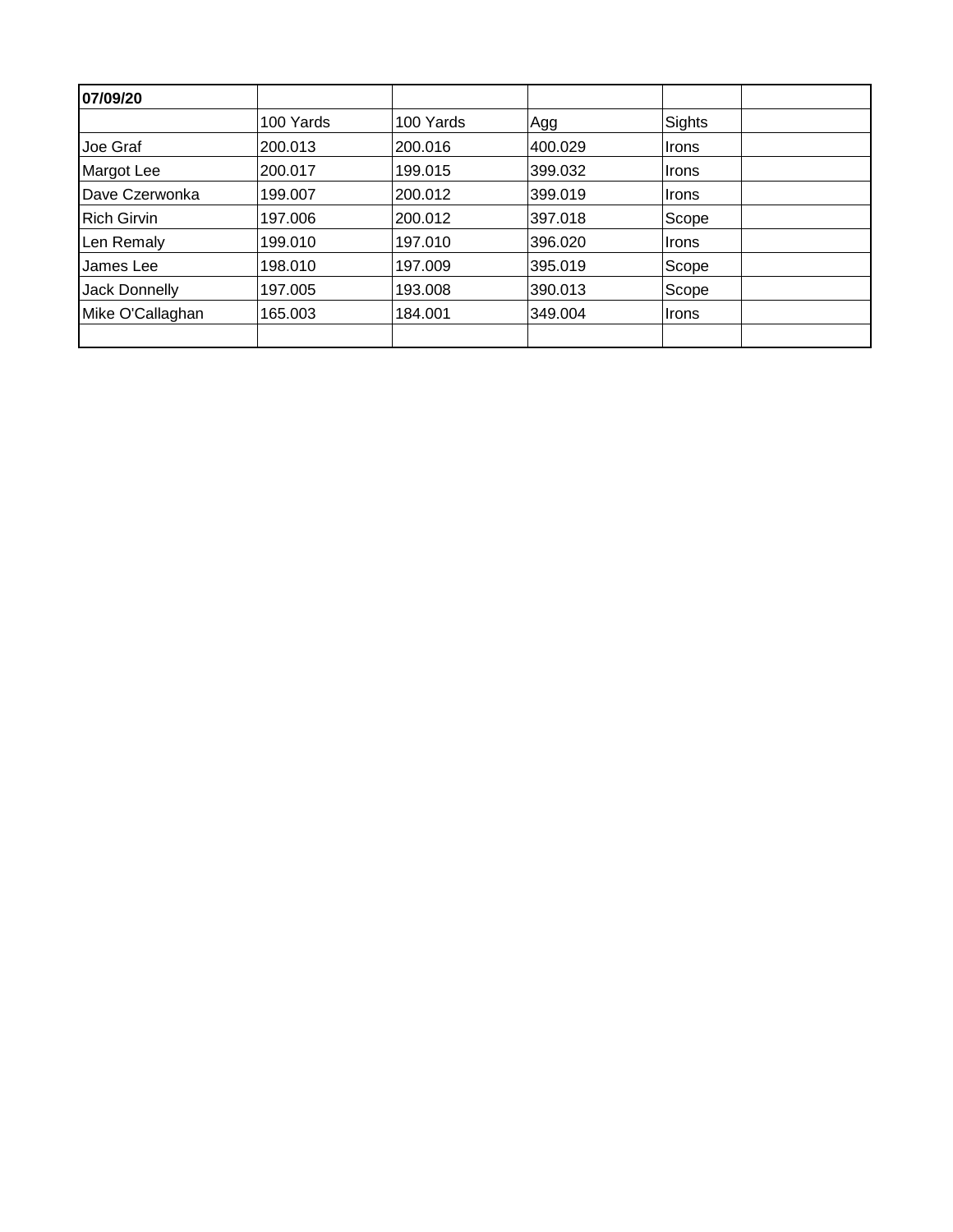| 07/02/20            |           |           |         |              |  |
|---------------------|-----------|-----------|---------|--------------|--|
|                     | 100 Yards | 100 Yards | Agg     | Sights       |  |
| <b>Rich Girvin</b>  | 200.015   | 199.012   | 399.027 | Scope        |  |
| Dave Czerwonka      | 199.012   | 200.013   | 399.025 | <b>Irons</b> |  |
| Joe Graf            | 198.013   | 199.011   | 397.024 | ∣Irons       |  |
| Len Remaly          | 198.008   | 198.012   | 396.020 | <b>Irons</b> |  |
| James Lee           | 193.007   | 198.009   | 391.016 | Scope        |  |
| Neilan Fahey        | 189.006   | 196.008   | 385.014 | ∣Irons       |  |
| <b>Mark Tessier</b> | 191.003   | 189.006   | 380.009 | <b>Irons</b> |  |
| <b>Mike Fahey</b>   | 188.006   | 186.004   | 374.010 | Scope        |  |
|                     |           |           |         |              |  |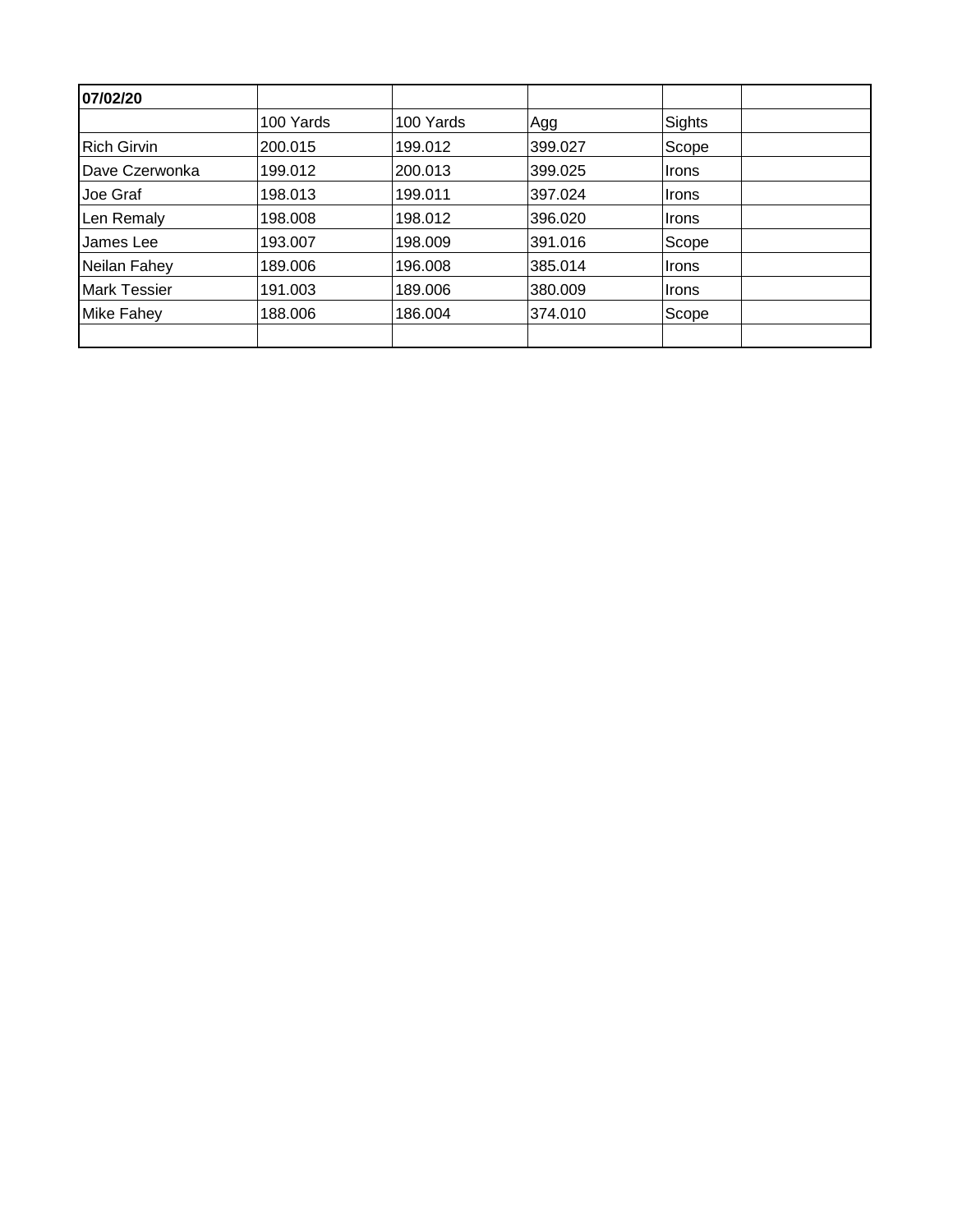| 06/25/20           |           |           |         |               |  |
|--------------------|-----------|-----------|---------|---------------|--|
|                    | 100 Yards | 100 Yards | Agg     | <b>Sights</b> |  |
| <b>Margot Lee</b>  | 199.013   | 200.015   | 399.028 | <b>Irons</b>  |  |
| Joe Graf           | 199.014   | 199.012   | 398.026 | <b>Irons</b>  |  |
| Dave Czerwonka     | 198.009   | 200.009   | 398.018 | <b>Irons</b>  |  |
| <b>Rich Girvin</b> | 197.009   | 199.013   | 396.022 | Scope         |  |
| Len Remaly         | 197.007   | 197.004   | 394.011 | <b>Irons</b>  |  |
| James Lee          | 193.009   | 195.006   | 388.015 | Scope         |  |
| <b>Mike Fahey</b>  | 190.005   | 196.010   | 386.015 | Scope         |  |
| Neilan Fahey       | 194.007   | 191.007   | 385.014 | Irons         |  |
| Mike O'Callaghan   | 170.002   | 161.000   | 331.002 | <b>Irons</b>  |  |
|                    |           |           |         |               |  |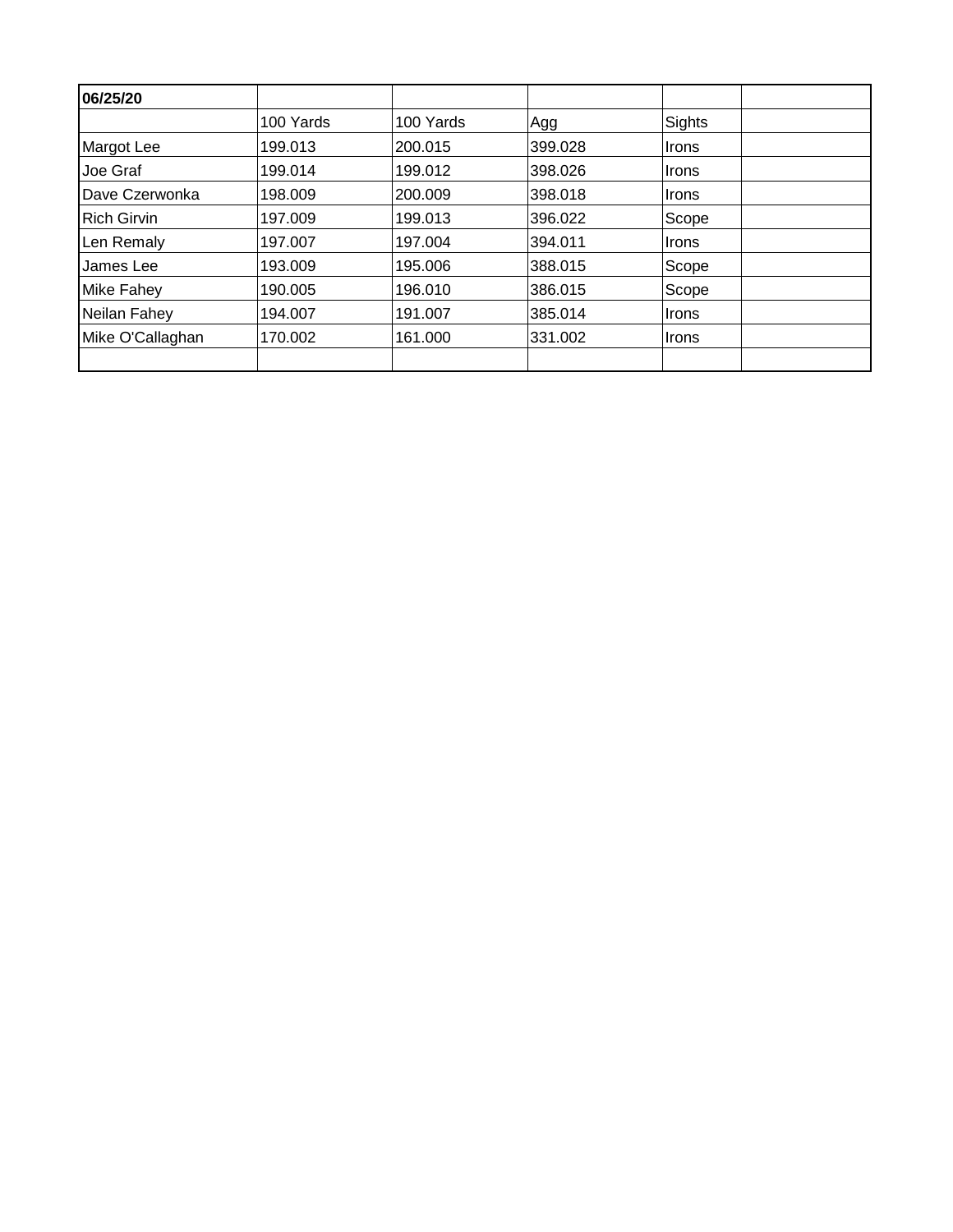| 06/18/20           |           |           |         |        |  |
|--------------------|-----------|-----------|---------|--------|--|
|                    | 100 Yards | 100 Yards | Agg     | Sights |  |
| <b>Rich Girvin</b> | 200.012   | 200.015   | 400.027 | Scope  |  |
| Len Remaly         | 196.008   | 198.007   | 394.015 | Scope  |  |
| Joe Graf           | 195.013   | 198.012   | 393.025 | Irons  |  |
| Dave Czerwonka     | 195.007   | 198.016   | 393.023 | ∣Irons |  |
| James Lee          | 198.011   | 195.008   | 393.019 | Scope  |  |
| Jack Donnelly      | 193.007   | 198.010   | 391.017 | Scope  |  |
| Neilan Fahey       | 190.005   | 187.004   | 377.009 | ∣Irons |  |
|                    |           |           |         |        |  |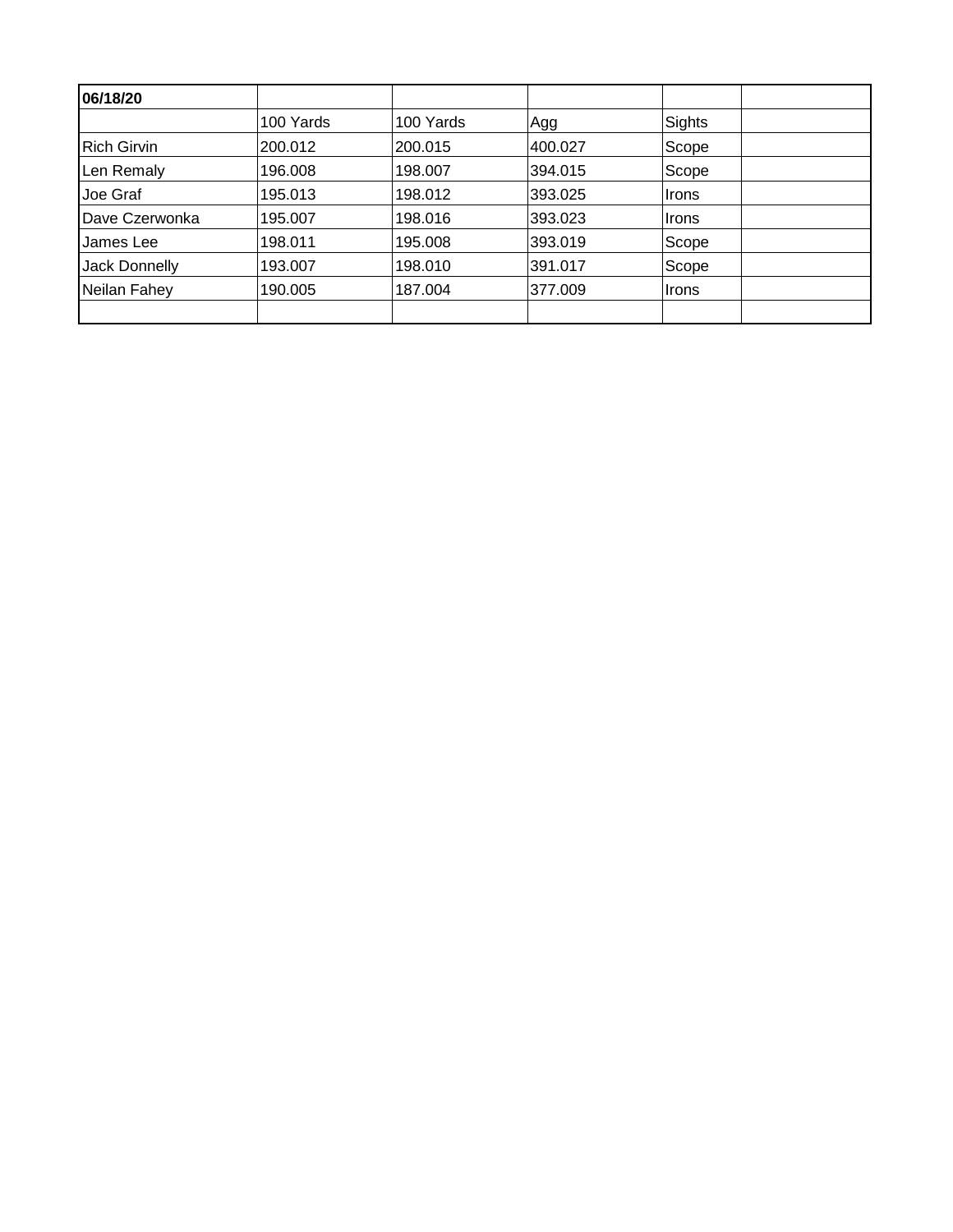| 06/04/20           |           |           |         |              |  |
|--------------------|-----------|-----------|---------|--------------|--|
|                    | 100 Yards | 100 Yards | Agg     | Sights       |  |
| Dave Czerwonka     | 199.013   | 200.011   | 399.024 | <b>Irons</b> |  |
| <b>Margot Lee</b>  | 198.015   | 199.008   | 397.023 | <b>Irons</b> |  |
| James Lee          | 199.007   | 197.007   | 396.014 | Scope        |  |
| Joe Graf           | 197.009   | 198.010   | 395.019 | Scope        |  |
| Jack Donnelly      | 197.011   | 198.008   | 395.019 | Scope        |  |
| <b>Rich Girvin</b> | 194.008   | 199.010   | 393.018 | Scope        |  |
| Mike O'Callaghan   | 195.007   | 196.009   | 391.016 | <b>Irons</b> |  |
| Len Remaly         | 190.005   | 195.010   | 385.015 | Scope        |  |
|                    |           |           |         |              |  |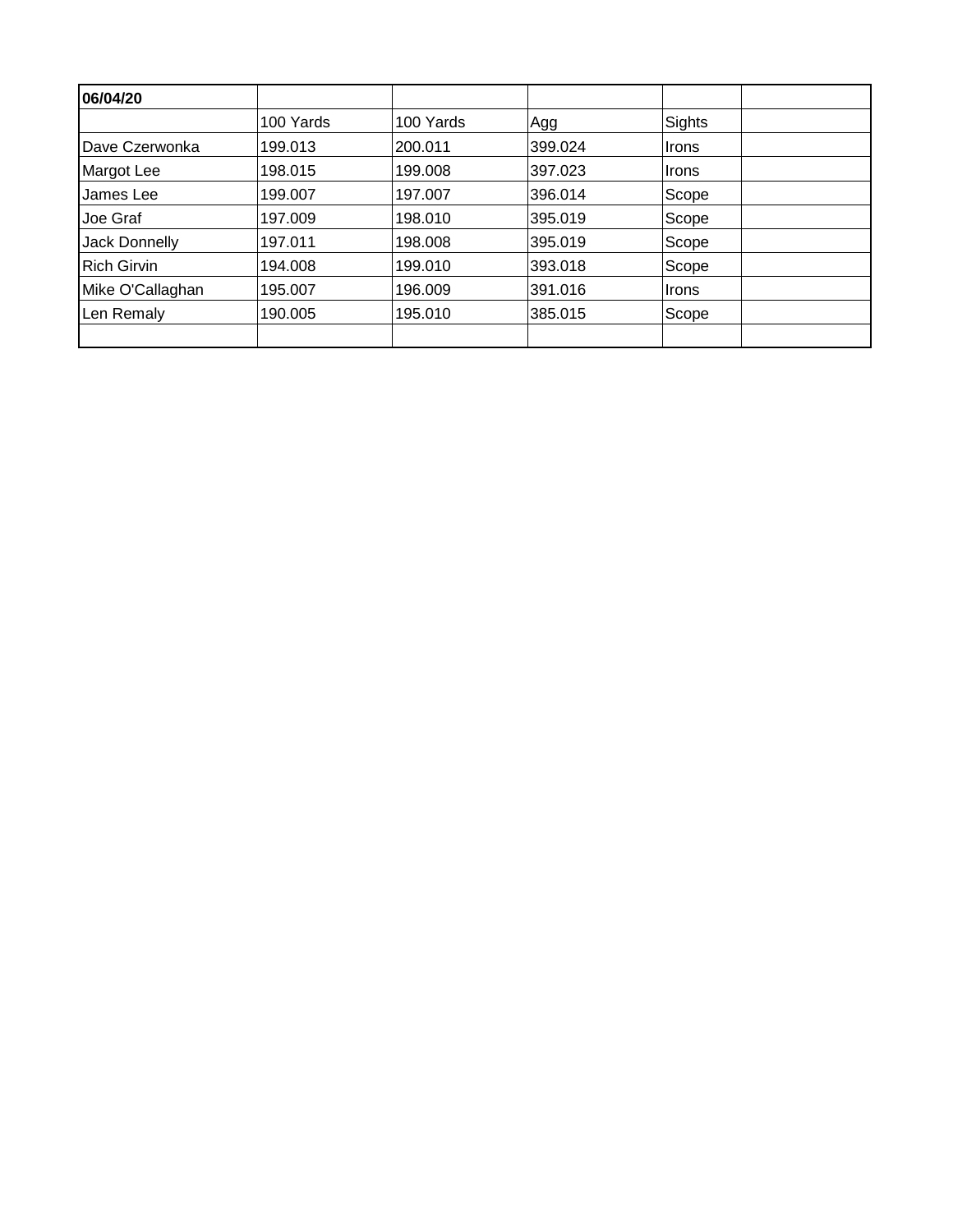| 05/28/20           |           |           |         |        |  |
|--------------------|-----------|-----------|---------|--------|--|
|                    | 100 Yards | 100 Yards | Agg     | Sights |  |
| Joe Graf           | 200.015   | 200.018   | 400.033 | Scope  |  |
| Dave Czerwonka     | 199.010   | 200.013   | 399.023 | Irons  |  |
| Len Remaly         | 198.008   | 199.009   | 397.017 | ∣Irons |  |
| James Lee          | 199.011   | 195.009   | 394.020 | Scope  |  |
| <b>Rich Girvin</b> | 196.009   | 197.011   | 393.020 | Scope  |  |
| Mike O'Callaghan   | 195.007   | 197.006   | 392.013 | ∣Irons |  |
| Jack Donnelly      | 189.003   | 195.004   | 384.007 | Scope  |  |
|                    |           |           |         |        |  |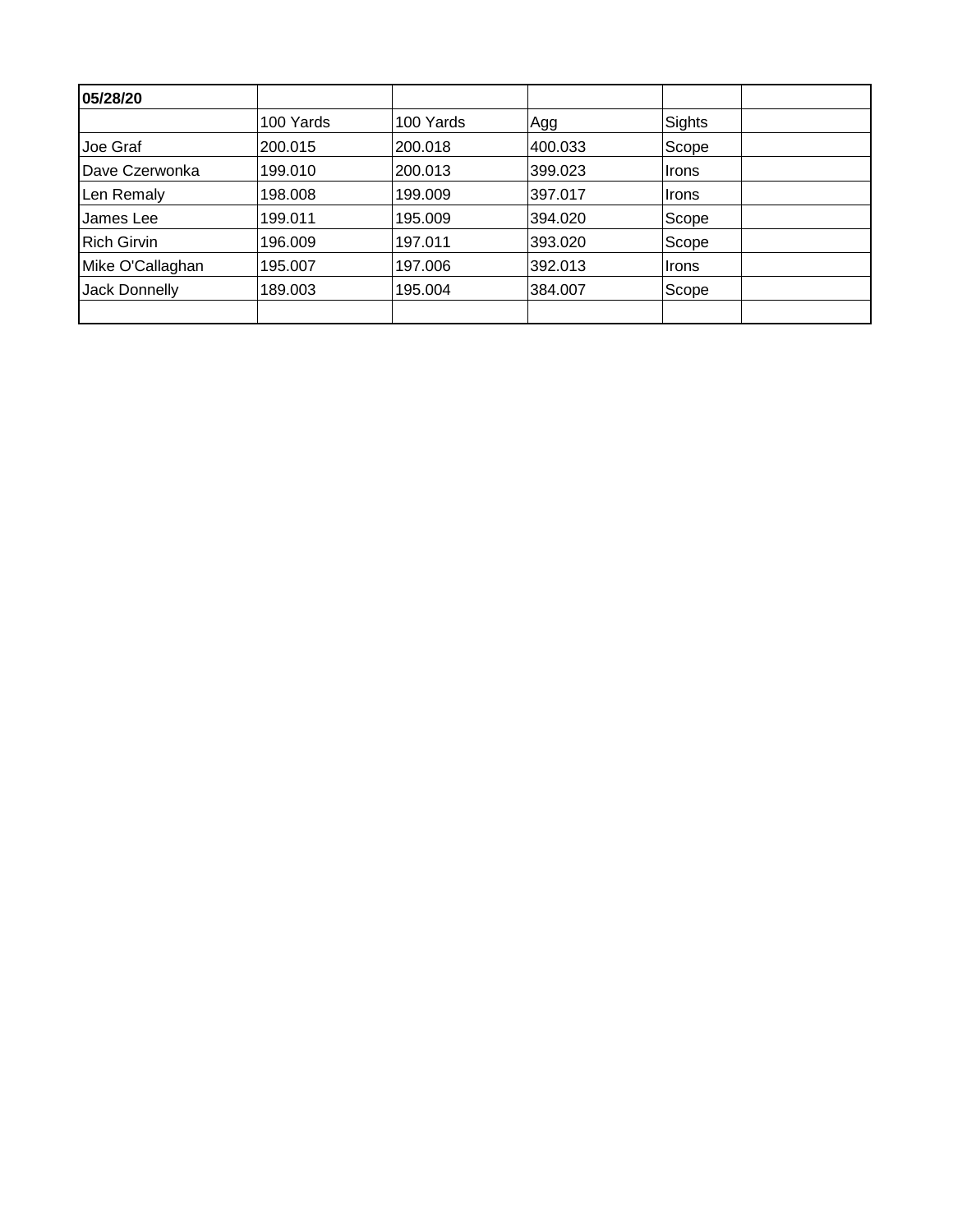| 05/21/20               |           |           |         |              |  |
|------------------------|-----------|-----------|---------|--------------|--|
|                        | 100 Yards | 100 Yards | Agg     | Sights       |  |
| Joe Graf               | 200.013   | 200.016   | 400.029 | ∣Irons       |  |
| <b>IDave Czerwonka</b> | 199.007   | 199.015   | 398.022 | <b>Irons</b> |  |
| Margot Lee             | 197.013   | 200.013   | 397.026 | <b>Irons</b> |  |
| James Lee              | 191.006   | 196.011   | 387.017 | Scope        |  |
|                        |           |           |         |              |  |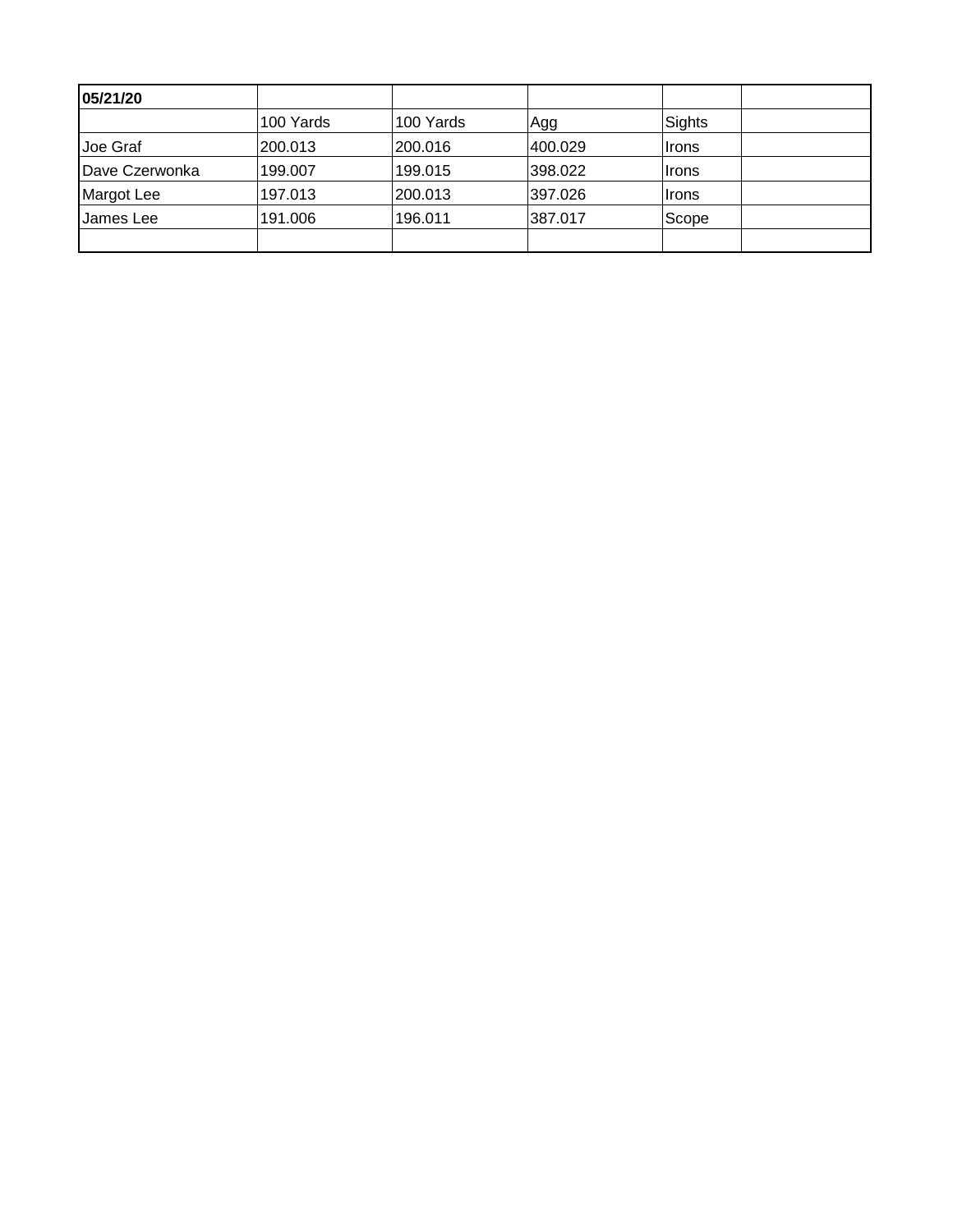| 05/14/20               |           |           |         |        |  |
|------------------------|-----------|-----------|---------|--------|--|
|                        | 100 Yards | 100 Yards | Agg     | Sights |  |
| Joe Graf               | 200.013   | 198.014   | 398.027 | ∣Irons |  |
| <b>IDave Czerwonka</b> | 198.012   | 200.012   | 398.024 | ∣Irons |  |
| <b>Rich Girvin</b>     | 196.007   | 199.012   | 395.019 | Scope  |  |
| Jack Donnelly          | 197.009   | 198.009   | 395.018 | Scope  |  |
| <b>Roland Aubin</b>    | 199.012   | 195.007   | 394.019 | Scope  |  |
|                        |           |           |         |        |  |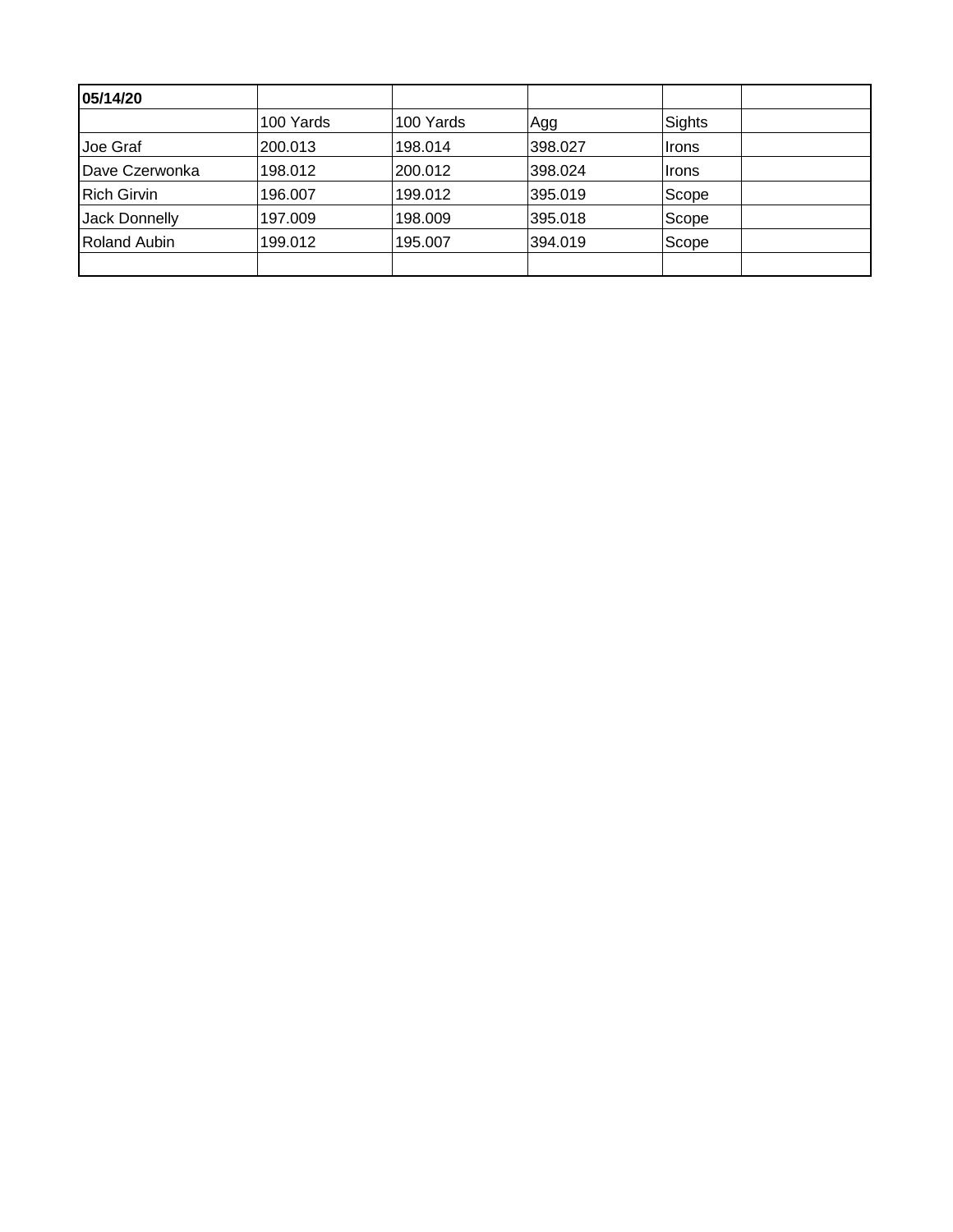| 05/08/20           |           |           |         |              |  |
|--------------------|-----------|-----------|---------|--------------|--|
|                    | 100 Yards | 100 Yards | Agg     | Sights       |  |
| Joe Graf           | 200.013   | 199.014   | 399.027 | ∣Irons       |  |
| Dave Czerwonka     | 198.010   | 199.012   | 397.022 | <b>Irons</b> |  |
| Jack Donnelly      | 197.014   | 197.003   | 394.017 | Scope        |  |
| <b>Rich Girvin</b> | 191.005   | 196.008   | 387.013 | Scope        |  |
|                    |           |           |         |              |  |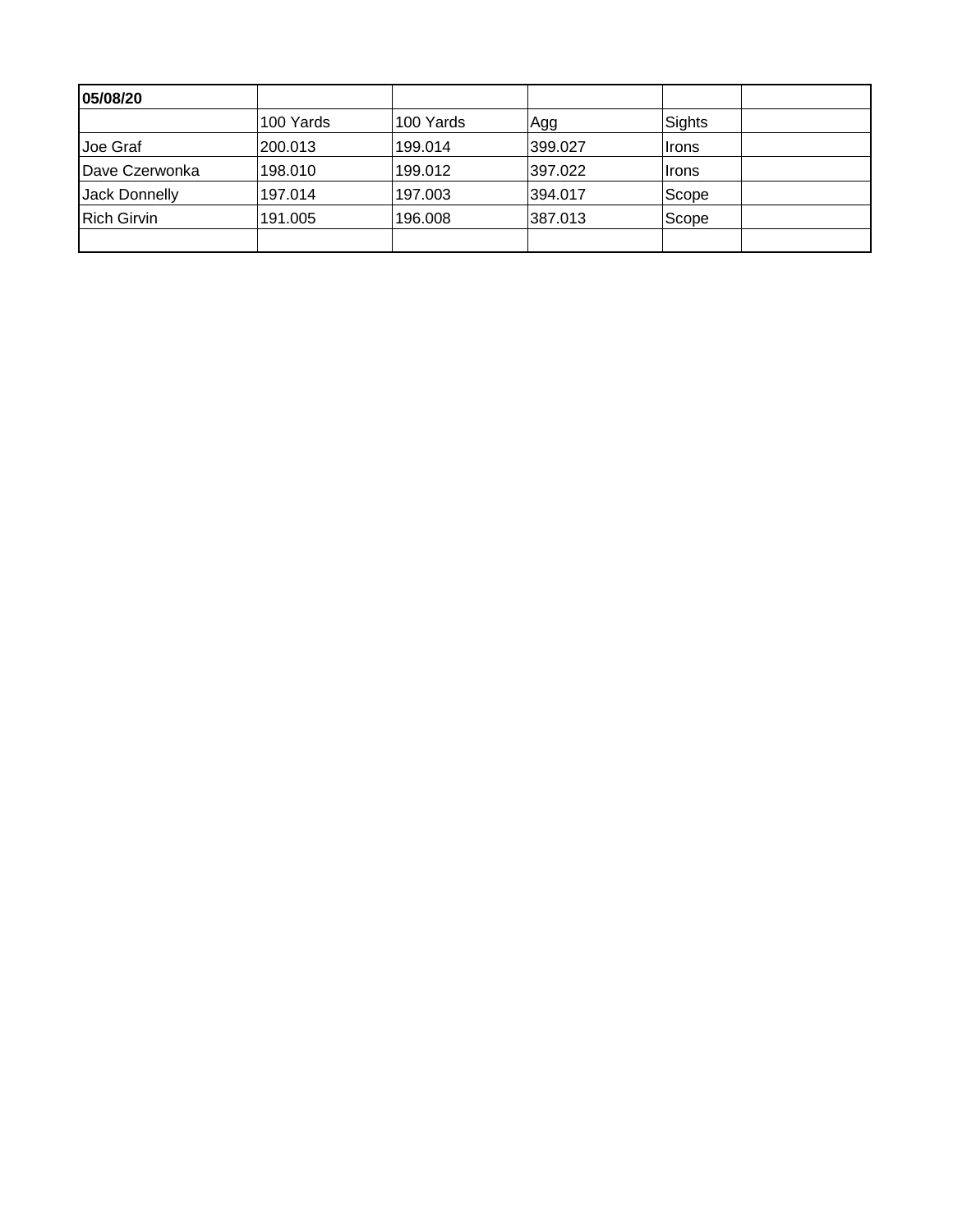| 05/01/20        |           |           |         |              |  |
|-----------------|-----------|-----------|---------|--------------|--|
|                 | 100 Yards | 100 Yards | Agg     | Sights       |  |
| IJoe Graf       | 200.016   | 199.016   | 399.032 | ∣Irons       |  |
| IDave Czerwonka | 196.009   | 199.011   | 395.020 | <b>Irons</b> |  |
| Jack Donnelly   | 190.003   | 188,006   | 378.009 | Scope        |  |
|                 |           |           |         |              |  |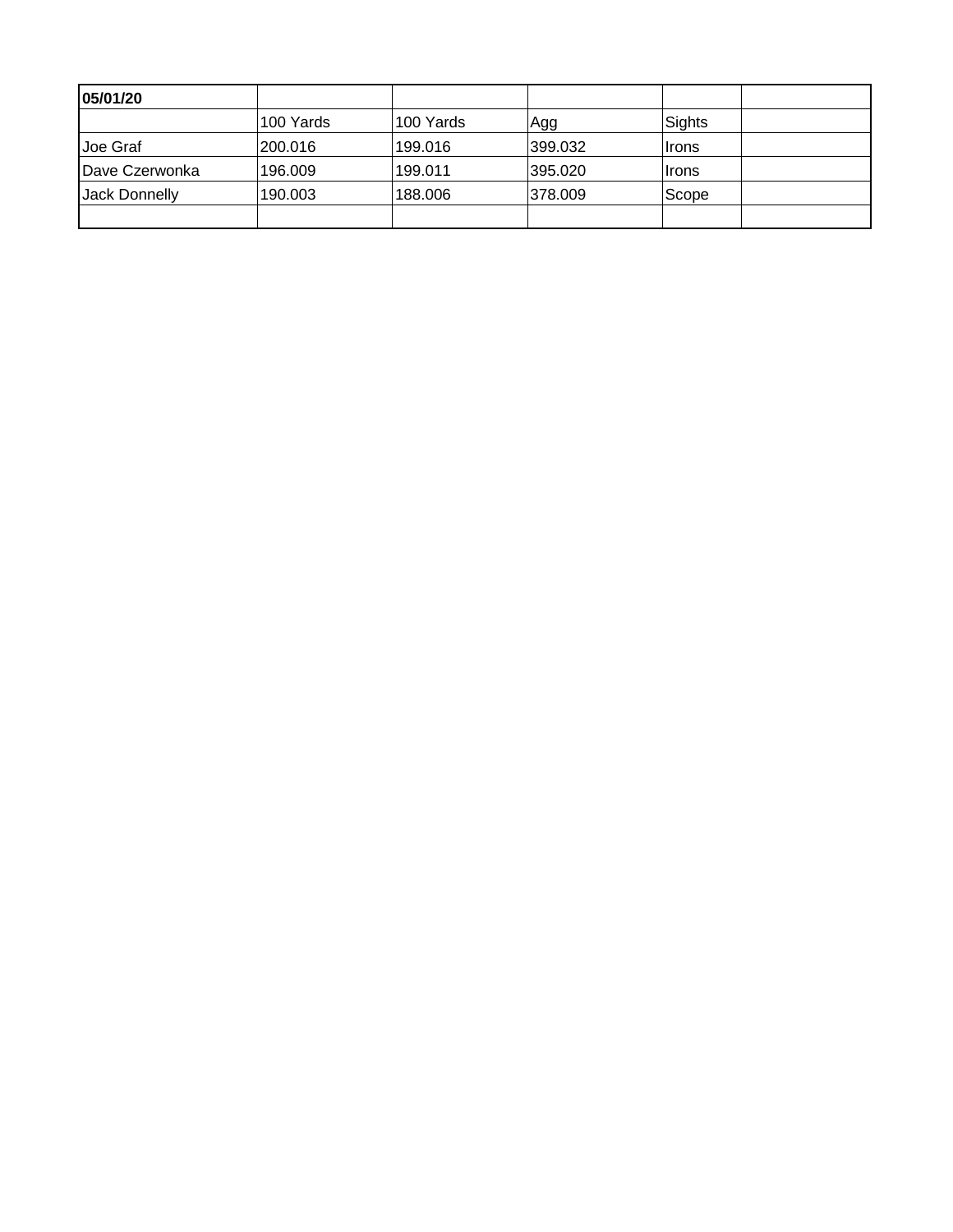| 1/1/2020 (New Year's Day Match, first outdoor match of 2020) |           |           |         |              |  |
|--------------------------------------------------------------|-----------|-----------|---------|--------------|--|
|                                                              | 100 Yards | 100 Yards | Agg     | Sights       |  |
| Joe Graf                                                     | 197.008   | 196.012   | 393.020 | Irons        |  |
| Dave Czerwonka                                               | 193.005   | 197.006   | 390.011 | ∣Irons       |  |
| James Lee                                                    | 192.007   | 195.004   | 387.011 | Scope        |  |
| Mike O'Callaghan                                             | 183.004   | 189.004   | 372.008 | ∣Irons       |  |
| Neilan Fahey                                                 | 179.002   | 183.003   | 362.005 | ∣Irons       |  |
| <b>Mike Fahey</b>                                            | 183.003   | 174.001   | 357.004 | <b>Irons</b> |  |
|                                                              |           |           |         |              |  |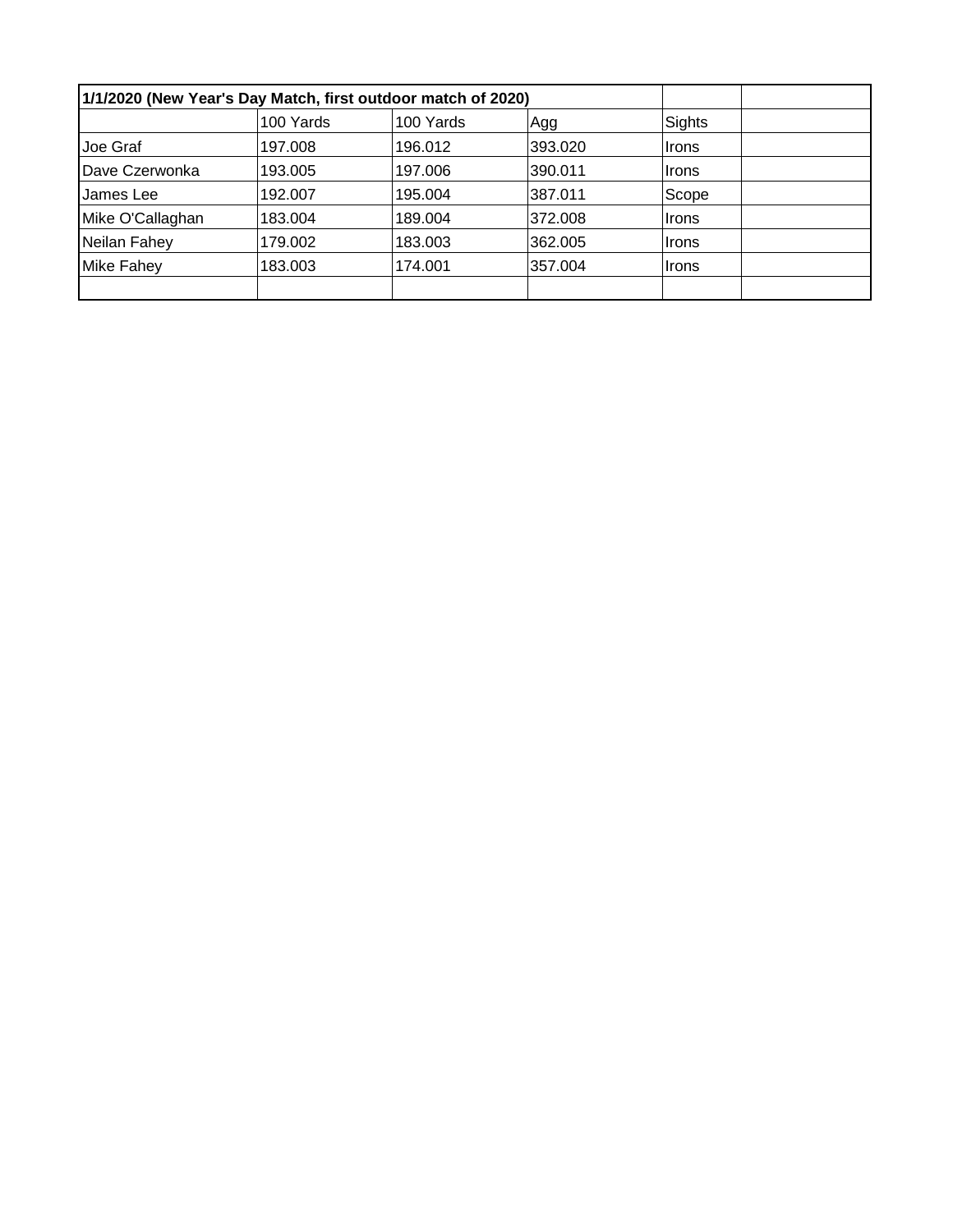| 2019                        |           |           |         |              |  |
|-----------------------------|-----------|-----------|---------|--------------|--|
| 09/05/19                    |           |           |         |              |  |
|                             | 100 Yards | 100 Yards | Agg     | Sights       |  |
| Joe Graf                    | 200.015   | 200.019   | 400.034 | <b>Irons</b> |  |
| Margot Lee                  | 200.009   | 199.010   | 399.019 | <b>Irons</b> |  |
| Dave Czerwonka              | 200.005   | 199.010   | 399.015 | Irons        |  |
| <b>Ryan McKee</b>           | 200.017   | 198.012   | 398.029 | Scope        |  |
| Len Remaly                  | 199.010   | 199.013   | 398.023 | Irons        |  |
| <b>Rich Girvin</b>          | 198.012   | 199.011   | 397.023 | Scope        |  |
| Erik Johnson                | 199.013   | 196.011   | 395.024 | Scope        |  |
| James Lee                   | 198.013   | 197.008   | 395.021 | Scope        |  |
| Rick Johnson                | 197.008   | 198.010   | 395.018 | Scope        |  |
| Mike O'Callaghan            | 196.007   | 195.007   | 391.014 | Irons        |  |
| Nerlan Fahey                | 187.003   | 194.004   | 381.007 | Scope        |  |
| Michael Fahey               | 180.002   | 186.002   | 366.004 | Scope        |  |
| Conditions: 75, clear, calm |           |           |         |              |  |
|                             |           |           |         |              |  |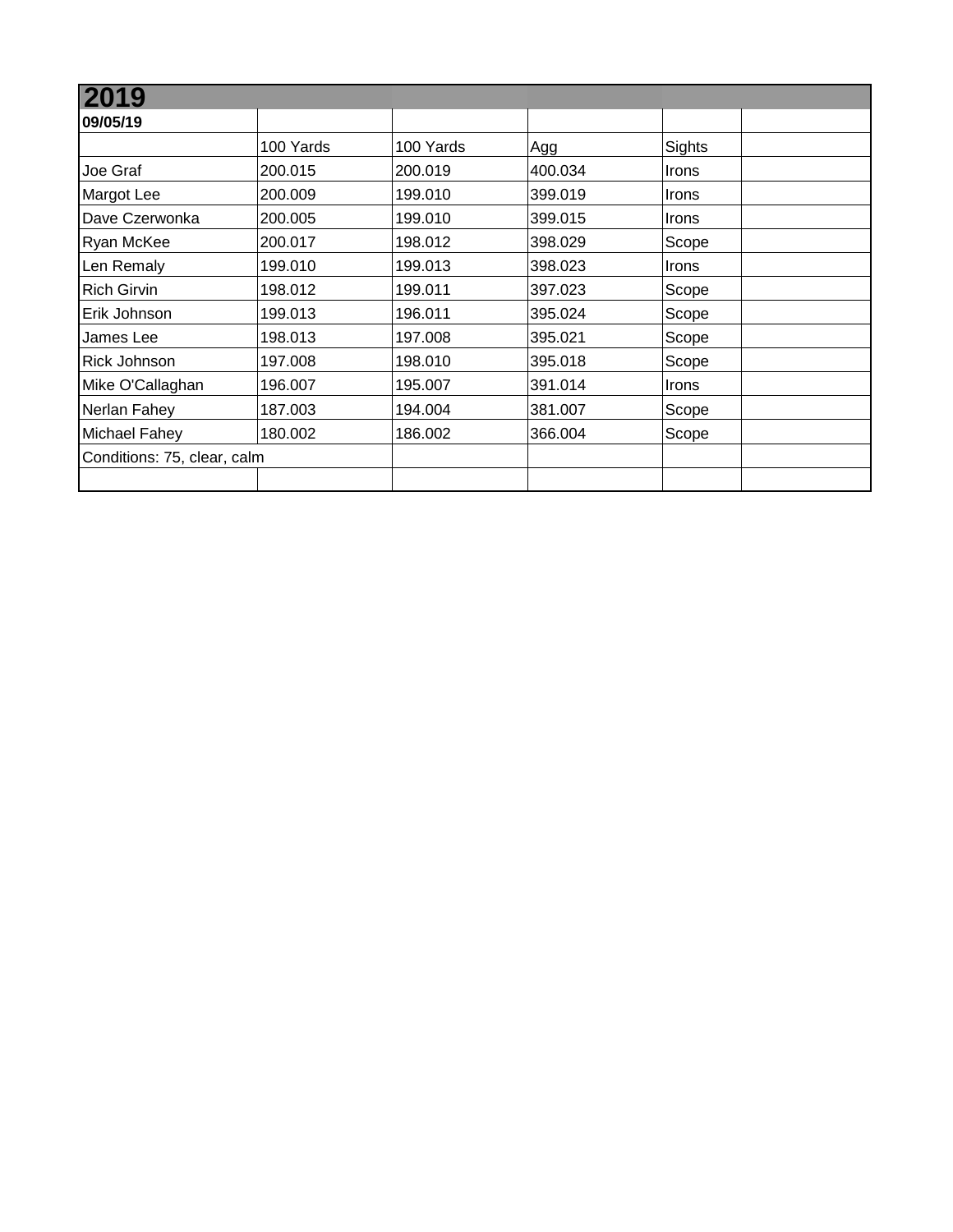| 08/29/19                          |           |           |         |        |
|-----------------------------------|-----------|-----------|---------|--------|
|                                   | 100 Yards | 100 Yards | Agg     | Sights |
| Joe Graf                          | 200.015   | 200.018   | 400.033 | Irons  |
| Len Remaly                        | 200.013   | 199.011   | 399.024 | ∣Irons |
| James Lee                         | 197.010   | 197.005   | 394.015 | Scope  |
| <b>Rich Girvin</b>                | 199.010   | 195.004   | 394.014 | Scope  |
| Mike O'Callaghan                  | 195.011   | 197.003   | 392.014 | ∣Irons |
| Conditions: 80, clear, light wind |           |           |         |        |
|                                   |           |           |         |        |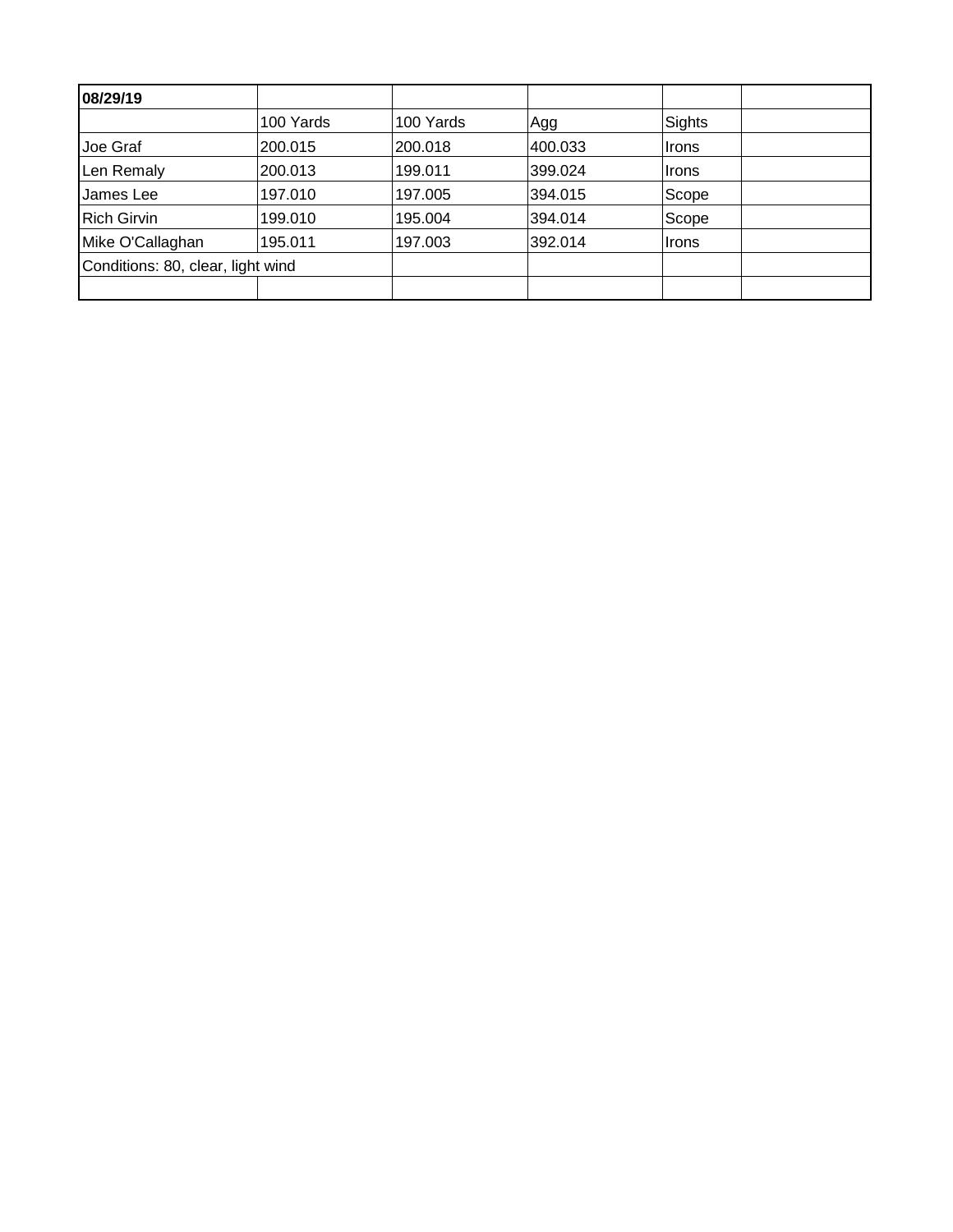| 08/22/19                          |           |           |         |        |  |
|-----------------------------------|-----------|-----------|---------|--------|--|
|                                   | 100 Yards | 100 Yards | Agg     | Sights |  |
| Joe Graf                          | 200.016   | 199.014   | 399.030 | ∣Irons |  |
| Margot Lee                        | 198.011   | 200.018   | 398.029 | ∣Irons |  |
| <b>Rick Johnson</b>               | 198.007   | 198.007   | 396.014 | Scope  |  |
| Len Remaly                        | 198.007   | 195.007   | 393.014 | ∣Irons |  |
| <b>Rich Girvin</b>                | 193.011   | 196.008   | 389.019 | Scope  |  |
| James Lee                         | 192.006   | 195.006   | 387.012 | Scope  |  |
| Conditions: 82, clear, light wind |           |           |         |        |  |
|                                   |           |           |         |        |  |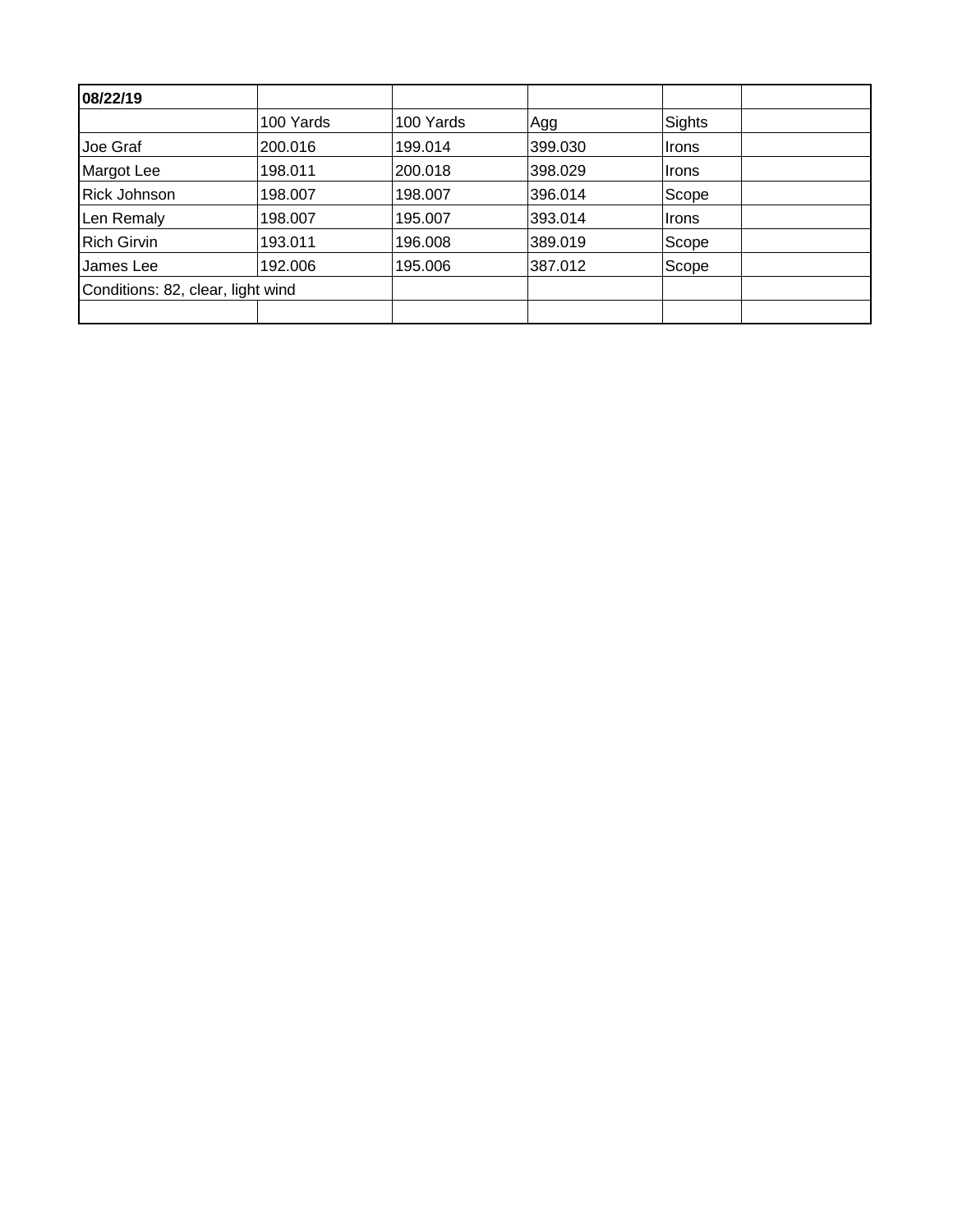| 08/15/19                          |           |           |         |              |  |
|-----------------------------------|-----------|-----------|---------|--------------|--|
|                                   | 100 Yards | 100 Yards | Agg     | Sights       |  |
| Joe Graf                          | 200.014   | 200.015   | 400.029 | Irons        |  |
| Margot Lee                        | 199.012   | 200.016   | 399.028 | ∣Irons       |  |
| Dave Czerwonka                    | 198.013   | 200.013   | 398.026 | <b>Irons</b> |  |
| Len Remaly                        | 198.012   | 199.008   | 397.020 | ∣Irons       |  |
| Jack Donnelly                     | 196.011   | 200.012   | 396.023 | Scope        |  |
| Mike O'Callaghan                  | 196,008   | 197.010   | 393.018 | ∣Irons       |  |
| James Lee                         | 197.009   | 194.006   | 391.015 | Scope        |  |
| Neilan Fahey                      | 193.007   | 191.004   | 384.011 | ∣Irons       |  |
| Michael Fahley                    | 186.006   | 177.000   | 363.006 | Irons        |  |
| Conditions: 82, clear, light wind |           |           |         |              |  |
|                                   |           |           |         |              |  |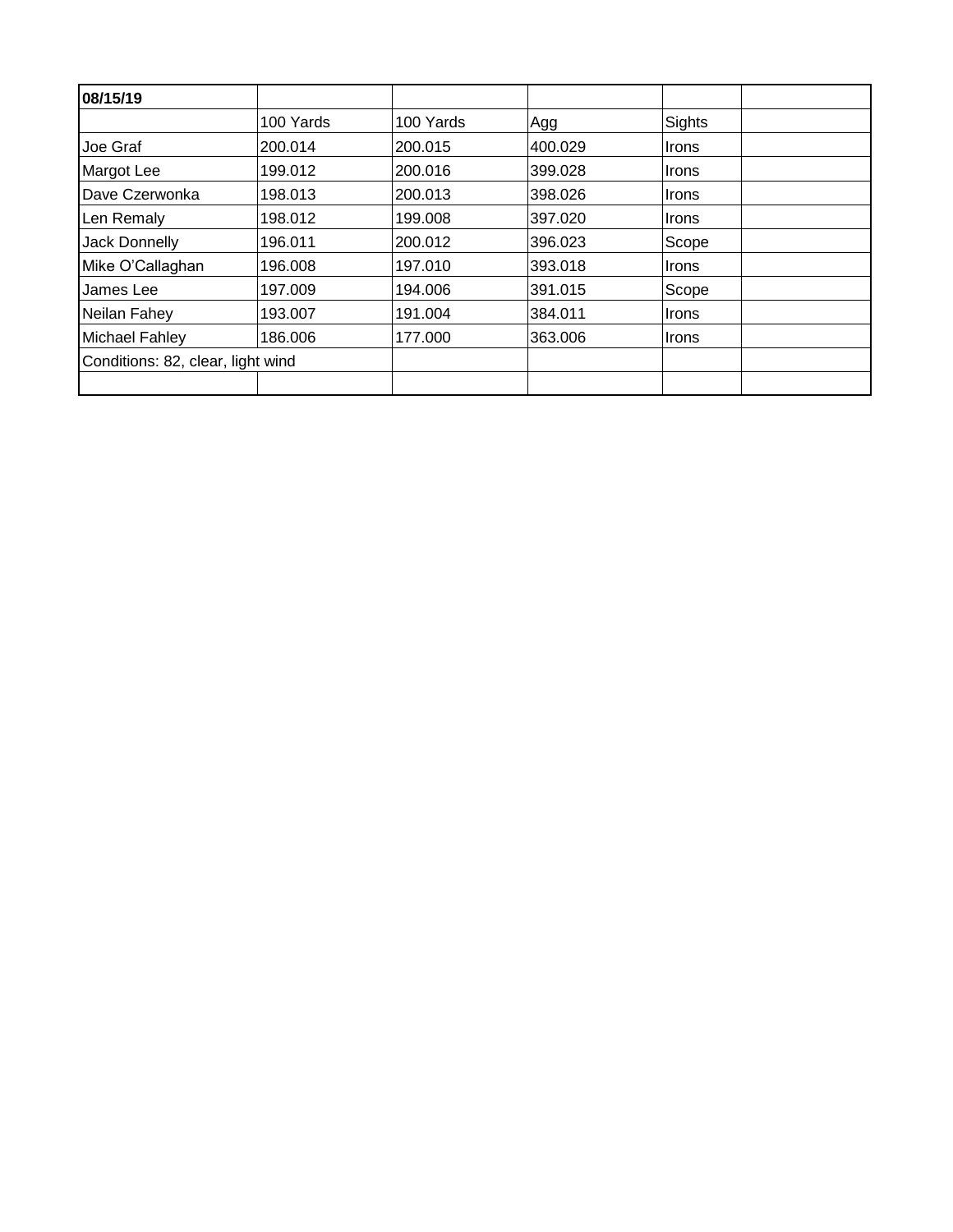| 08/08/19                          |           |           |         |        |  |
|-----------------------------------|-----------|-----------|---------|--------|--|
|                                   | 100 Yards | 100 Yards | Agg     | Sights |  |
| Joe Graf                          | 200.017   | 200.015   | 400.032 | Irons  |  |
| Dave Czerwonka                    | 199.011   | 200.011   | 399.022 | Irons  |  |
| Len Remaly                        | 199.008   | 199.012   | 398.020 | ∣Irons |  |
| <b>Rich Girvin</b>                | 197.006   | 198.013   | 395.019 | Scope  |  |
| Mike O'Callaghan                  | 196.006   | 197.012   | 393.018 | Irons  |  |
| <b>Jack Donnelly</b>              | 196.010   | 195.005   | 391.015 | Scope  |  |
| Neilan Fahey                      | 185.005   | 191.008   | 376.013 | Scope  |  |
| Michael Fahley                    | 180.001   | 185.001   | 365.002 | ∣Irons |  |
| Conditions: 82, clear, light wind |           |           |         |        |  |
|                                   |           |           |         |        |  |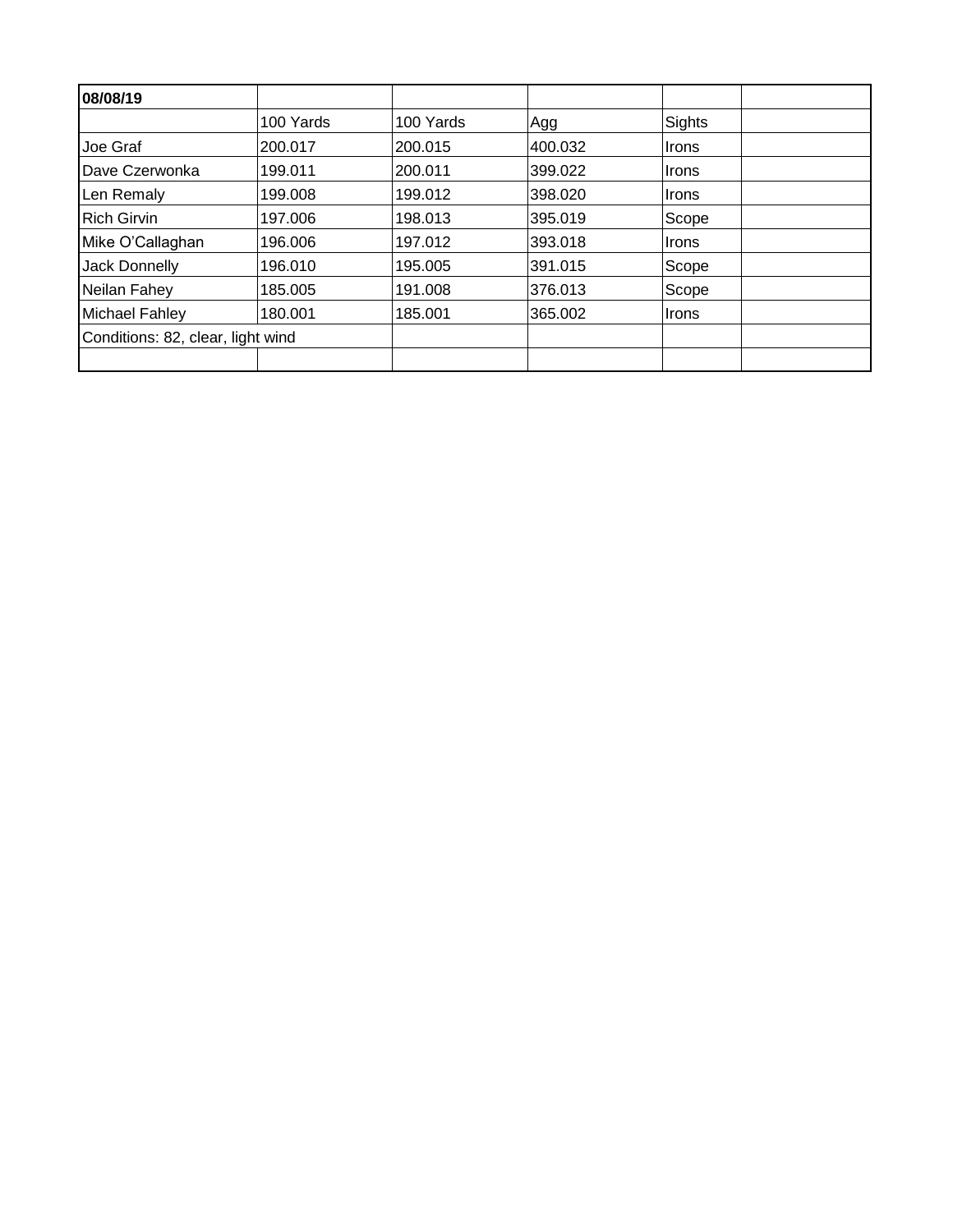| 08/01/19                         |           |           |         |        |  |
|----------------------------------|-----------|-----------|---------|--------|--|
|                                  | 100 Yards | 100 Yards | Agg     | Sights |  |
| Joe Graf                         | 200.011   | 200.016   | 400.027 | ∣Irons |  |
| Dave Czerwonka                   | 199.013   | 198.009   | 397.022 | Irons  |  |
| <b>Rich Girvin</b>               | 194.007   | 199.010   | 393.017 | Scope  |  |
| Mike O'Callaghan                 | 197.010   | 196.005   | 393.015 | ∣Irons |  |
| James Lee                        | 194.009   | 197.009   | 391.018 | Scope  |  |
| Jack Donnelly                    | 196.009   | 195.007   | 391.016 | ∣Irons |  |
| Conditions: 89, hazy, light wind |           |           |         |        |  |
|                                  |           |           |         |        |  |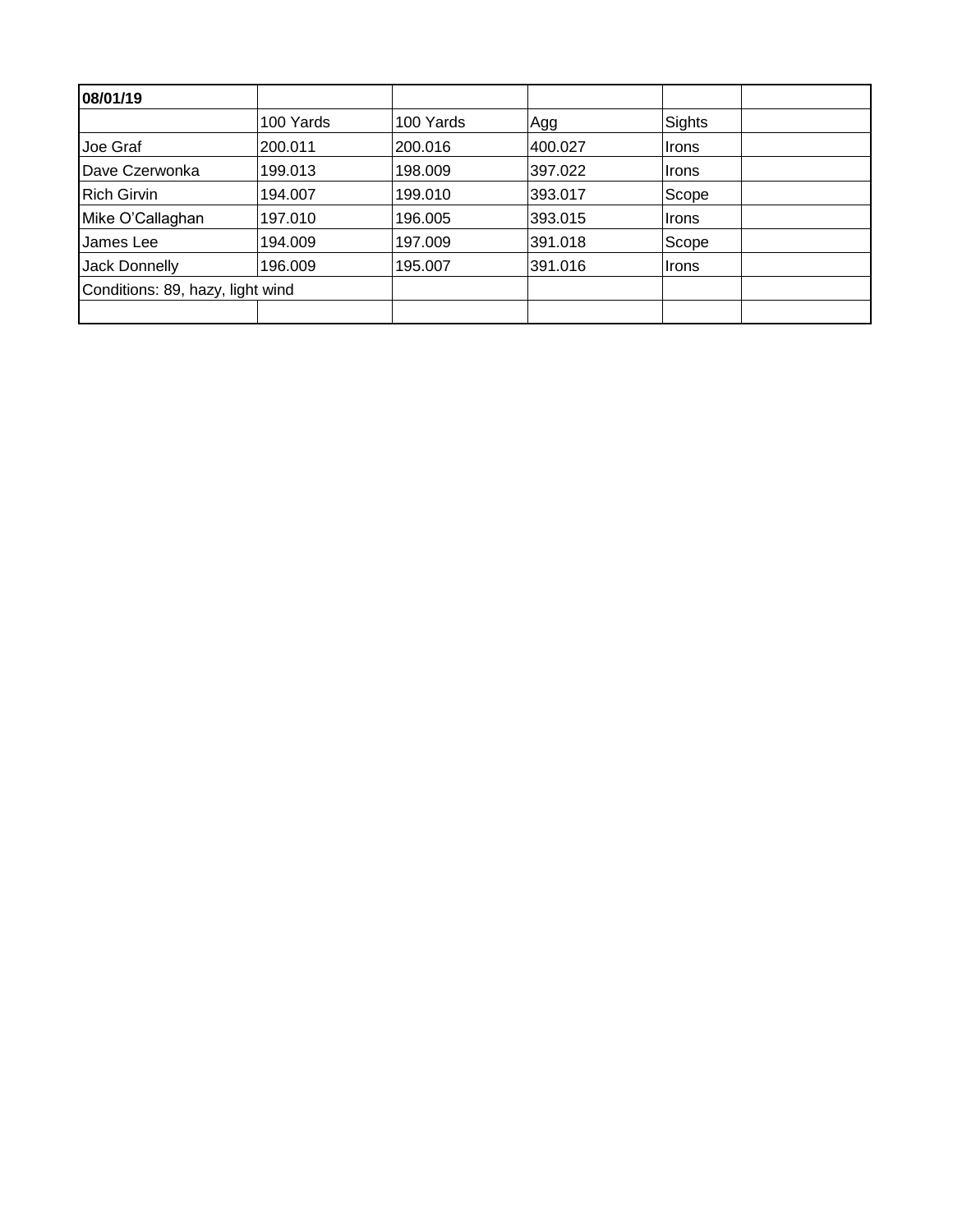| 07/25/19                           |           |           |         |              |  |
|------------------------------------|-----------|-----------|---------|--------------|--|
|                                    | 100 Yards | 100 Yards | Agg     | Sights       |  |
| Margot Lee                         | 199.011   | 200.017   | 399.028 | <b>Irons</b> |  |
| Len Remaly                         | 199.010   | 199.008   | 398.018 | <b>Irons</b> |  |
| Dave Czerwonka                     | 199.010   | 198.015   | 397.025 | <b>Irons</b> |  |
| <b>Rich Girvin</b>                 | 199.008   | 198.006   | 397.014 | Scope        |  |
| Mike O'Callaghan                   | 198.010   | 198.010   | 396.020 | <b>Irons</b> |  |
| James Lee                          | 195.012   | 198.010   | 393.022 | Scope        |  |
| Neilan Fahey                       | 190.006   | 195.003   | 385,009 | <b>Irons</b> |  |
| <b>Michael Fahley</b>              | 187.004   | 189.002   | 376,006 | Scope        |  |
| Conditions: 80, cloudy, light wind |           |           |         |              |  |
|                                    |           |           |         |              |  |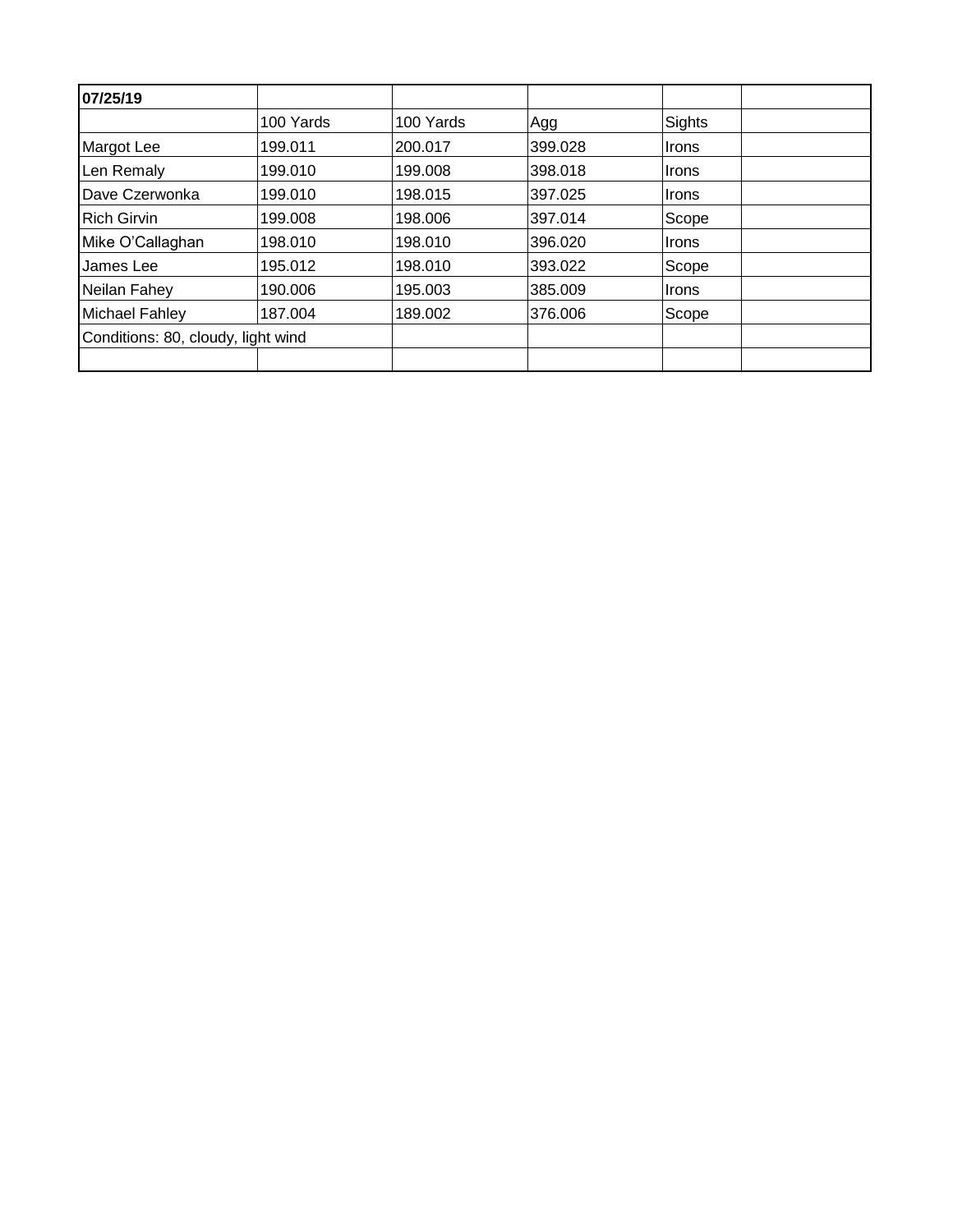| 07/18/19                                  |           |           |         |              |  |
|-------------------------------------------|-----------|-----------|---------|--------------|--|
|                                           | 100 Yards | 100 Yards | Agg     | Sights       |  |
| Dave Czerwonka                            | 199.013   | 198.010   | 397.023 | Irons        |  |
| Len Remaly                                | 200.011   | 199.008   | 399.019 | <b>Irons</b> |  |
| <b>Rich Girvin</b>                        | 196.009   | 197.010   | 393.019 | Scope        |  |
| Mike O'Callaghan                          | 195,006   | 193.007   | 388.013 | <b>Irons</b> |  |
| Conditions: 80, light overcast, wind 5-10 |           |           |         |              |  |
|                                           |           |           |         |              |  |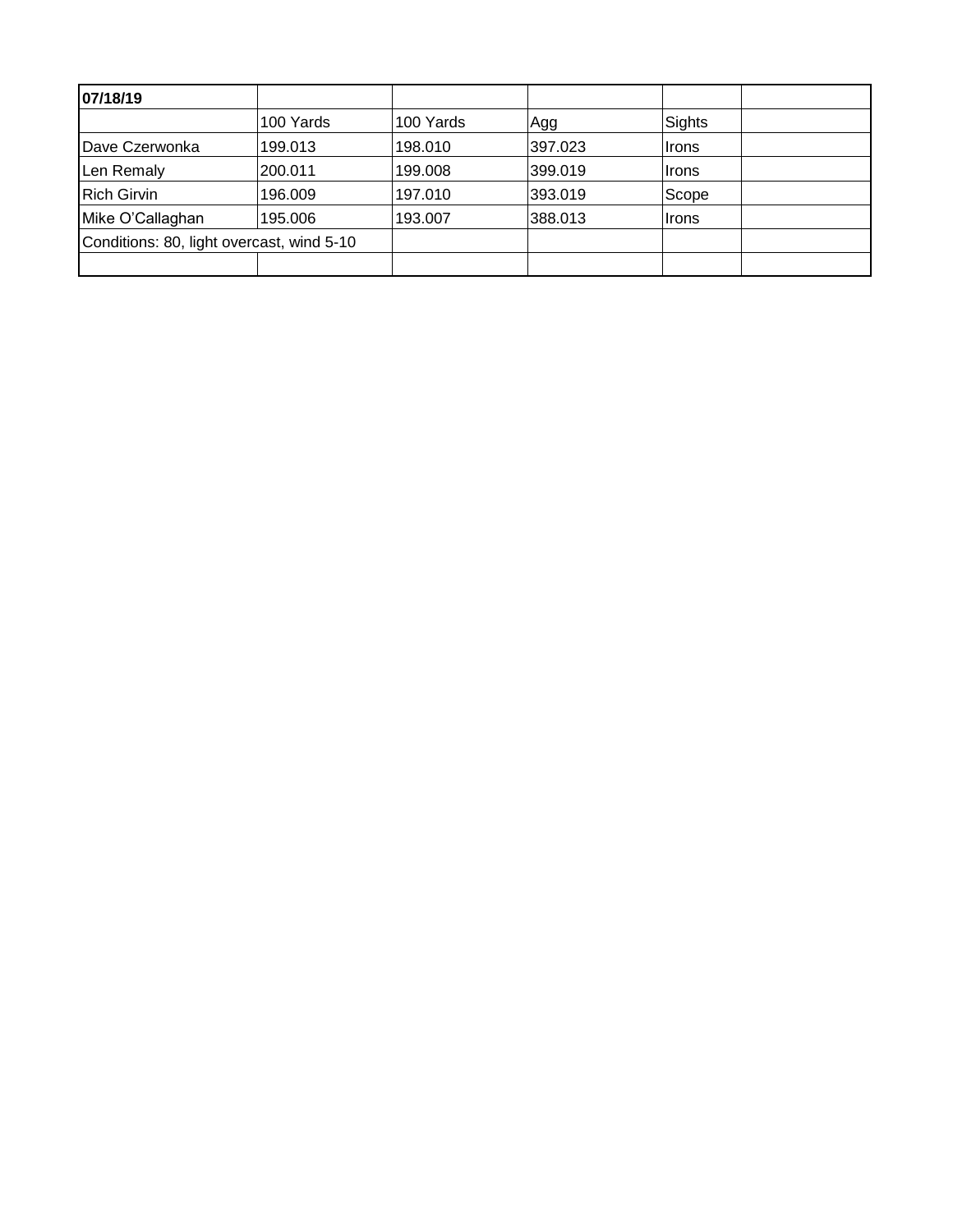| 07/11/19                                  |           |           |         |        |  |
|-------------------------------------------|-----------|-----------|---------|--------|--|
|                                           | 100 Yards | 100 Yards | Agg     | Sights |  |
| Dave Czerwonka                            | 200.009   | 200.014   | 400.023 | ∣Irons |  |
| Len Remaly                                | 199.010   | 199.011   | 398.021 | ∣Irons |  |
| <b>Rick Johnson</b>                       | 198.014   | 198.011   | 396.025 | Scope  |  |
| Joe Graf                                  | 199.010   | 196.012   | 395.022 | ∣Irons |  |
| James Lee                                 | 196.010   | 197.013   | 393.023 | Scope  |  |
| <b>Rich Girvin</b>                        | 196.009   | 196.008   | 392.017 | Scope  |  |
| Jack Donnelly                             | 198.010   | 193.006   | 391.016 | Scope  |  |
| Mike O'Callaghan                          | 196.004   | 192.003   | 388,007 | ∣Irons |  |
| Conditions: 80, light overcast, wind 5-10 |           |           |         |        |  |
|                                           |           |           |         |        |  |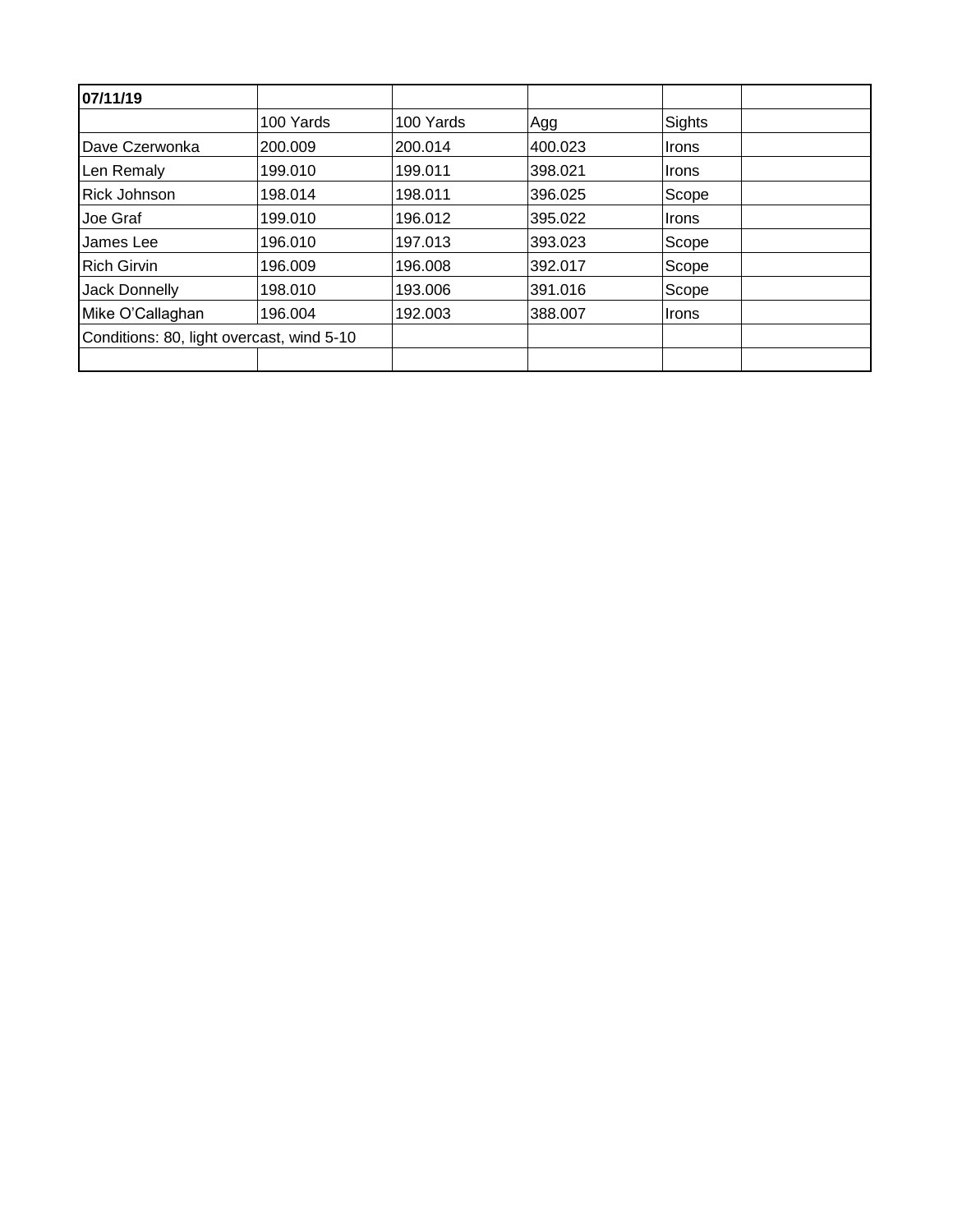| 06/27/19           |           |           |         |              |  |
|--------------------|-----------|-----------|---------|--------------|--|
|                    | 100 Yards | 100 Yards | Agg     | Sights       |  |
| James Lee          | 197.013   | 198.009   | 395.022 | Scope        |  |
| Len Remaly         | 197.010   | 197.007   | 394.017 | <b>Irons</b> |  |
| <b>Rich Girvin</b> | 195.010   | 198.012   | 393.022 | Scope        |  |
| Jack Donnelly      | 195.009   | 197.014   | 392.023 | Scope        |  |
| Dave Czerwonka     | 197.008   | 191.002   | 388.010 | Irons        |  |
| Mike O'Callaghan   | 188.004   | 194.011   | 382.015 | ∣Irons       |  |
| Neilan Fahey       | 192.005   | 181.002   | 373.007 | Irons        |  |
| <b>Mike Fahey</b>  | 178.002   | 182.000   | 360.002 | Scope        |  |
|                    |           |           |         |              |  |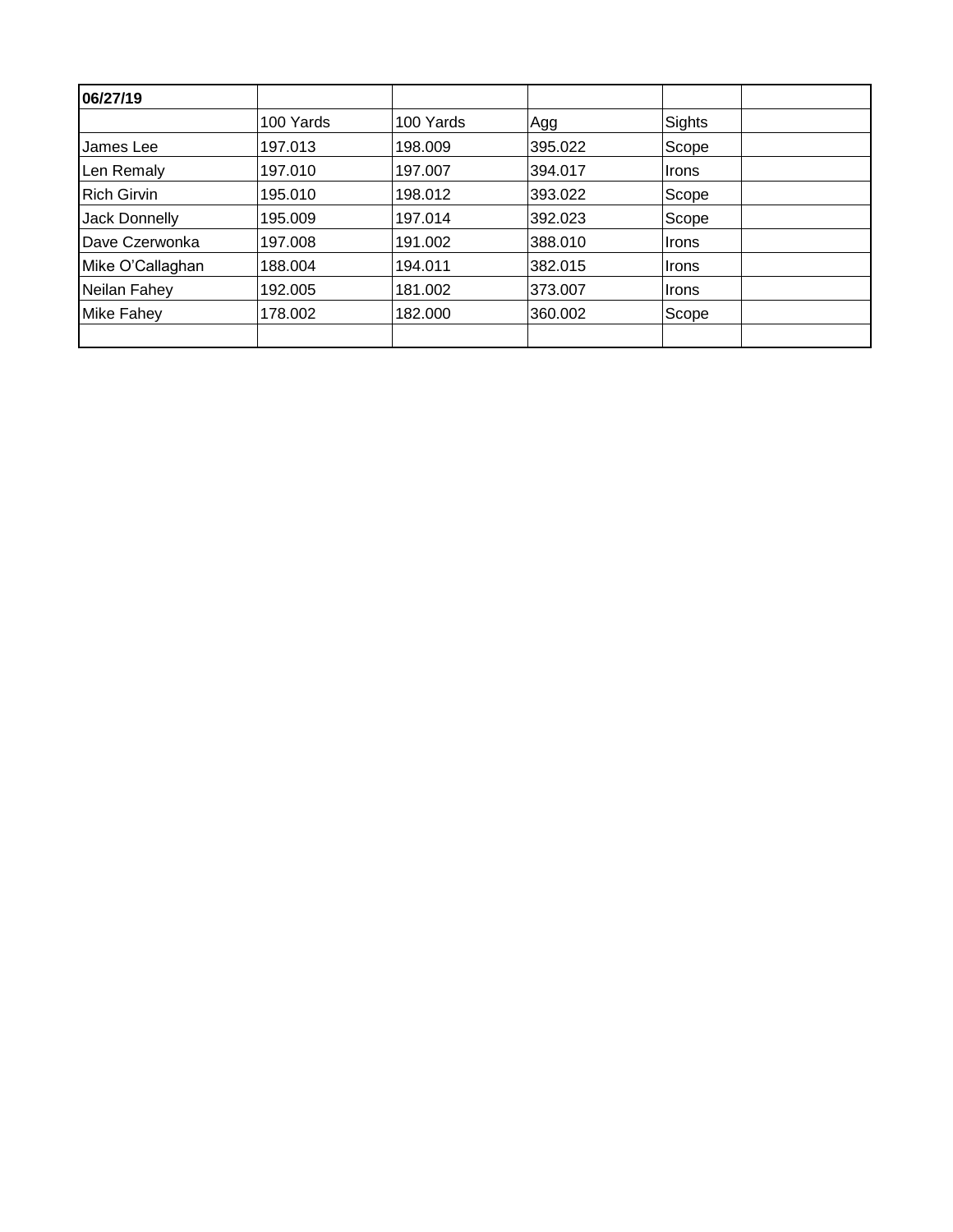| 06/20/19                           |           |           |         |        |  |
|------------------------------------|-----------|-----------|---------|--------|--|
|                                    | 100 Yards | 100 Yards | Agg     | Sights |  |
| Joe Graf                           | 200.016   | 200.016   | 400.032 | ∣Irons |  |
| Dave Czerwonka                     | 199.013   | 198.014   | 397.027 | ∣Irons |  |
| Jack Donnelly                      | 194.006   | 198.009   | 392.015 | Scope  |  |
| Mike O'Callaghan                   | 193.009   | 197.009   | 390.018 | Irons  |  |
| James Lee                          | 196.006   | 194.005   | 390.011 | Scope  |  |
| Conditions: 65, cloudy, light wind |           |           |         |        |  |
|                                    |           |           |         |        |  |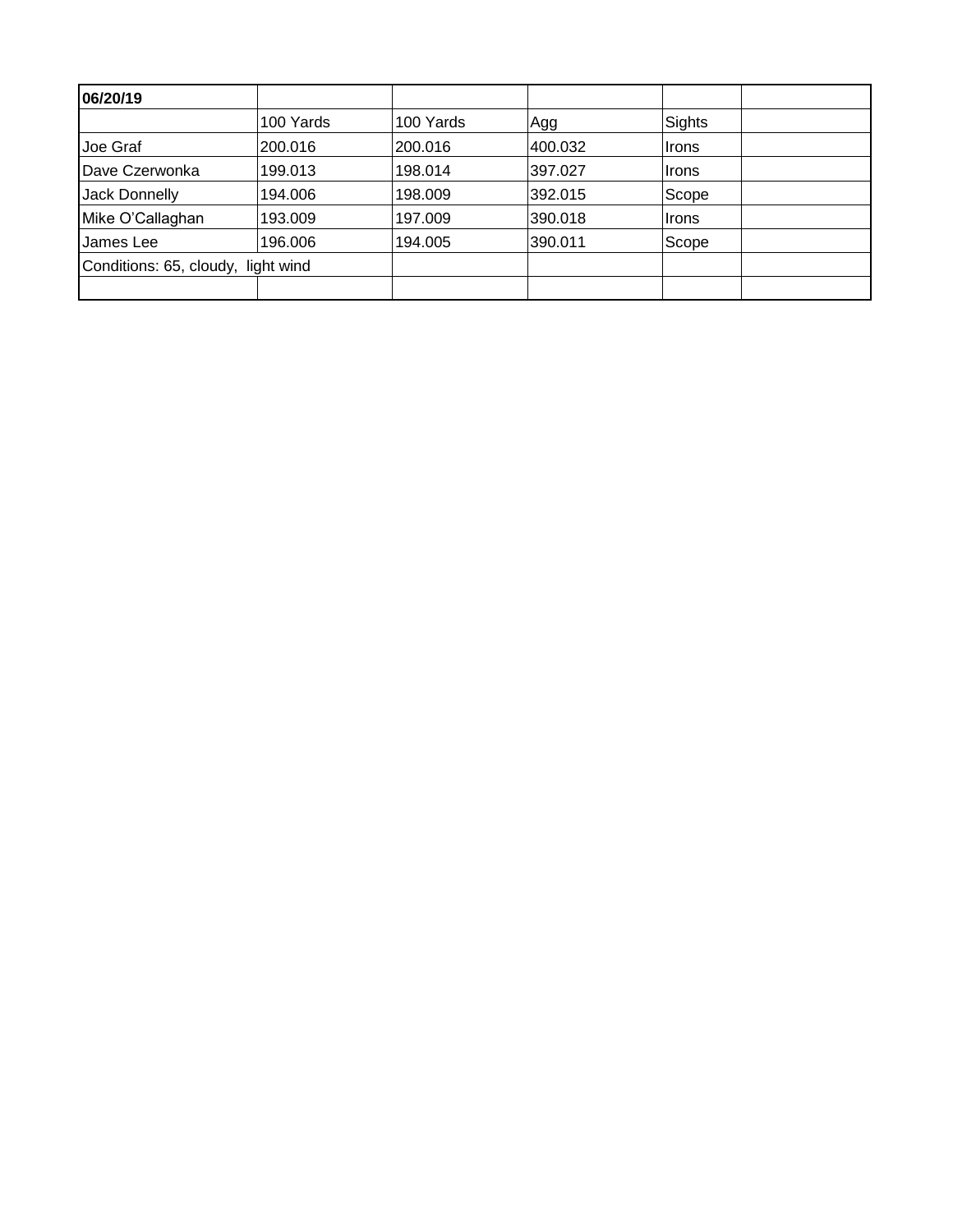| 06/06/19                           |           |           |         |              |  |
|------------------------------------|-----------|-----------|---------|--------------|--|
|                                    | 100 Yards | 100 Yards | Agg     | Sights       |  |
| Joe Graf                           | 200.017   | 200.009   | 400.026 | <b>Irons</b> |  |
| Jack Donnelly                      | 198.008   | 200.015   | 398.023 | Scope        |  |
| Erik Joonhsn                       | 199.008   | 199.012   | 398.020 | Scope        |  |
| Dave Czerwonka                     | 200.012   | 197.010   | 397.022 | Irons        |  |
| Rick Johnson                       | 198.011   | 196.013   | 394.024 | Scope        |  |
| <b>Mark Tessier</b>                | 196.009   | 195.005   | 391.014 | Scope        |  |
| Mike O'Callaghan                   | 198.006   | 193.005   | 391.011 | <b>Irons</b> |  |
| Neilan Fahey                       | 189.002   | 195.005   | 384.007 | Irons        |  |
| Len Remaly                         | 199.010   | 199.008   | 398.018 | Scope        |  |
| <b>Rich Girvin</b>                 | 197.011   | 194.007   | 391.018 | Scope        |  |
| Conditions: 78, heavy clouds, calm |           |           |         |              |  |
|                                    |           |           |         |              |  |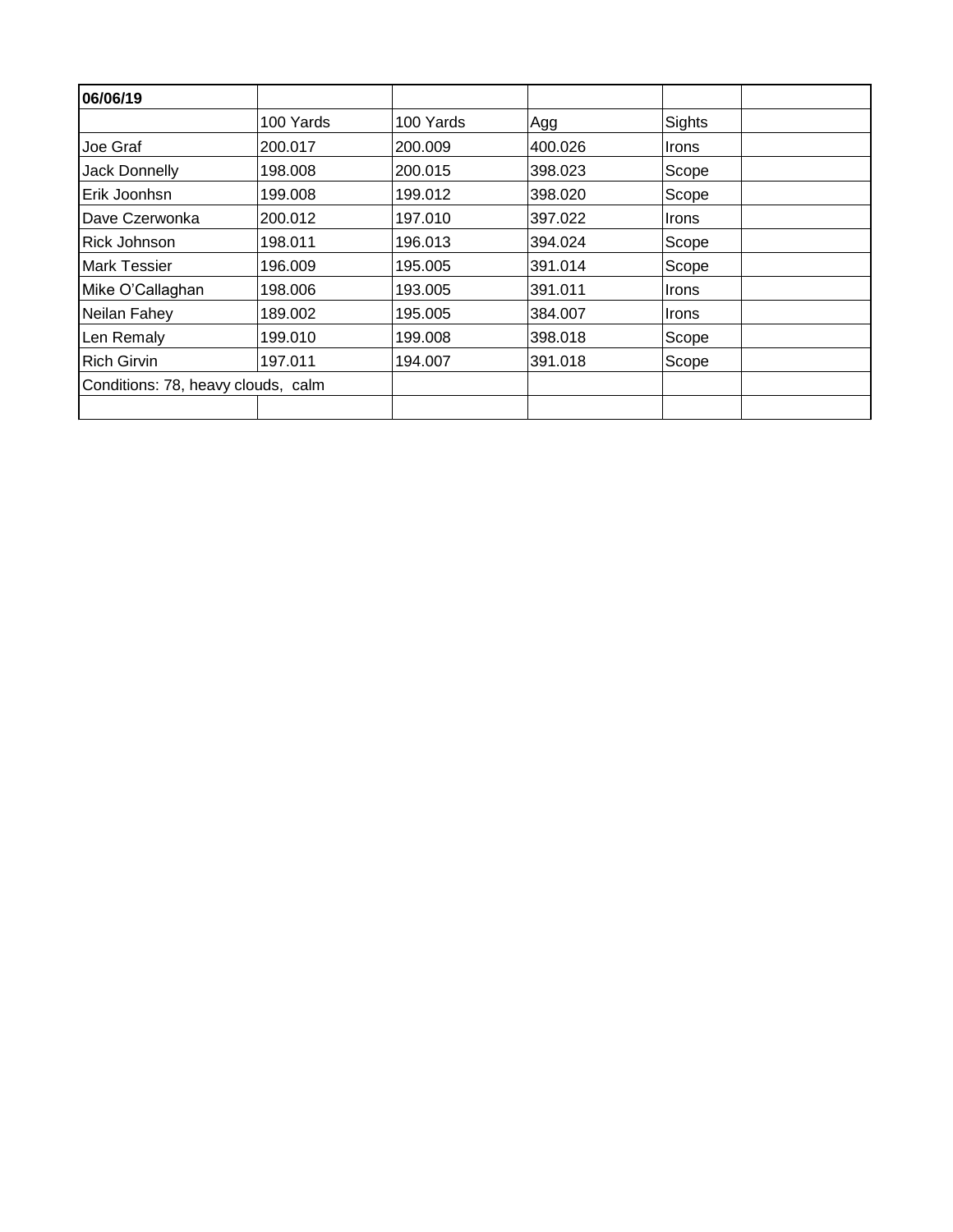| 05/30/19                                        |           |           |         |        |  |
|-------------------------------------------------|-----------|-----------|---------|--------|--|
|                                                 | 100 Yards | 100 Yards | Agg     | Sights |  |
| Joe Graf                                        | 200.016   | 200.016   | 400.032 | Irons  |  |
| Dave Czerwonka                                  | 199.007   | 200.014   | 399.021 | ∣Irons |  |
| <b>Rick Johnson</b>                             | 198.010   | 200.012   | 398.022 | Scope  |  |
| Jack Donnelly                                   | 197.008   | 200.012   | 397.020 | Scope  |  |
| Len Remaly                                      | 197.006   | 199.006   | 396.012 | Scope  |  |
| Mike O'Callaghan                                | 191.005   | 190.005   | 381.010 | ∣Irons |  |
| Conditions: 63, Mostly cloudy, light & variable |           |           |         |        |  |
|                                                 |           |           |         |        |  |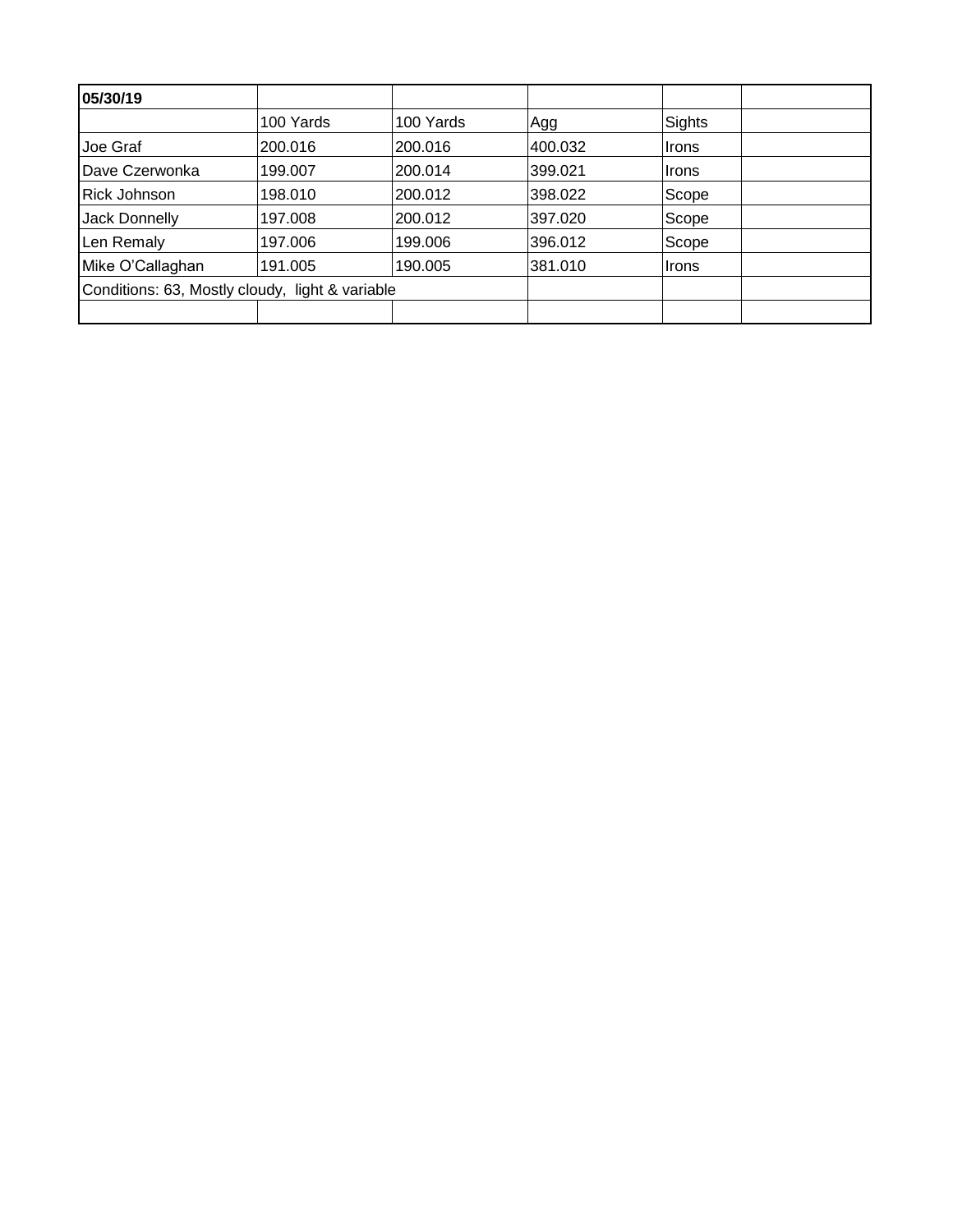| 05/23/19                                 |           |           |         |              |  |
|------------------------------------------|-----------|-----------|---------|--------------|--|
|                                          | 100 Yards | 100 Yards | Agg     | Sights       |  |
| Joe Graf                                 | 200.015   | 200.015   | 400.030 | ∣Irons       |  |
| Len Remaly                               | 200.013   | 200.010   | 400.023 | Scope        |  |
| Jack Donnelly                            | 197.008   | 197.009   | 394.017 | Scope        |  |
| <b>Rich Girvin</b>                       | 196.008   | 198,008   | 394.016 | Scope        |  |
| Dave Czerwonka                           | 193.007   | 198.006   | 391.013 | <b>Irons</b> |  |
| Mike O'Callaghan                         | 197.008   | 194.005   | 391.013 | <b>Irons</b> |  |
| Conditions: 60, Mostly cloudy, 10-15 MPH |           |           |         |              |  |
|                                          |           |           |         |              |  |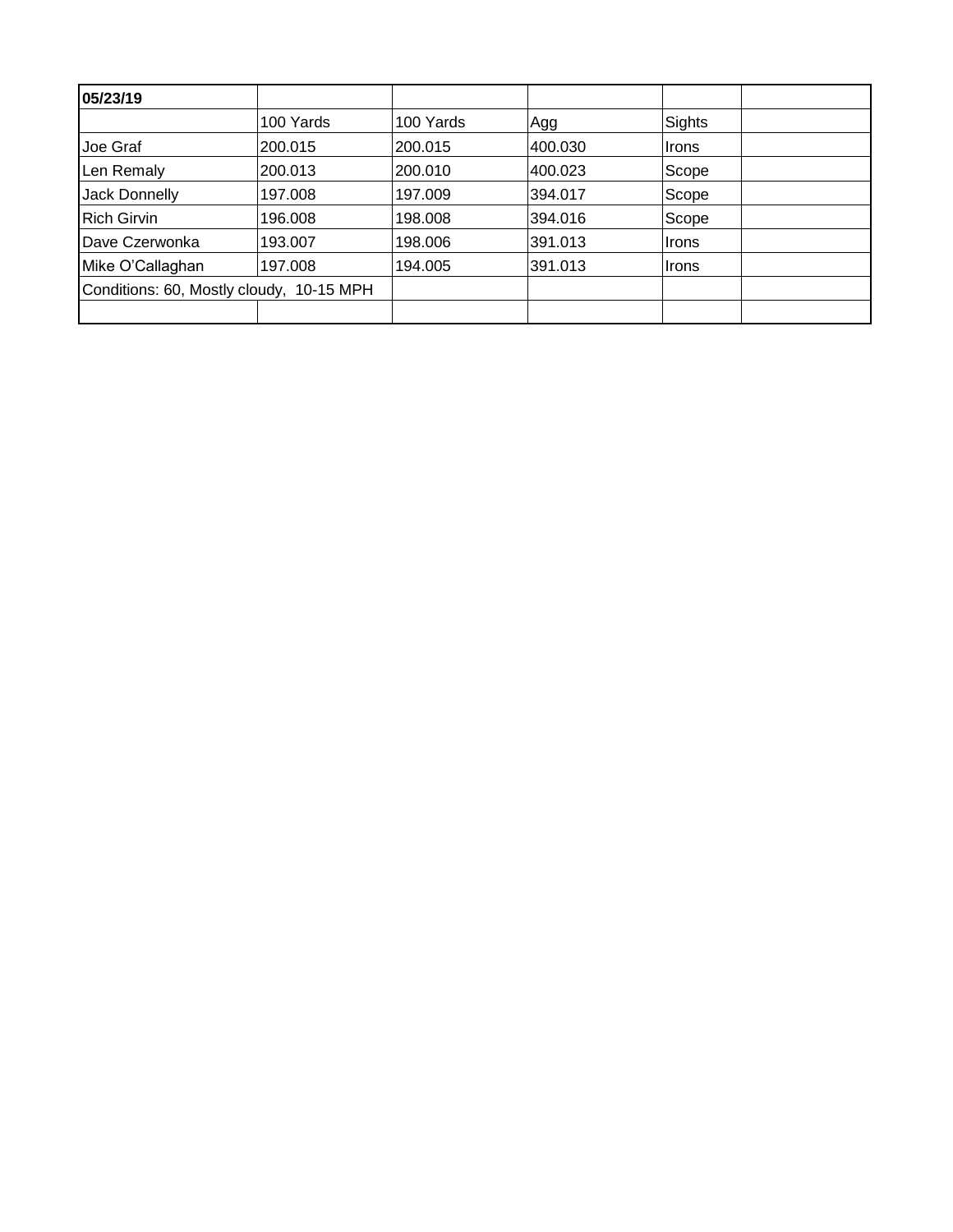| 05/16/19                                |           |           |         |              |  |
|-----------------------------------------|-----------|-----------|---------|--------------|--|
|                                         | 100 Yards | 100 Yards | Agg     | Sights       |  |
| Joe Graf                                | 200.015   | 199.014   | 399.029 | ∣Irons       |  |
| Dave Czerwonka                          | 196.011   | 200.012   | 396.023 | ∣Irons       |  |
| Len Remaly                              | 198.010   | 198.010   | 396.020 | <b>Irons</b> |  |
| <b>Rich Girvin</b>                      | 196.005   | 196.008   | 392.013 | Scope        |  |
| Mike O'Callaghan                        | 192.006   | 198.011   | 390.017 | ∣Irons       |  |
| James Lee                               | 194.006   | 196.010   | 390.016 | Scope        |  |
| Conditions: 60, Mostly cloudy, 5-10 MPH |           |           |         |              |  |
|                                         |           |           |         |              |  |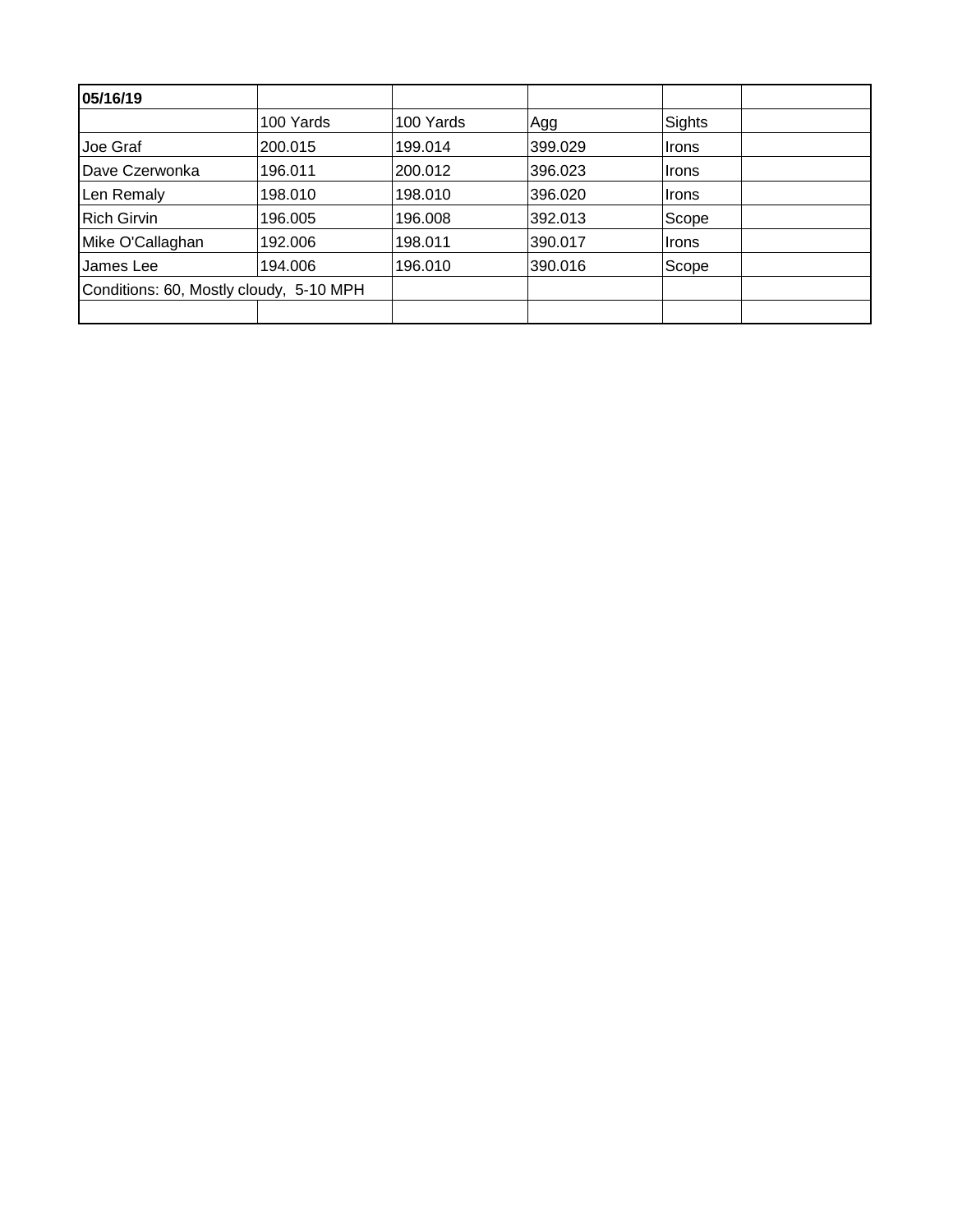| 05/09/19                               |           |           |         |              |  |
|----------------------------------------|-----------|-----------|---------|--------------|--|
|                                        | 100 Yards | 100 Yards | Agg     | Sights       |  |
| Joe Graf                               | 200.011   | 199.012   | 399.023 | <b>Irons</b> |  |
| Dave Czerwonka                         | 198.007   | 198.008   | 396.015 | <b>Irons</b> |  |
| Len Remaly                             | 197.010   | 197.011   | 394.021 | <b>Irons</b> |  |
| James Lee                              | 198.007   | 196.007   | 394.014 | Scope        |  |
| Jack Donnelly                          | 193.003   | 195.009   | 388.012 | Scope        |  |
| Mike O'Callaghan                       | 192.002   | 190.009   | 382.011 | Irons        |  |
| <b>Rich Girvin</b>                     | 192.002   | 189.005   | 381.007 | Scope        |  |
| Neilan Fahey                           | 168.000   | 191.005   | 359.005 | <b>Irons</b> |  |
| Michael Fahey                          | 174.000   | 182.002   | 356.002 | Scope        |  |
| Conditions: 60, Mostly sunny, 5-10 MPH |           |           |         |              |  |
|                                        |           |           |         |              |  |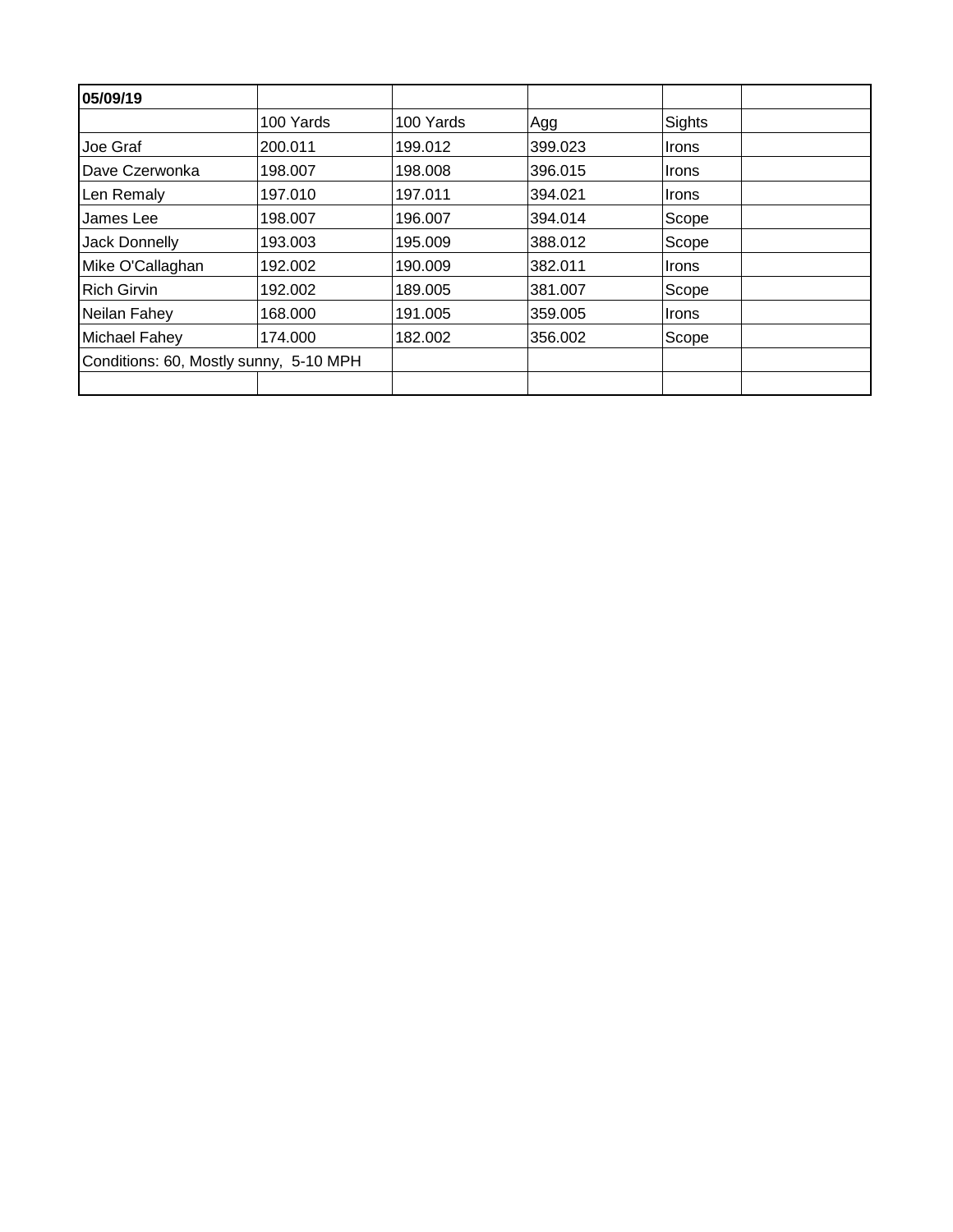| 05/02/19                          |           |           |         |        |  |
|-----------------------------------|-----------|-----------|---------|--------|--|
|                                   | 100 Yards | 100 Yards | Agg     | Sights |  |
| Joe Graf                          | 197.014   | 200.012   | 397.026 | Irons  |  |
| Len Remaly                        | 198.012   | 195.006   | 393.018 | Irons  |  |
| Dave Czerwonka                    | 196.007   | 195.005   | 391.012 | ∣Irons |  |
| Mike O'Callaghan                  | 190.005   | 196.011   | 386.016 | ∣Irons |  |
| James Lee                         | 190.006   | 195.006   | 385.012 | Scope  |  |
| <b>Jack Donnelly</b>              | 192.005   | 191.005   | 383.010 | Scope  |  |
| Neilan Fahey                      | 185.003   | 182.002   | 367.005 | Irons  |  |
| Michael Fahey                     | 149.003   | 182.002   | 331.005 | Scope  |  |
| Conditions: 43F, Cloudy, 5-10 MPH |           |           |         |        |  |
|                                   |           |           |         |        |  |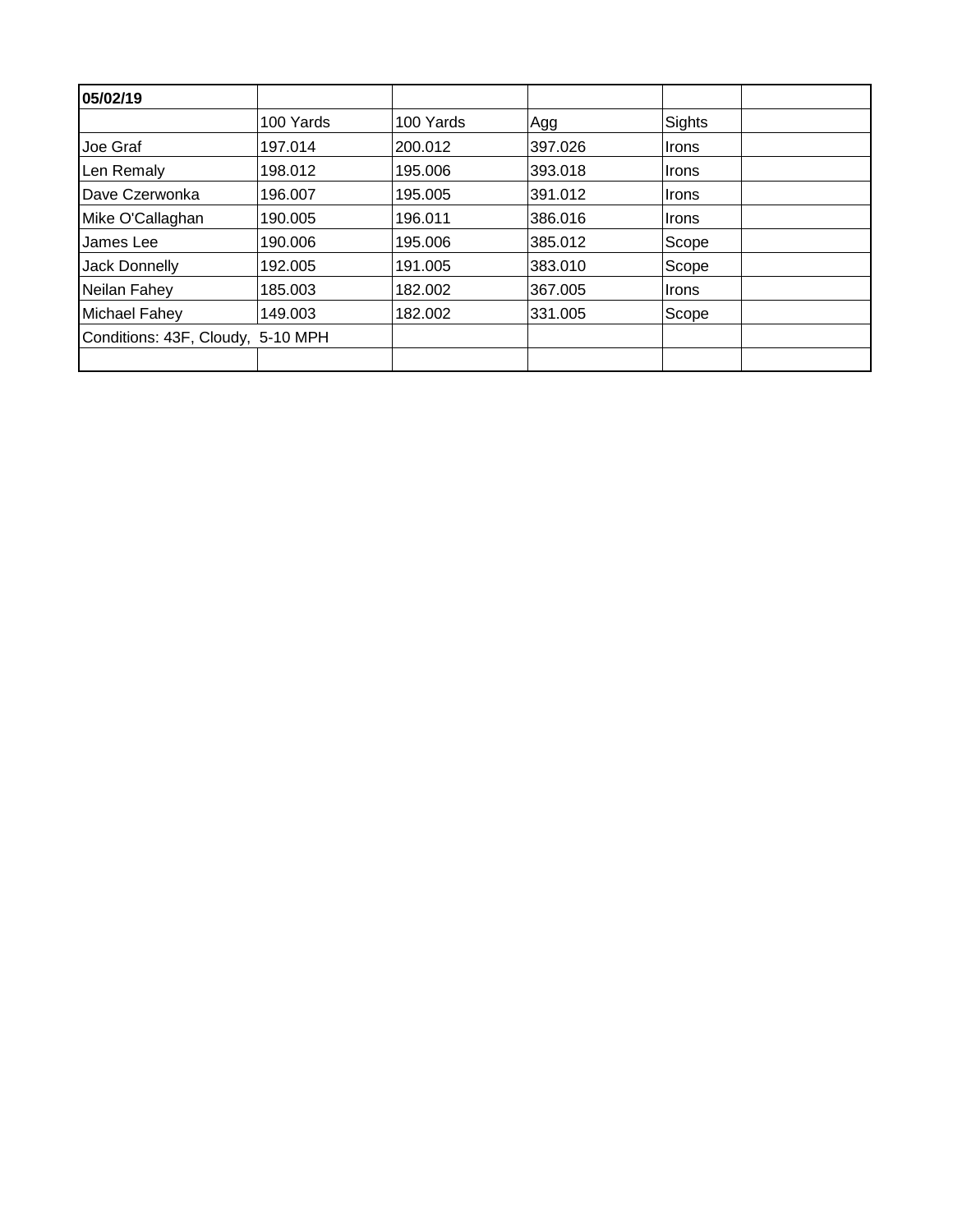| 04/25/19                          |            |            |            |              |  |
|-----------------------------------|------------|------------|------------|--------------|--|
|                                   | 100 Yards  | 100 Yards  | Agg        | Sights       |  |
| Joe Graf                          | 199.015    | 199.014    | 398.029    | <b>Irons</b> |  |
| Dave Czerwonka                    | 197.007    | 199.009    | 396.016    | Irons        |  |
| Len Remaly                        | 199.014    | 195.011    | 394.025    | Scope        |  |
| Jack Donnelly                     | 192.006    | 197.008    | 389.014    | Scope        |  |
| <b>Rich Girvin</b>                | 195.012    | 191.005    | 386.017    | Scope        |  |
| James Lee                         | 192.006    | 194.006    | 386.012    | Scope        |  |
| Neilan Fahey                      | 191.004    | 194.006    | 385.010    | Irons        |  |
| Mike O'Callaghan                  | 193.008    | 189.005    | 382.013    | <b>Irons</b> |  |
| Michael Fahey                     | <b>DNF</b> | <b>DNF</b> | <b>DNF</b> | Scope        |  |
| Conditions: 55F, Cloudy, 5-10 MPH |            |            |            |              |  |
|                                   |            |            |            |              |  |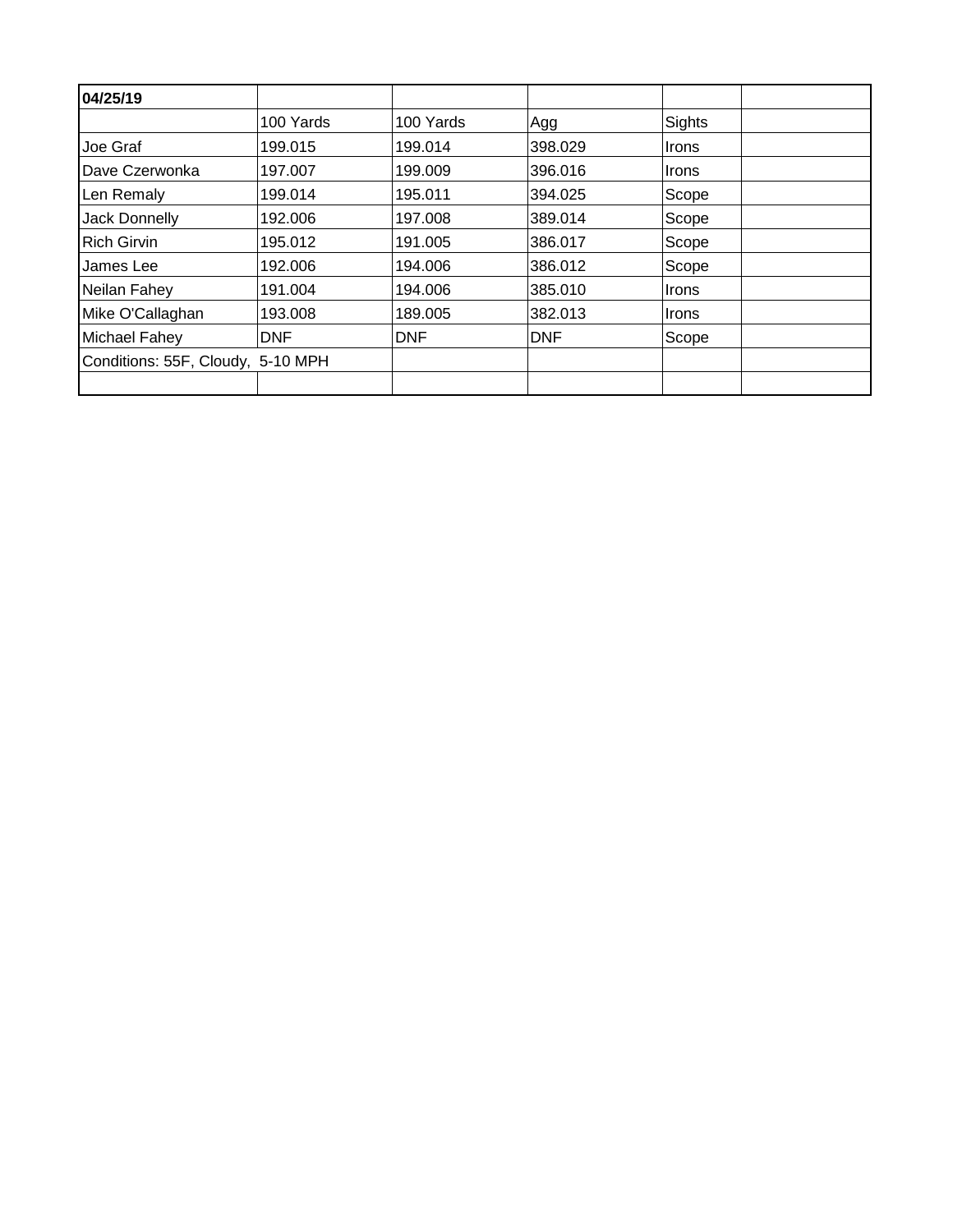| 1/1/2019 (New Year's Day Match, first outdoor match of 2019) |           |           |         |        |  |
|--------------------------------------------------------------|-----------|-----------|---------|--------|--|
|                                                              | 100 Yards | 100 Yards | Agg     | Sights |  |
| Joe Graf                                                     | 197.006   | 195.009   | 392.015 | Scope  |  |
| James Lee                                                    | 191.005   | 197.006   | 388.011 | Scope  |  |
| Dave Czerwonka                                               | 190,008   | 193.004   | 383.012 | ∣Irons |  |
| Mike O'Callaghan                                             | 188.004   | 190.003   | 378,007 | ∣Irons |  |
| <b>Trevor Baker</b>                                          | 171.001   | 186.003   | 357.004 | ∣Irons |  |
|                                                              |           |           |         |        |  |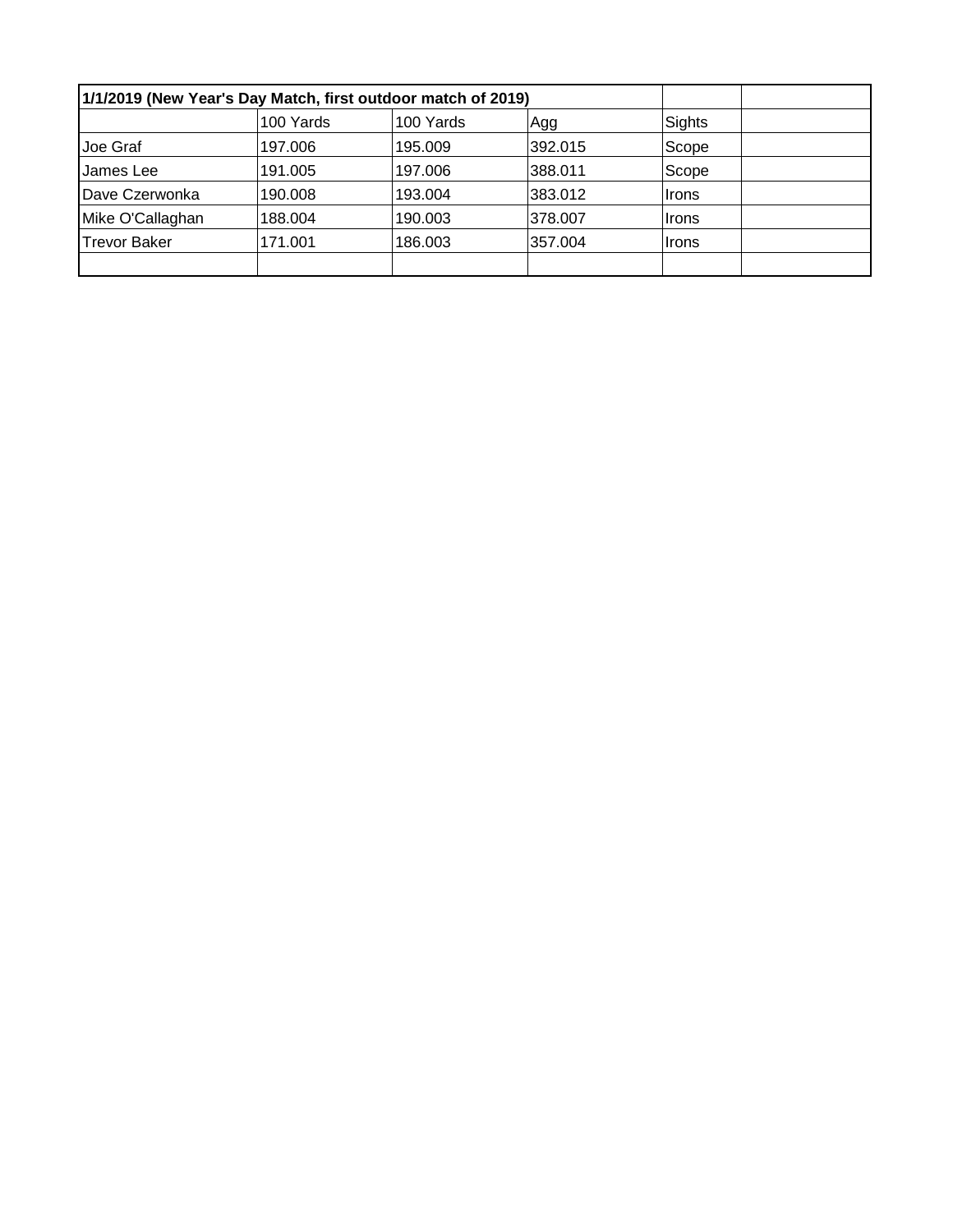| 2018                |           |           |         |               |                 |  |  |  |
|---------------------|-----------|-----------|---------|---------------|-----------------|--|--|--|
| 08/30/18            |           |           |         |               |                 |  |  |  |
|                     | 100 Yards | 100 Yards | Agg     | <b>Sights</b> | <b>Birthday</b> |  |  |  |
| Joe Graf            | 199.010   | 200.013   | 399.023 | Scope         |                 |  |  |  |
| Len Remaly          | 199.010   | 199.009   | 398.019 | <b>Irons</b>  |                 |  |  |  |
| Dave Czerwonka      | 199.012   | 197.009   | 396.021 | <b>Irons</b>  |                 |  |  |  |
| James Lee           | 197.005   | 198.008   | 395.013 | Scope         |                 |  |  |  |
| <b>Mark Tessier</b> | 196.008   | 193.006   | 389.014 | Irons         |                 |  |  |  |
| Mike O'Callaghan    | 194.009   | 194.008   | 388.017 | <b>Irons</b>  |                 |  |  |  |
|                     |           |           |         |               |                 |  |  |  |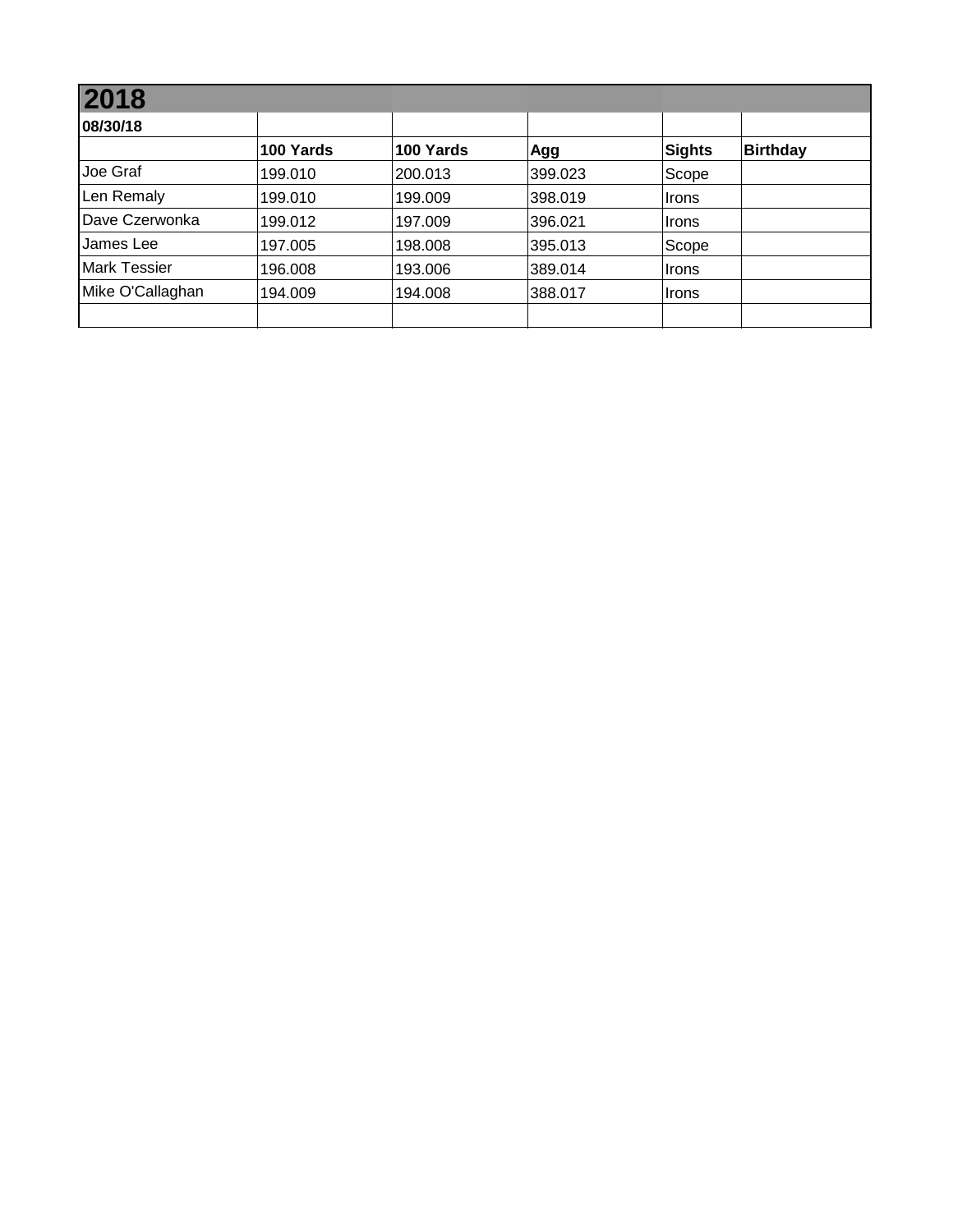| 08/23/18           |           |           |         |        |                 |
|--------------------|-----------|-----------|---------|--------|-----------------|
|                    | 100 Yards | 100 Yards | Agg     | Sights | <b>Birthday</b> |
| Joe Graf           | 199.014   | 200.016   | 399.030 | Scope  |                 |
| Len Remaly         | 199.009   | 199.010   | 398.019 | ∣Irons |                 |
| <b>Rich Girvin</b> | 198.010   | 198.010   | 396.020 | Scope  |                 |
| Dave Czerwonka     | 198.006   | 197.007   | 395.013 | ∣Irons |                 |
| James Lee          | 195.008   | 194.005   | 389.013 | Scope  |                 |
|                    |           |           |         |        |                 |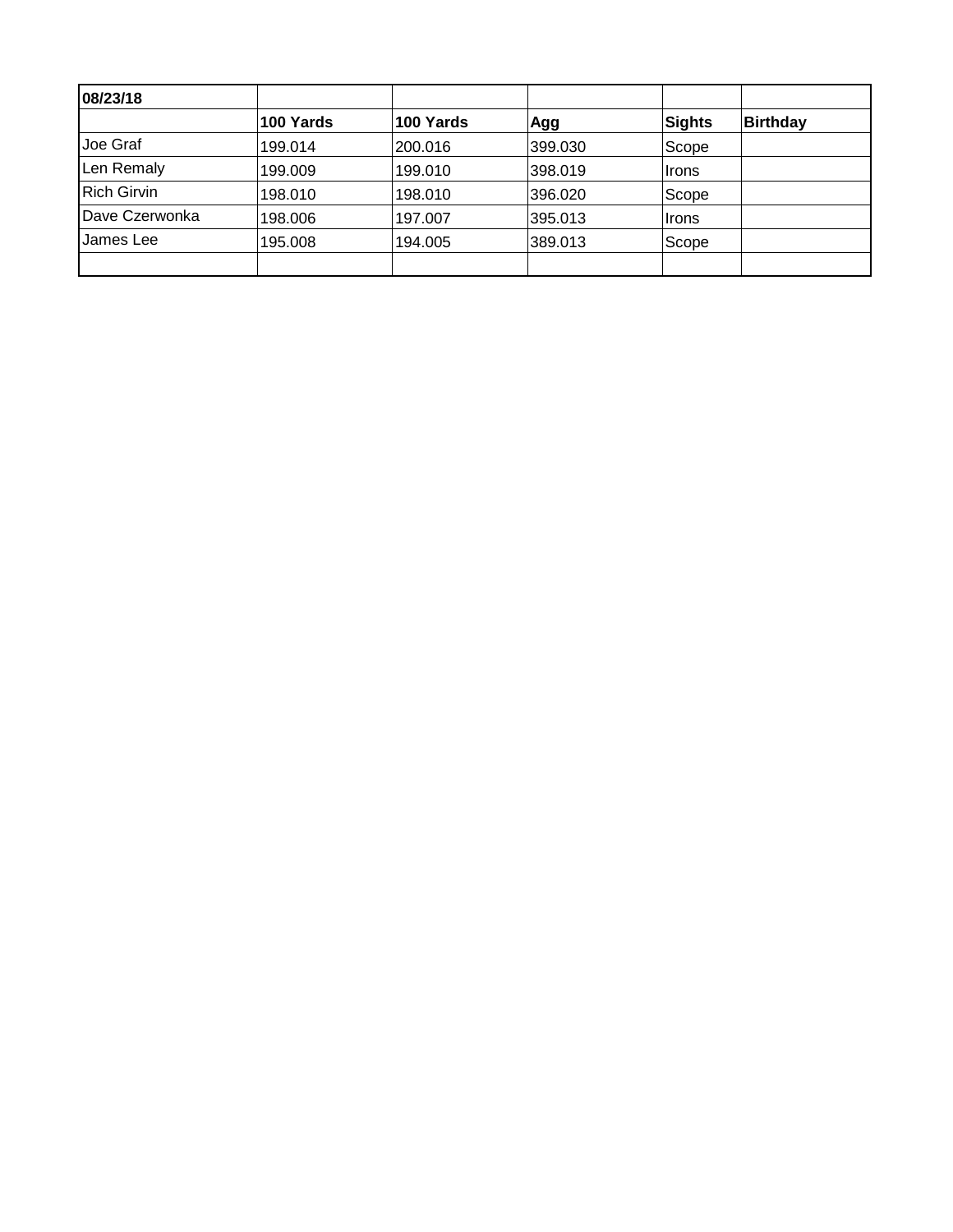| 08/16/18             |           |           |         |               |                 |
|----------------------|-----------|-----------|---------|---------------|-----------------|
|                      | 100 Yards | 100 Yards | Agg     | <b>Sights</b> | <b>Birthday</b> |
| Joe Graf             | 200.016   | 200.017   | 400.033 | Scope         |                 |
| Len Remaly           | 199.008   | 199.007   | 398.015 | ∣Irons        |                 |
| James Lee            | 196.011   | 199.009   | 395.020 | Scope         |                 |
| Mike O'Callaghan     | 195.008   | 199.010   | 394.018 | ∣Irons        |                 |
| <b>Jack Donnelly</b> | 195.002   | 199.012   | 394.014 | Scope         |                 |
| <b>Rich Girvin</b>   | 196.008   | 187.001   | 383.009 | Scope         |                 |
|                      |           |           |         |               |                 |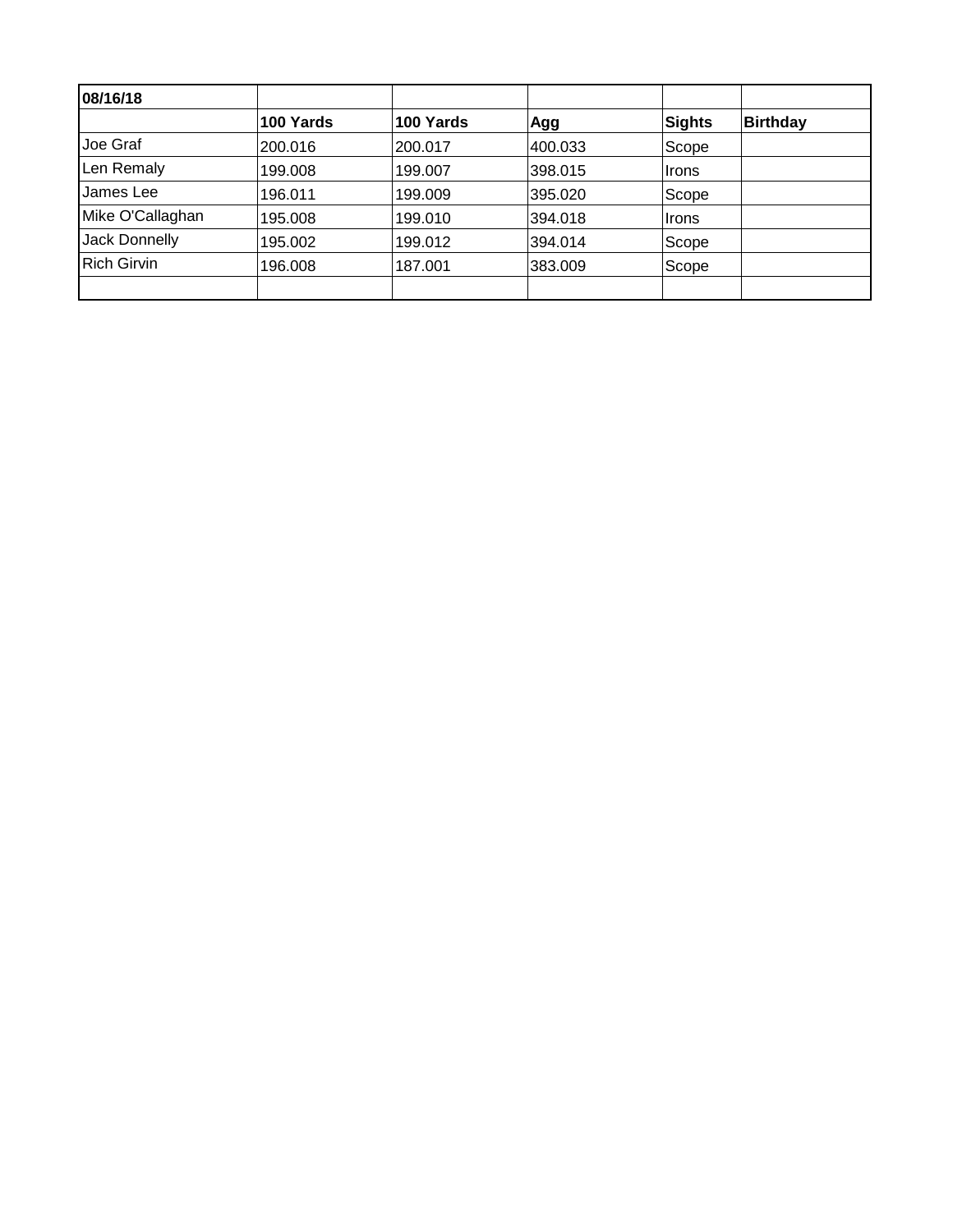| 08/09/18           |           |           |         |        |                 |
|--------------------|-----------|-----------|---------|--------|-----------------|
|                    | 100 Yards | 100 Yards | Agg     | Sights | <b>Birthday</b> |
| Joe Graf           | 199.014   | 200.011   | 399.025 | ∣Irons |                 |
| Len Remaly         | 198.009   | 199.008   | 397.017 | ∣Irons |                 |
| Jack Donnelly      | 195.007   | 199.008   | 394.015 | Scope  |                 |
| <b>Rich Girvin</b> | 198.006   | 194.007   | 392.013 | Ilron  |                 |
| James Lee          | 191.005   | 196.007   | 387.012 | Scope  |                 |
|                    |           |           |         |        |                 |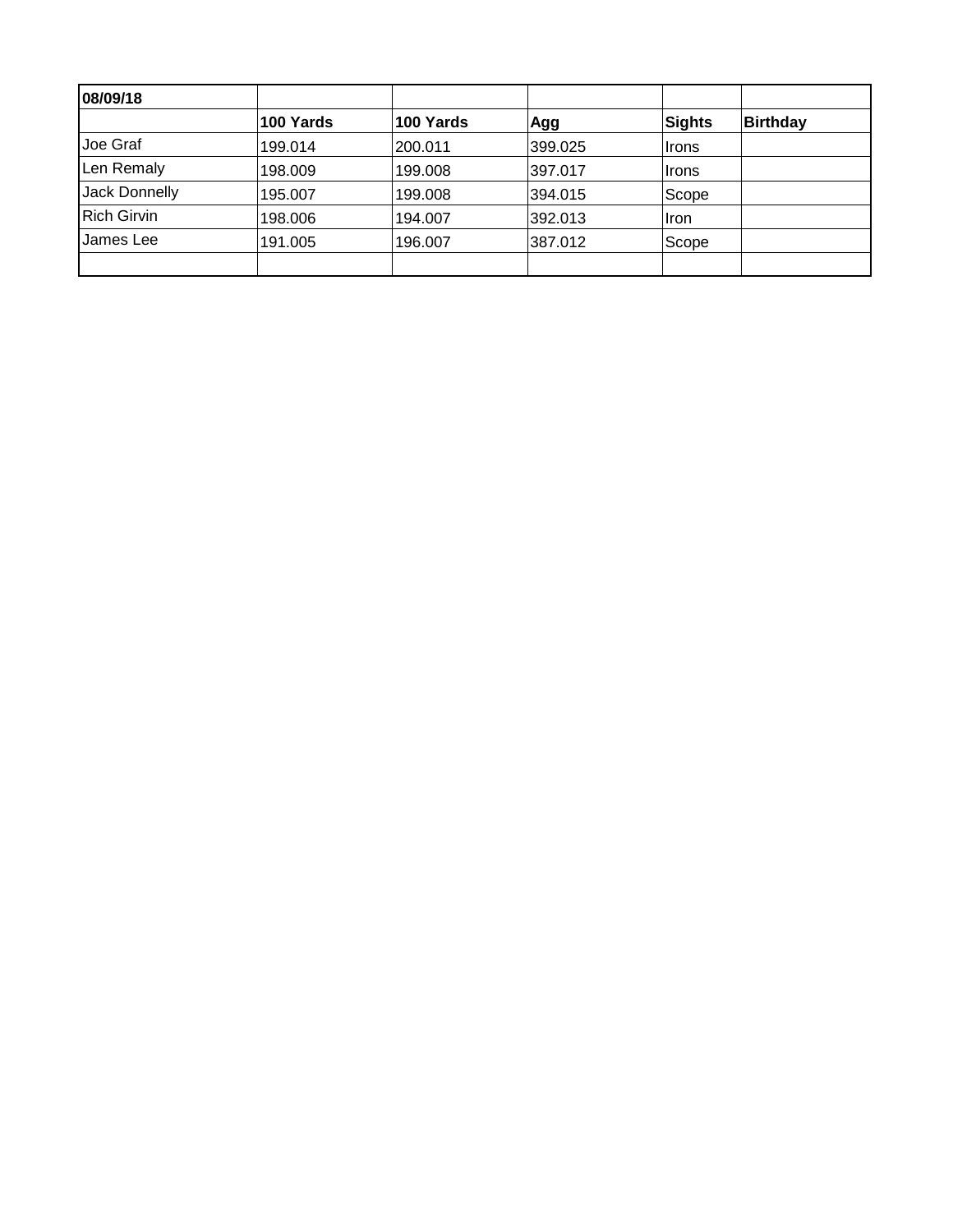| 08/02/18           |           |           |         |              |          |
|--------------------|-----------|-----------|---------|--------------|----------|
|                    | 100 Yards | 100 Yards | Agg     | Sights       | Birthday |
| Len Remaly         | 200.015   | 200.010   | 400.025 | ∣Irons       |          |
| Joe Graf           | 200.012   | 199.011   | 399.023 | <b>Irons</b> |          |
| <b>Rich Girvin</b> | 200.010   | 198.011   | 398.021 | Scope        |          |
| Dave Czerwonka     | 198.011   | 198.012   | 396.023 | <b>Irons</b> |          |
|                    |           |           |         |              |          |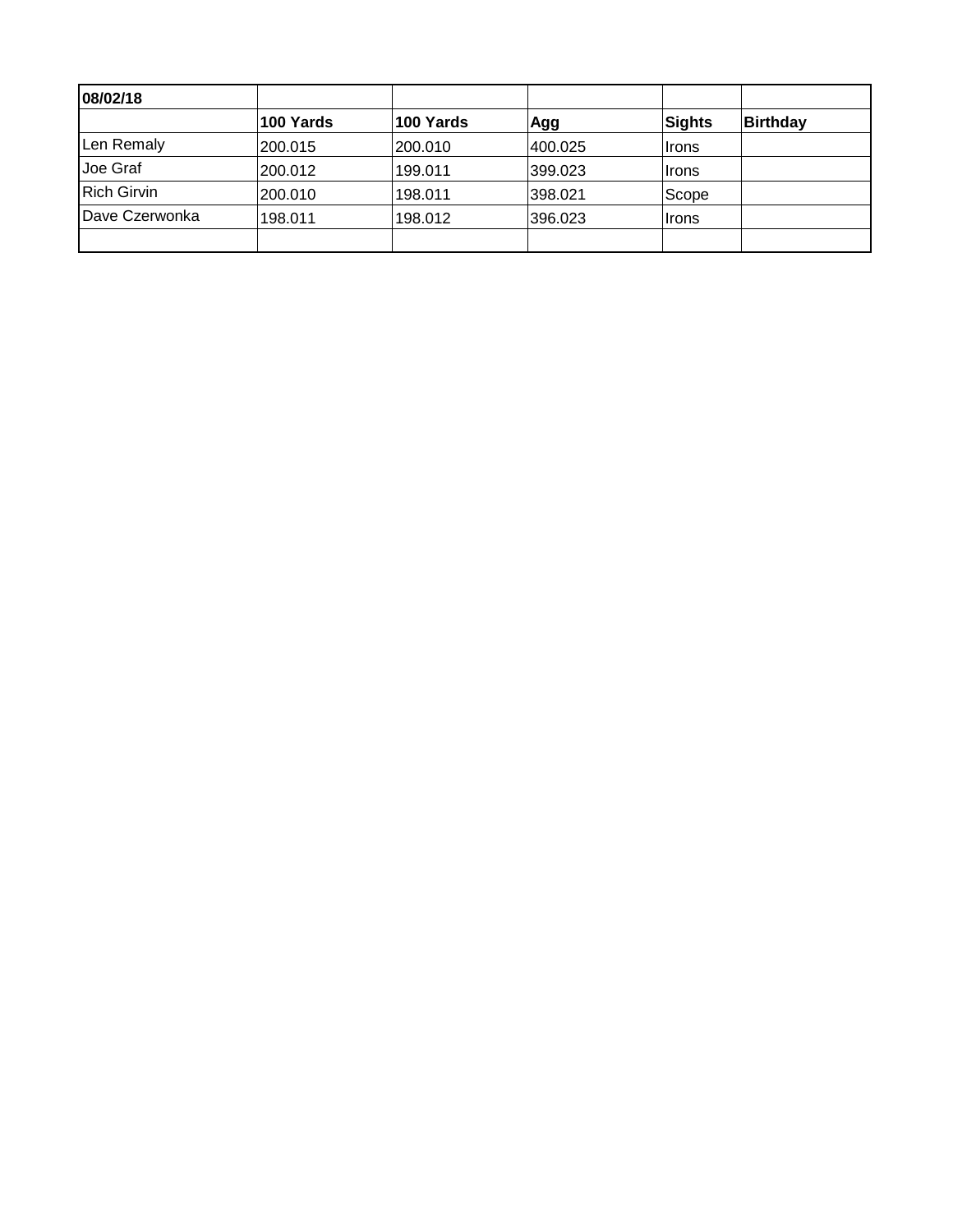| 07/26/18           |           |           |         |              |                 |
|--------------------|-----------|-----------|---------|--------------|-----------------|
|                    | 100 Yards | 100 Yards | Agg     | Sights       | <b>Birthday</b> |
| <b>Rich Girvin</b> | 199.010   | 200.013   | 399.023 | Scope        |                 |
| Len Remaly         | 199.009   | 198.005   | 397.014 | <b>Irons</b> |                 |
| Dave Czerwonka     | 198.011   | 197.011   | 395.022 | <b>Irons</b> |                 |
| Mike O'Callaghan   | 192.009   | 197.008   | 389.017 | Irons        |                 |
|                    |           |           |         |              |                 |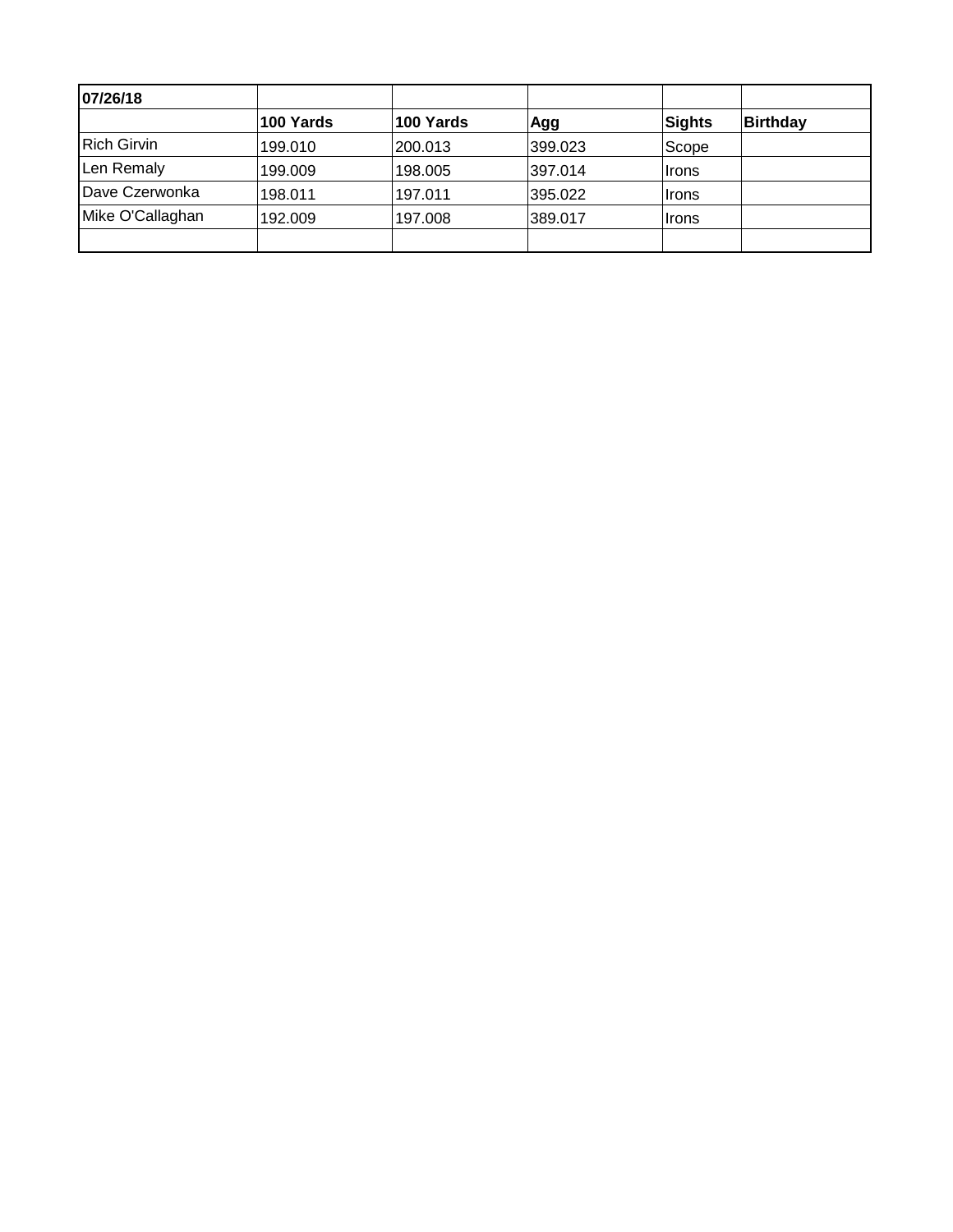| 07/19/18           |           |           |         |              |          |
|--------------------|-----------|-----------|---------|--------------|----------|
|                    | 100 Yards | 100 Yards | Agg     | Sights       | Birthday |
| Len Remaly         | 200.010   | 199.016   | 399.026 | ∣Irons       |          |
| <b>Rich Girvin</b> | 200.015   | 198.013   | 398.028 | Scope        |          |
| Dave Czerwonka     | 199.011   | 199.011   | 398.022 | <b>Irons</b> |          |
| Jack Donnelly      | 197.009   | 199.005   | 396.014 | Scope        |          |
|                    |           |           |         |              |          |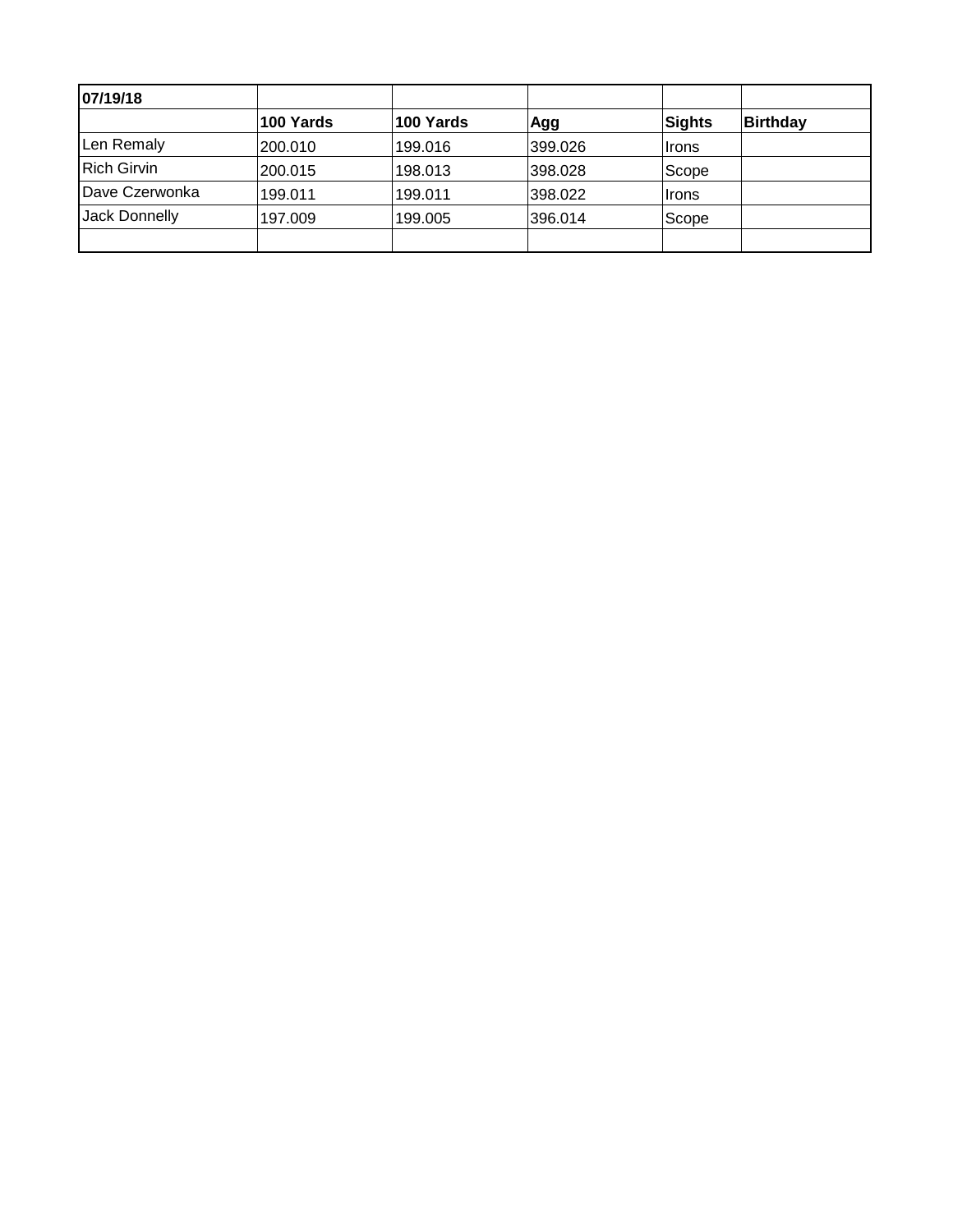| 07/12/18           |           |           |         |              |                 |
|--------------------|-----------|-----------|---------|--------------|-----------------|
|                    | 100 Yards | 100 Yards | Agg     | Sights       | <b>Birthday</b> |
| Joe Graf           | 200.016   | 200.015   | 400.031 | ∣Irons       |                 |
| <b>Rich Girvin</b> | 199.010   | 200.014   | 399.024 | Scope        |                 |
| Dave Czerwonka     | 200.014   | 198.016   | 398.030 | ∣Irons       |                 |
| Jack Donnelly      | 197.010   | 199.010   | 396.020 | Scope        |                 |
| Mike O'Callaghan   | 194.006   | 198.009   | 392.015 | <b>Irons</b> |                 |
|                    |           |           |         |              |                 |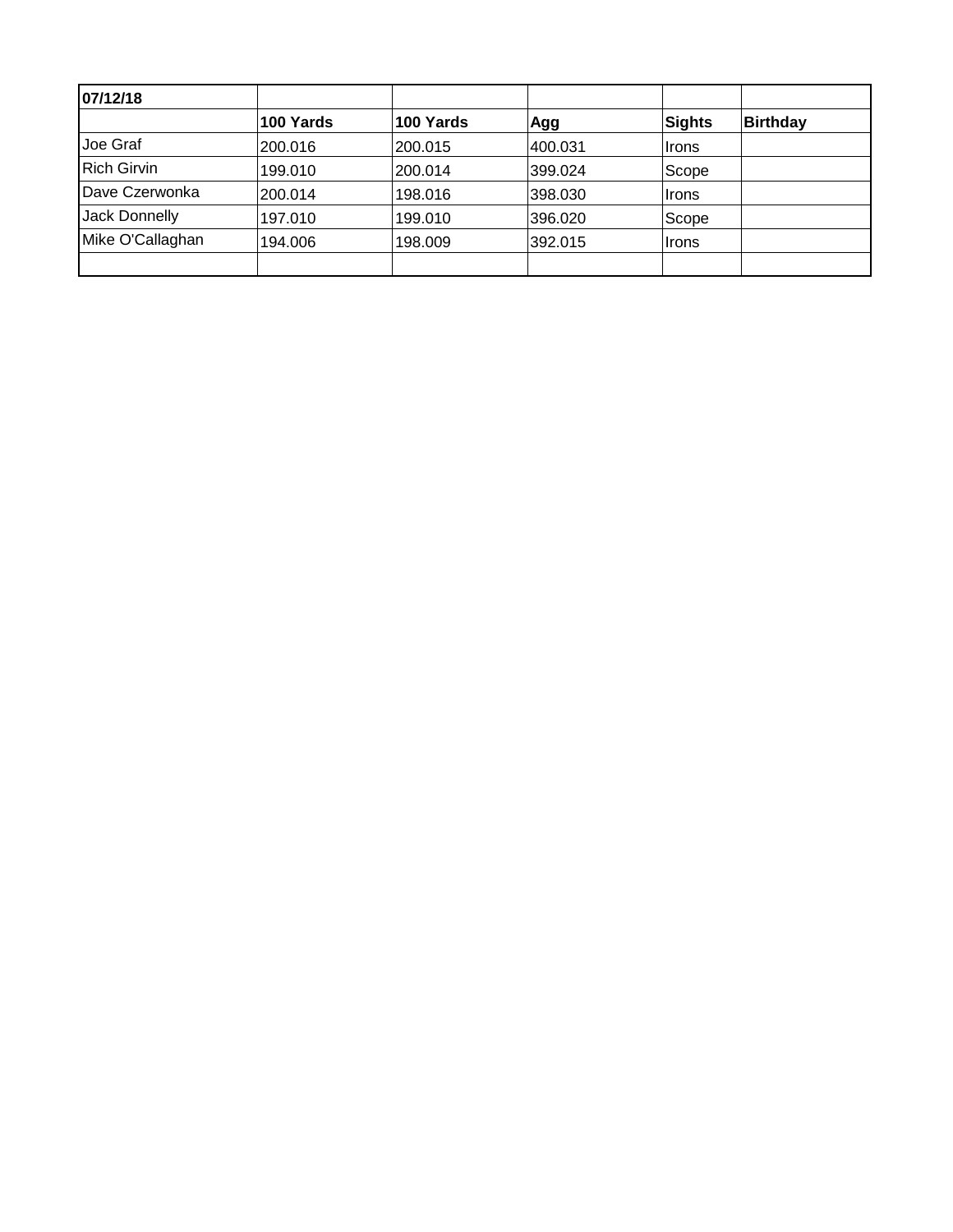| 07/05/17            |           |           |         |               |                 |
|---------------------|-----------|-----------|---------|---------------|-----------------|
|                     | 100 Yards | 100 Yards | Agg     | <b>Sights</b> | <b>Birthday</b> |
| Joe Graf            | 199.015   | 199.014   | 398.029 | Scope         |                 |
| Jack Donnelly       | 198.010   | 198.012   | 396.022 | Scope         |                 |
| Dave Czerwonka      | 199.008   | 195.008   | 394.016 | <b>Irons</b>  |                 |
| James Lee           | 197.009   | 196.010   | 393.019 | Scope         |                 |
| Mike O'Callaghan    | 196.004   | 197.007   | 393.011 | <b>Irons</b>  |                 |
| <b>Rich Girvin</b>  | 197.006   | 193.005   | 390.011 | Scope         |                 |
| <b>Mark Tessier</b> | 192.004   | 195.006   | 387.010 | ∣Irons        |                 |
|                     |           |           |         |               |                 |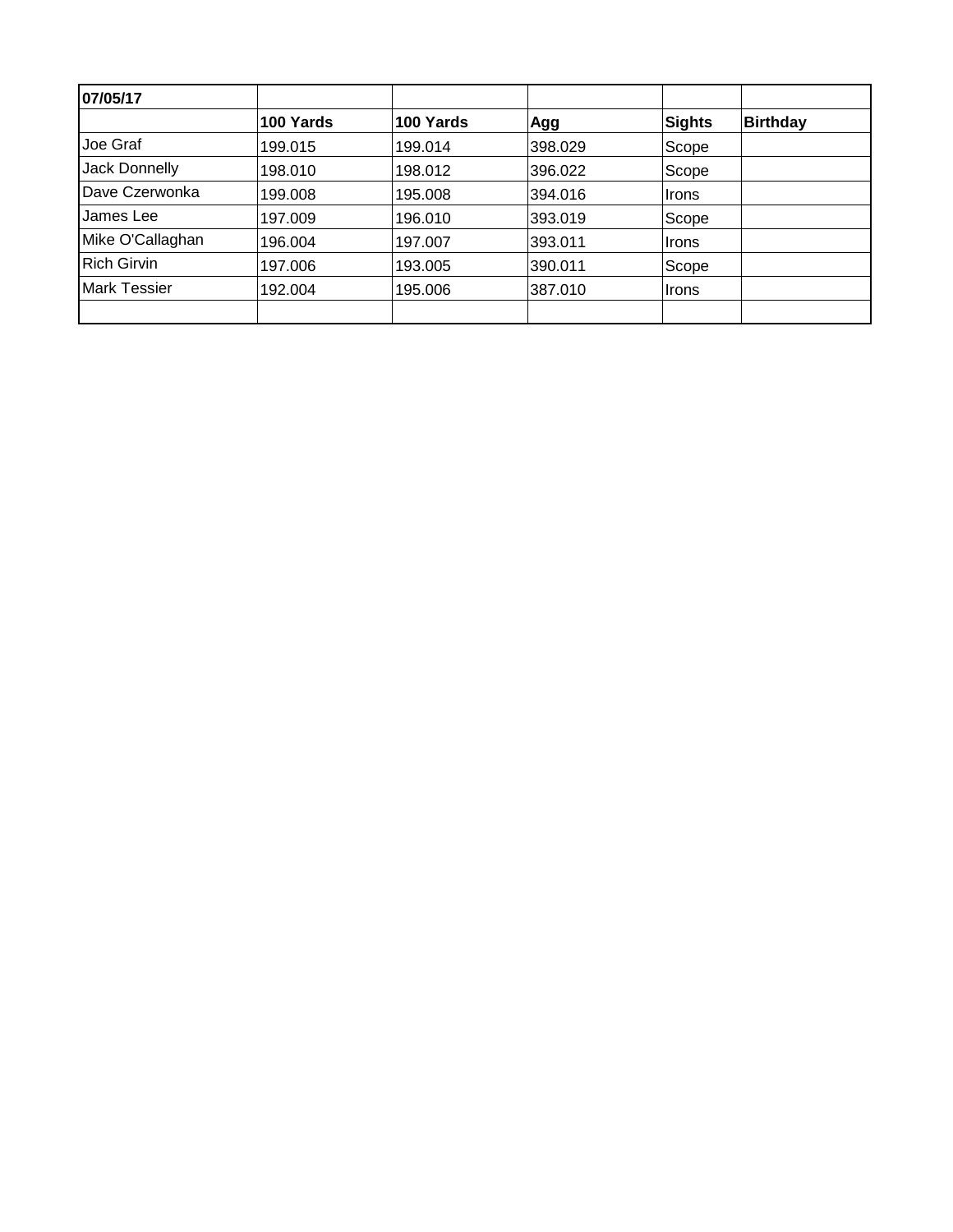| 06/28/18            |           |           |         |        |                 |
|---------------------|-----------|-----------|---------|--------|-----------------|
|                     | 100 Yards | 100 Yards | Agg     | Sights | <b>Birthday</b> |
| Joe Graf            | 200.018   | 200.017   | 400.035 | Scope  |                 |
| Dave Czerwonka      | 199.007   | 199.013   | 398.020 | ∣Irons |                 |
| Mike O'Callaghan    | 195.006   | 194.006   | 389.012 | ∣Irons |                 |
| James Lee           | 189.006   | 197.007   | 386.013 | Scope  |                 |
| Jack Donnelly       | 189.000   | 195,006   | 384.006 | Scope  |                 |
| <b>Mark Tessier</b> | 190.003   | 192.002   | 382.005 | ∣Irons |                 |
|                     |           |           |         |        |                 |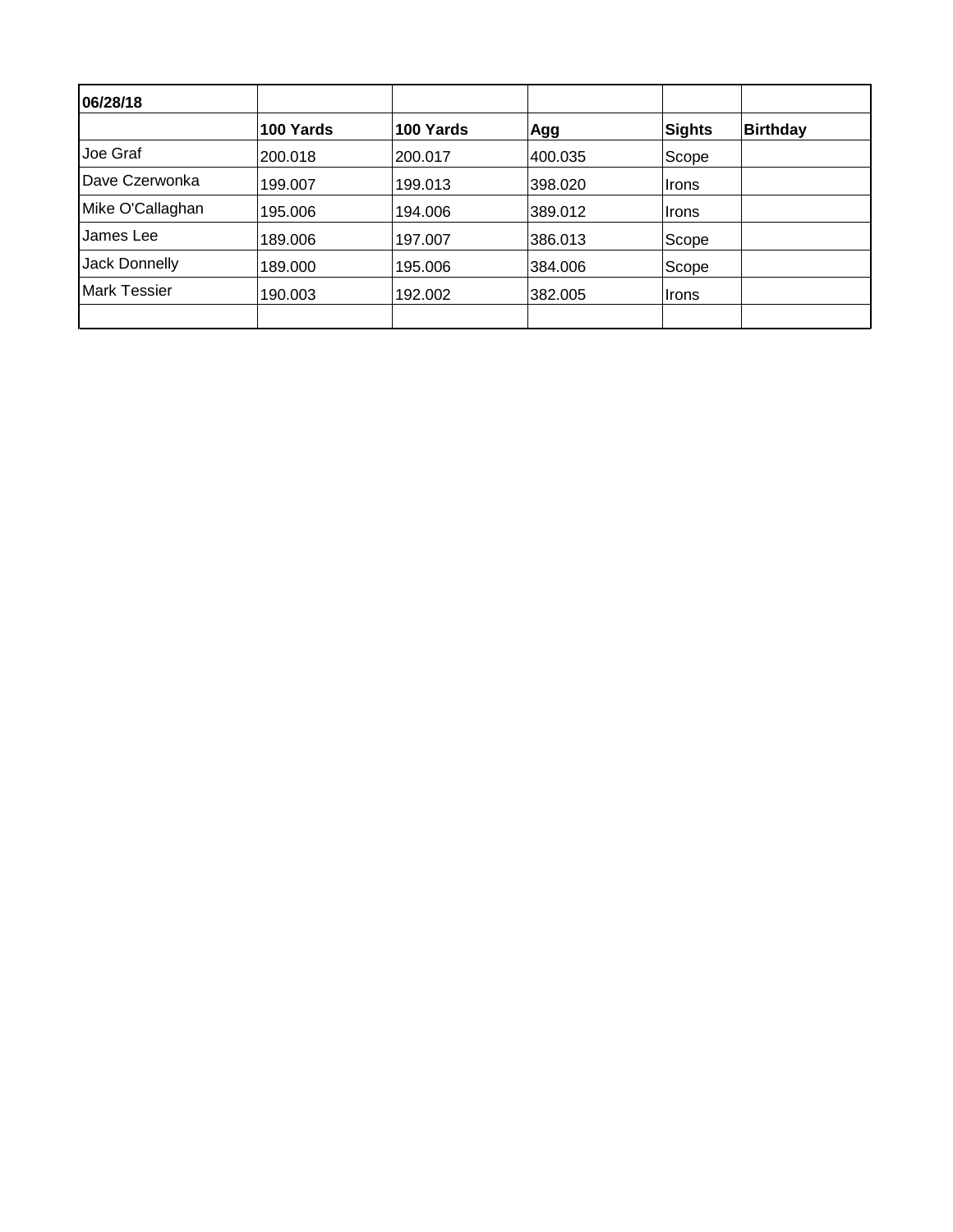| 06/21/18            |           |           |         |        |                 |
|---------------------|-----------|-----------|---------|--------|-----------------|
|                     | 100 Yards | 100 Yards | Agg     | Sights | <b>Birthday</b> |
| Joe Graf            | 200.013   | 199.015   | 399.028 | Scope  |                 |
| Len Remaly          | 200.012   | 199.009   | 399.021 | Irons  |                 |
| <b>Rich Girvin</b>  | 200.009   | 199.010   | 399.019 | Scope  |                 |
| Mike O'Callaghan    | 197.010   | 195.009   | 392.019 | Irons  |                 |
| Dave Czerwonka      | 197.008   | 195.010   | 392.018 | ∣Irons |                 |
| James Lee           | 196.012   | 193.009   | 389.021 | Scope  |                 |
| <b>Mark Tessier</b> | 191.005   | 196.007   | 387.012 | ∣Irons |                 |
|                     |           |           |         |        |                 |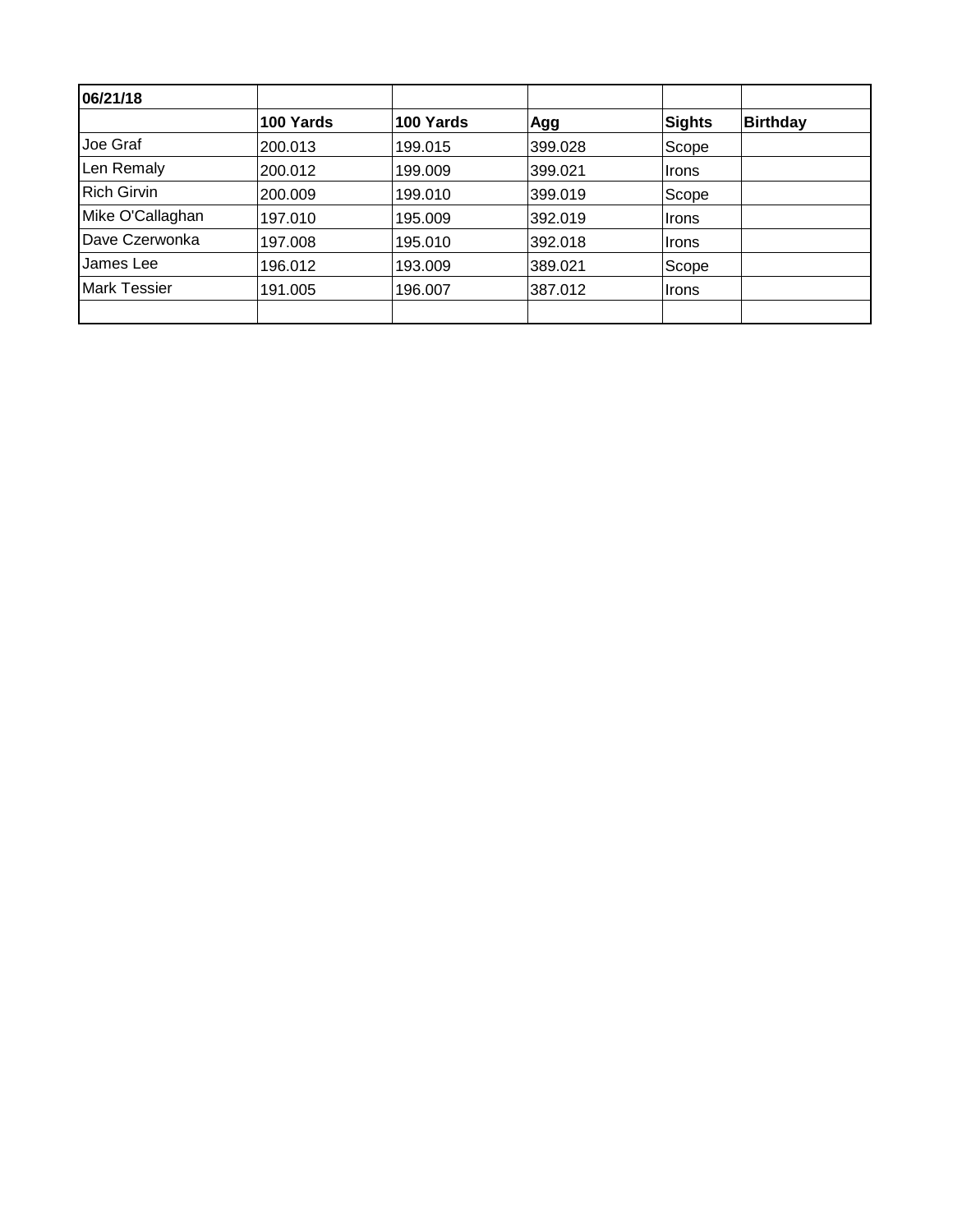| 06/14/18            |           |           |         |        |                 |
|---------------------|-----------|-----------|---------|--------|-----------------|
|                     | 100 Yards | 100 Yards | Agg     | Sights | <b>Birthday</b> |
| Joe Graf            | 198.011   | 198.011   | 396.022 | Scope  |                 |
| Len Remaly          | 198.004   | 198.014   | 396.018 | Irons  |                 |
| Jack Donnelly       | 196.005   | 196.010   | 392.015 | Scope  |                 |
| <b>Rich Girvin</b>  | 194.007   | 193.009   | 387.016 | Scope  |                 |
| Mike O'Callaghan    | 194.006   | 194.005   | 388.011 | ∣Irons |                 |
| <b>Mark Tessier</b> | 189.005   | 191.005   | 380.010 | ∣Irons |                 |
|                     |           |           |         |        |                 |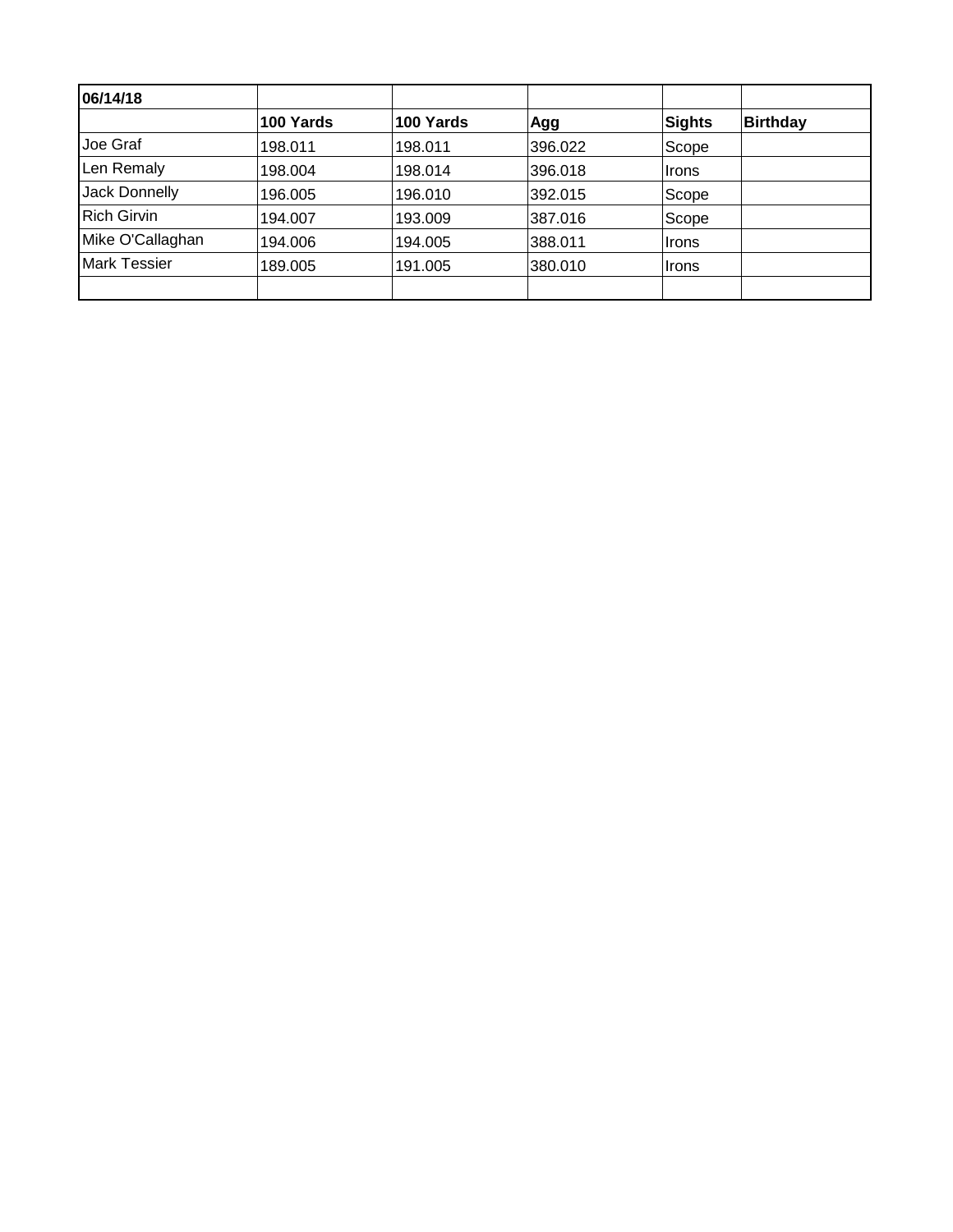| 06/07/18            |           |           |         |        |                 |
|---------------------|-----------|-----------|---------|--------|-----------------|
|                     | 100 Yards | 100 Yards | Agg     | Sights | <b>Birthday</b> |
| Len Remaly          | 199.012   | 200.013   | 399.025 | Irons  |                 |
| Dave Czerwonka      | 198.007   | 198.012   | 396.019 | ∣Irons |                 |
| <b>Rich Girvin</b>  | 198.010   | 198.004   | 396.014 | Scope  |                 |
| Mike O'Callaghan    | 194.009   | 194.008   | 388.017 | ∣Irons |                 |
| <b>Mark Tessier</b> | 192.006   | 195.003   | 387.009 | ∣Irons |                 |
| Jack Donnelly       | 187.009   | 196.012   | 383.021 | Scope  |                 |
|                     |           |           |         |        |                 |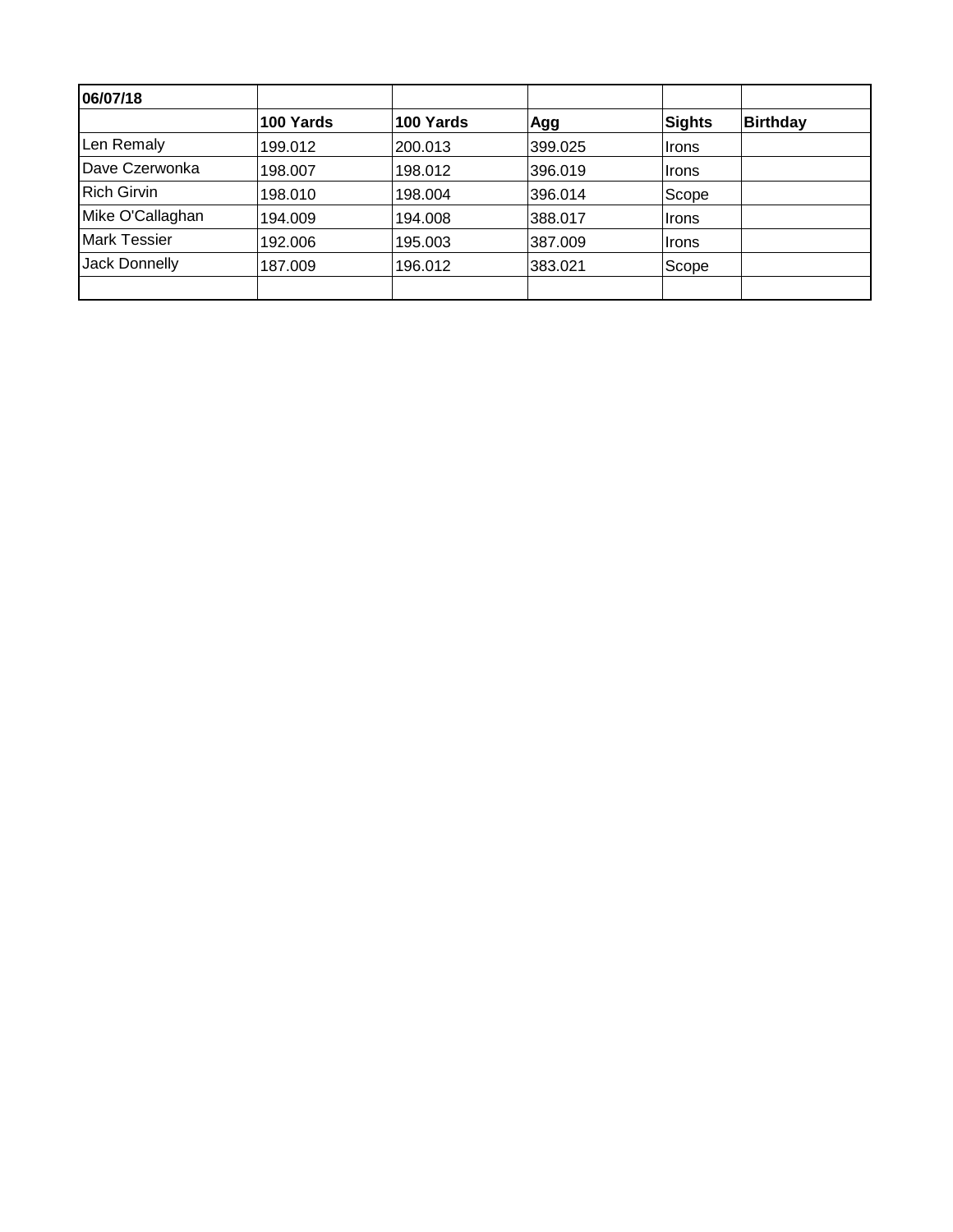| 05/31/18            |           |           |         |               |                 |
|---------------------|-----------|-----------|---------|---------------|-----------------|
|                     | 100 Yards | 100 Yards | Agg     | <b>Sights</b> | <b>Birthday</b> |
| Joe Graf            | 200.020   | 200.015   | 400.035 | Scope         |                 |
| Len Remaly          | 198.012   | 200.008   | 398.020 | <b>Irons</b>  |                 |
| <b>Rich Girvin</b>  | 199.014   | 197.009   | 396.023 | Scope         |                 |
| Dave Czerwonka      | 196.007   | 197.010   | 393.017 | Irons         |                 |
| Mike O'Callaghan    | 193.008   | 199.011   | 392.019 | <b>Irons</b>  |                 |
| <b>Mark Tessier</b> | 193.005   | 198.010   | 391.015 | <b>Irons</b>  |                 |
| Olivia O'Brien      | 190.002   | 192.005   | 382,007 | <b>Irons</b>  |                 |
| Shoshana TK         | 186.004   | 192.006   | 378.010 | <b>Irons</b>  |                 |
| Don Pillsbury       | 170.000   | 179,000   | 349.000 | <b>Irons</b>  |                 |
| Owen O'Brien        | 169.002   | 173.002   | 342.004 | <b>Irons</b>  |                 |
| Isabelle Coutinho   | 155,000   | 169.002   | 324.002 | <b>Irons</b>  |                 |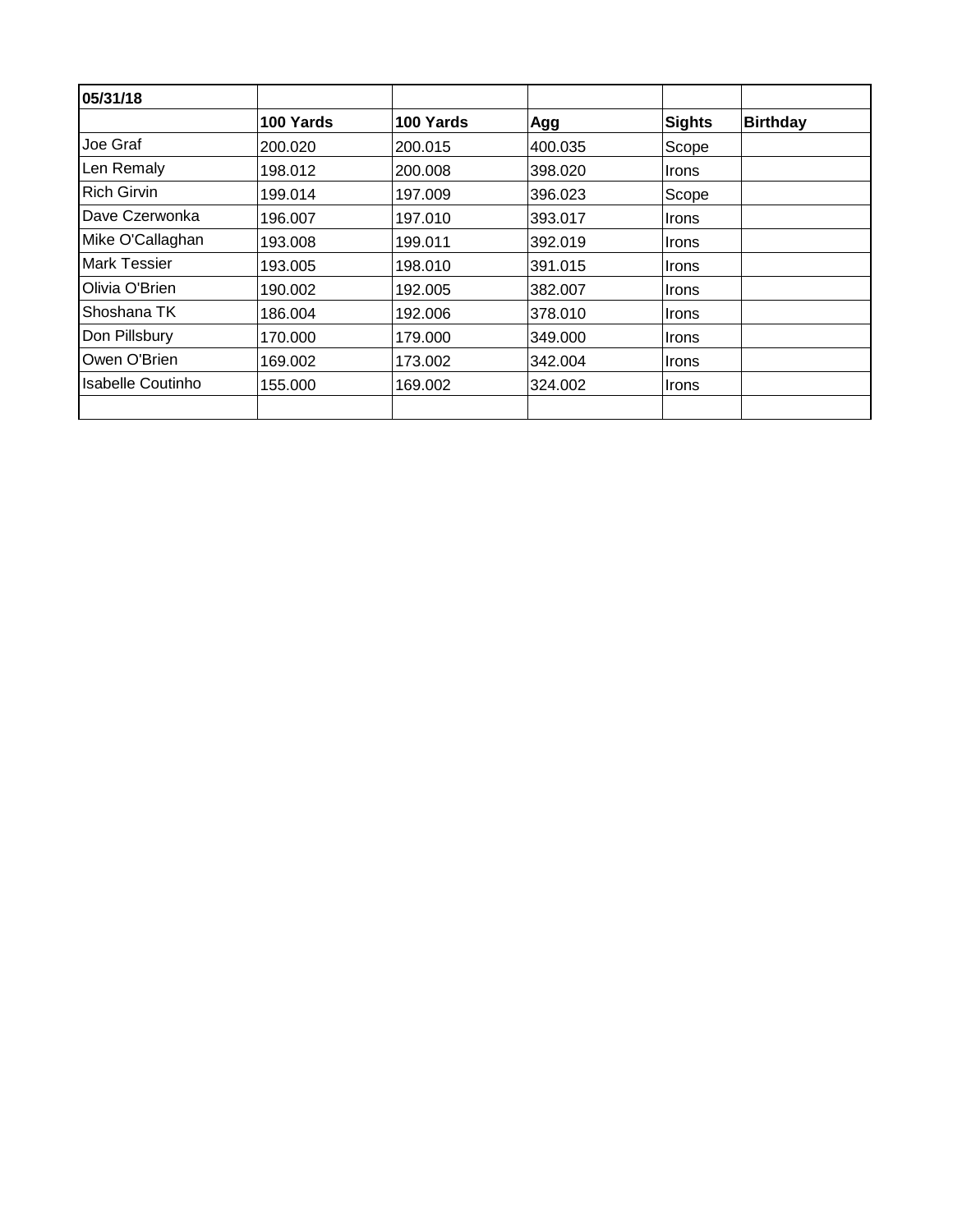| 05/24/18            |           |           |         |        |                 |
|---------------------|-----------|-----------|---------|--------|-----------------|
|                     | 100 Yards | 100 Yards | Agg     | Sights | <b>Birthday</b> |
| Joe Graf            | 197.009   | 200.016   | 397.025 | Scope  |                 |
| Len Remaly          | 198.007   | 197.011   | 395.018 | ∣Irons |                 |
| <b>Rich Girvin</b>  | 200.007   | 197.008   | 397.015 | Scope  |                 |
| Dave Czerwonka      | 196.007   | 196.008   | 392.015 | Irons  |                 |
| Jack Donnelly       | 195.007   | 194.008   | 389.015 | Scope  |                 |
| <b>Mark Tessier</b> | 192.006   | 192.003   | 384.009 | ∣Irons |                 |
|                     |           |           |         |        |                 |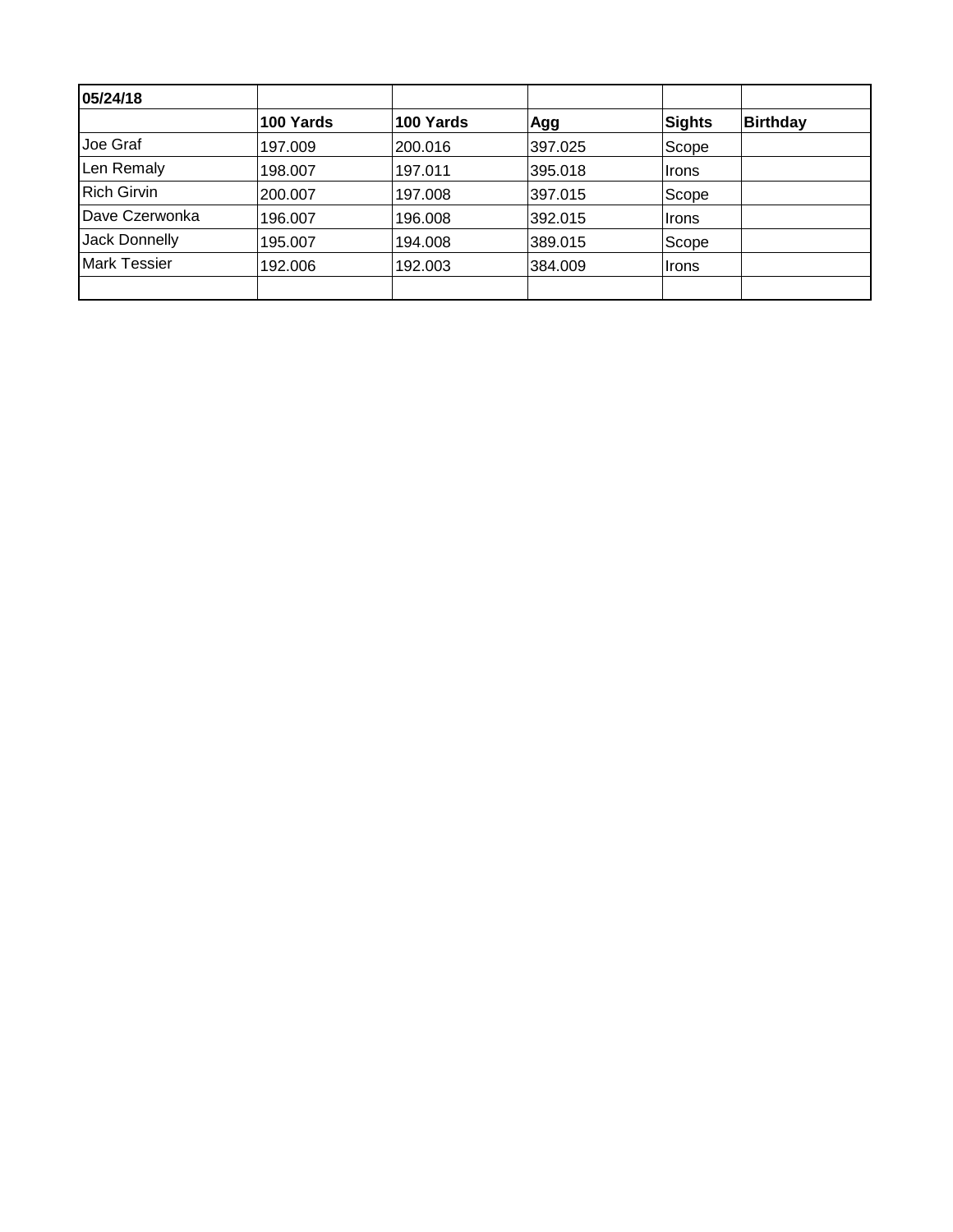| 05/17/18            |           |           |         |              |                 |
|---------------------|-----------|-----------|---------|--------------|-----------------|
|                     | 100 Yards | 100 Yards | Agg     | Sights       | <b>Birthday</b> |
| Joe Graf            | 200.016   | 200.012   | 400.028 | Scope        |                 |
| Dave Czerwonka      | 200.012   | 200.012   | 400.024 | Irons        |                 |
| <b>Rich Girvin</b>  | 198.011   | 198.015   | 396.026 | Scope        |                 |
| Len Remaly          | 198.007   | 198.012   | 396.019 | Irons        |                 |
| Michael O'Callaghan | 196.005   | 199.009   | 395.014 | <b>Irons</b> |                 |
| Jack Donnelly       | 194.009   | 196.004   | 390.013 | Scope        |                 |
|                     |           |           |         |              |                 |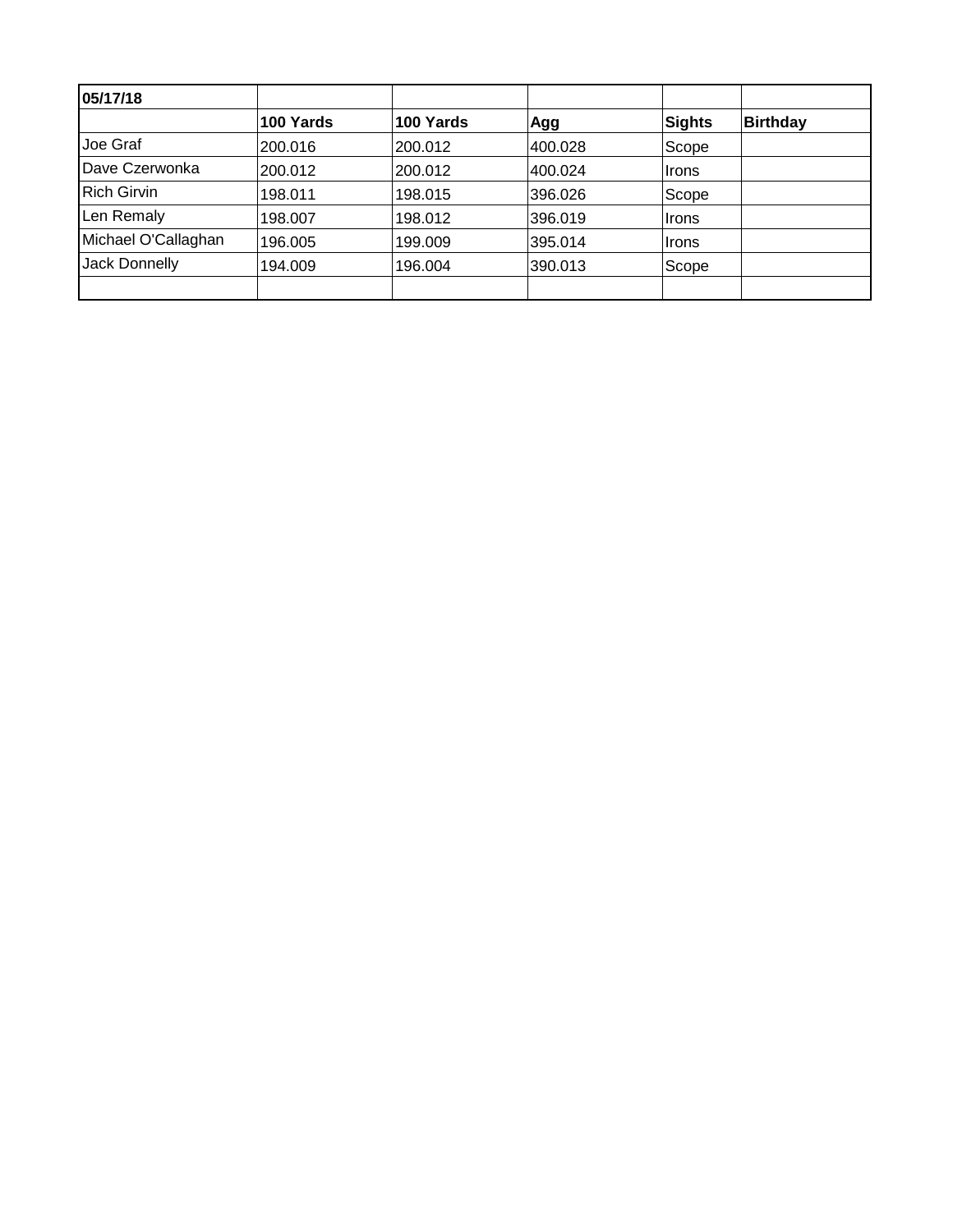| 05/10/18            |           |           |         |              |                 |
|---------------------|-----------|-----------|---------|--------------|-----------------|
|                     | 100 Yards | 100 Yards | Agg     | Sights       | <b>Birthday</b> |
| <b>Rich Girvin</b>  | 199.014   | 200.008   | 399.022 | Scope        |                 |
| Len Remaly          | 199.012   | 199.006   | 398.018 | Irons        |                 |
| Joe Graf            | 199.015   | 198.011   | 397.026 | Scope        |                 |
| Dave Czerwonka      | 198.009   | 196.007   | 394.016 | <b>Irons</b> |                 |
| Michael O'Callaghan | 194.007   | 196.011   | 390.018 | ∣Irons       |                 |
| Jack Donnelly       | 196.005   | 192.003   | 388.008 | Scope        |                 |
| <b>Mark Tessier</b> | 191.005   | 192.005   | 383.010 | <b>Irons</b> |                 |
|                     |           |           |         |              |                 |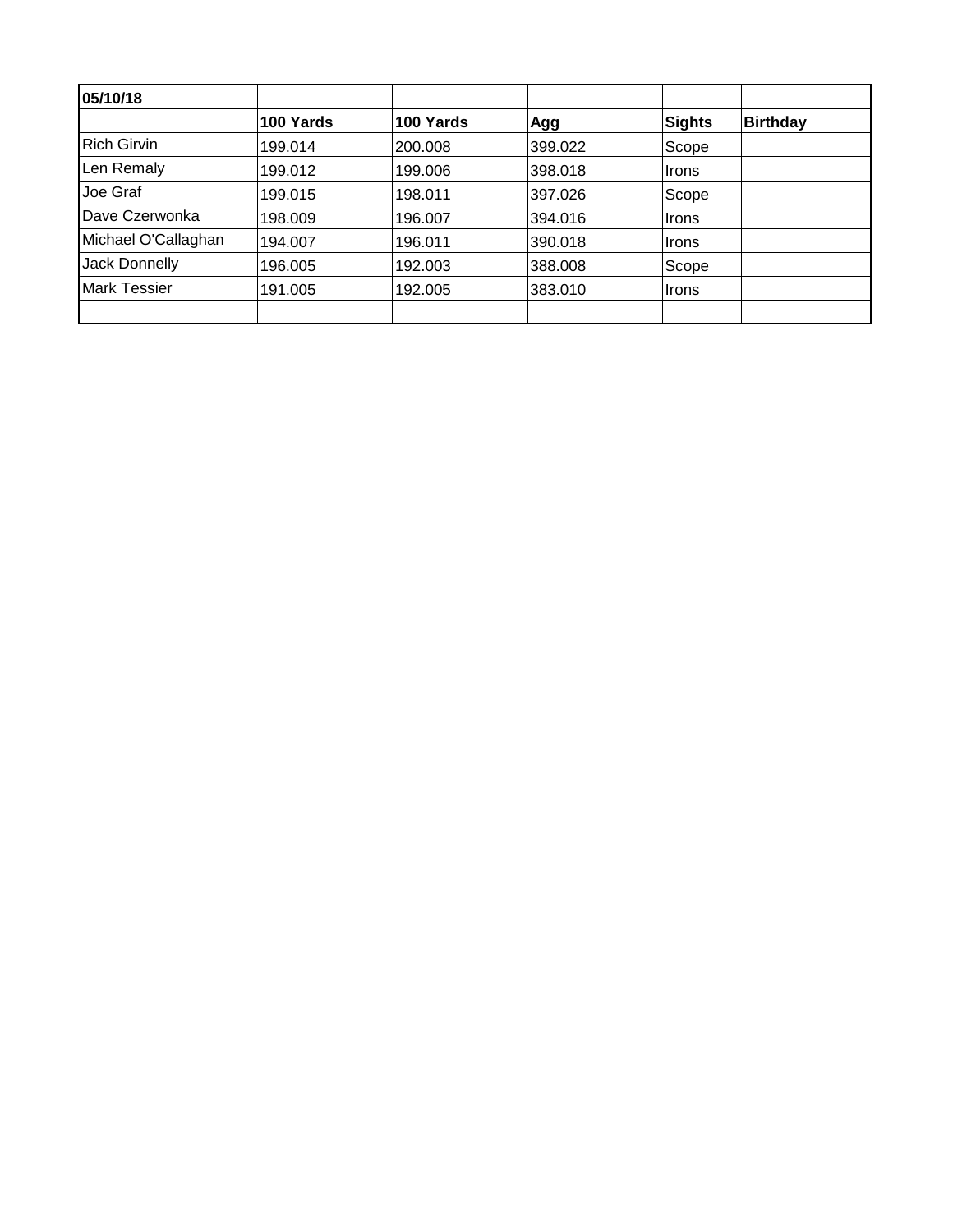| 05/03/18            |           |           |         |        |                 |
|---------------------|-----------|-----------|---------|--------|-----------------|
|                     | 100 Yards | 100 Yards | Agg     | Sights | <b>Birthday</b> |
| Joe Graf            | 199.013   | 200.017   | 399.030 | Scope  |                 |
| <b>Steve Roby</b>   | 198.010   | 197.010   | 395.020 | Scope  |                 |
| Dave Czerwonka      | 198.007   | 197.008   | 395.015 | Irons  |                 |
| Mike O'Callaghan    | 195.005   | 198.010   | 393.015 | ∣Irons |                 |
| <b>Mark Tessier</b> | 192.005   | 193.007   | 385.012 | ∣Irons |                 |
| Jack Donnelly       | 193.004   | 190.005   | 383.009 | Scope  |                 |
|                     |           |           |         |        |                 |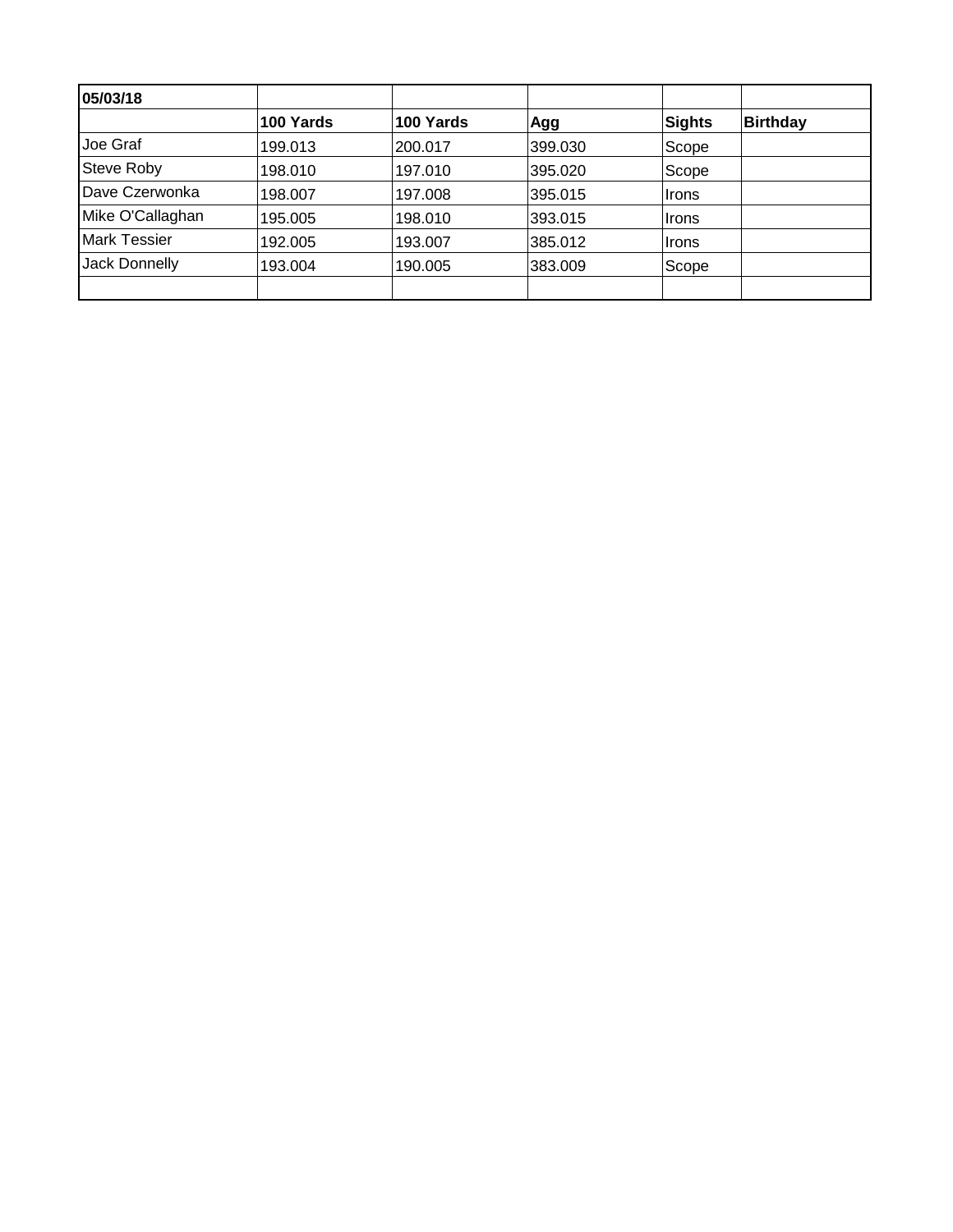| 04/26/18                      |           |           |         |               |                 |
|-------------------------------|-----------|-----------|---------|---------------|-----------------|
|                               | 100 Yards | 100 Yards | Agg     | <b>Sights</b> | <b>Birthday</b> |
| Joe Graf                      | 200.013   | 198,008   | 398.021 | Scope         |                 |
| <b>Rich Girvin</b>            | 195.006   | 199.009   | 394.015 | Scope         |                 |
| Steve Roby                    | 195.010   | 198.010   | 393.020 | Scope         |                 |
| Len Remaly                    | 195.010   | 198.006   | 393.016 | Scope         |                 |
| Mark Tessier                  | 193.005   | 194.006   | 387.011 | ∣Irons        |                 |
| Dave Czerwonka                | 190.005   | 197.006   | 387.011 | ∣Irons        |                 |
| Jack Donnelly                 | 190.007   | 195.005   | 385.012 | Scope         |                 |
| Conditions: 60F, Clear, 10mph |           |           |         |               |                 |
|                               |           |           |         |               |                 |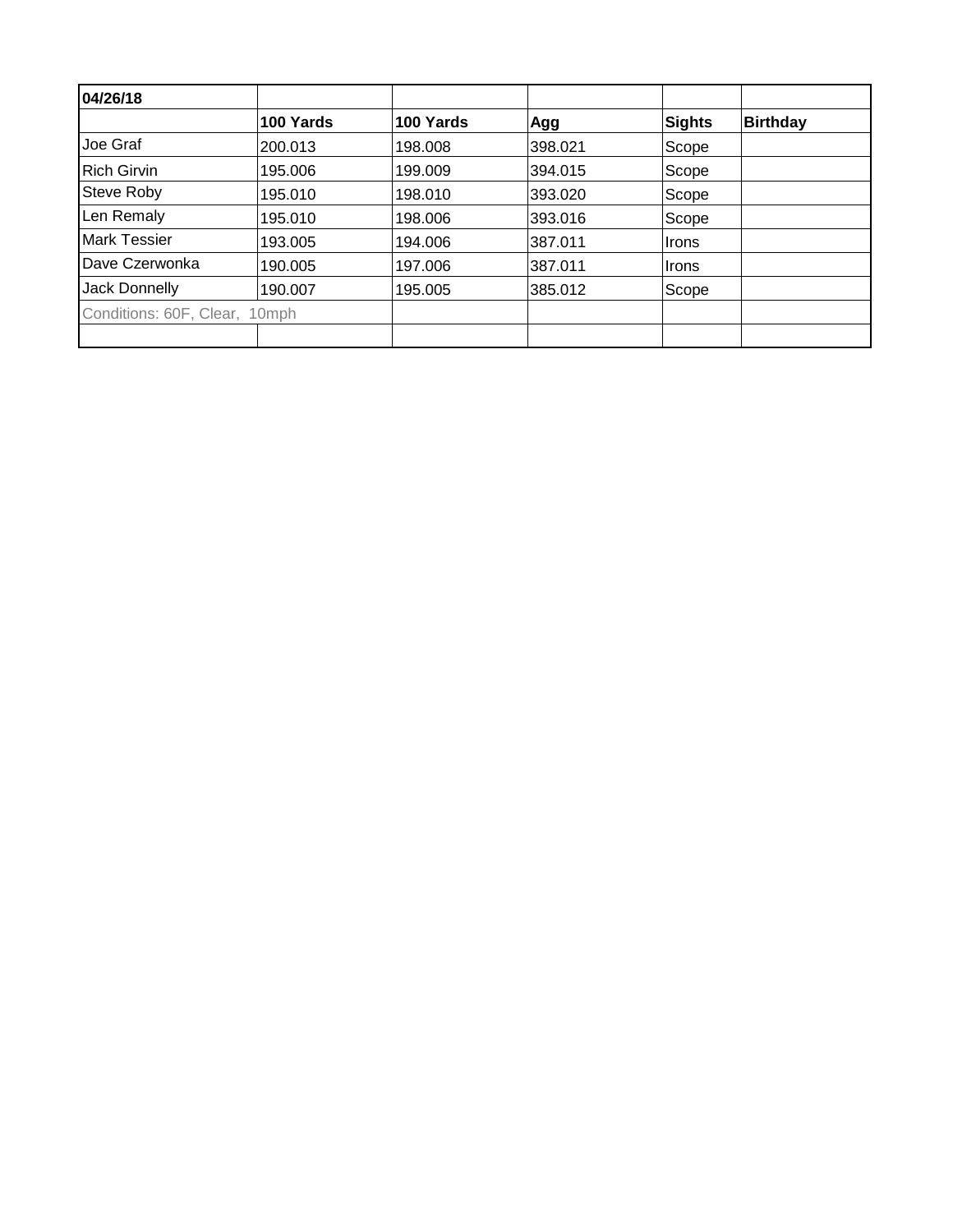| 2017                         |           |           |         |        |                 |  |  |  |
|------------------------------|-----------|-----------|---------|--------|-----------------|--|--|--|
| 08/31/17                     |           |           |         |        |                 |  |  |  |
|                              | 100 Yards | 100 Yards | Agg     | Sights | <b>Birthday</b> |  |  |  |
| <b>Rich Girvin</b>           | 200.015   | 199.012   | 399.027 | Scope  |                 |  |  |  |
| Joe Graf                     | 199.019   | 199.014   | 398.033 | Scope  |                 |  |  |  |
| James Lee                    | 198.009   | 198.012   | 396.021 | Scope  |                 |  |  |  |
| Mike O'Callaghan             | 196.007   | 196.006   | 392.013 | ∣Irons |                 |  |  |  |
| Don Pillsbury                | 185.002   | 194.004   | 379,006 | ∣Irons |                 |  |  |  |
| Conditions: 60F, Clear, 5mph |           |           |         |        |                 |  |  |  |
|                              |           |           |         |        |                 |  |  |  |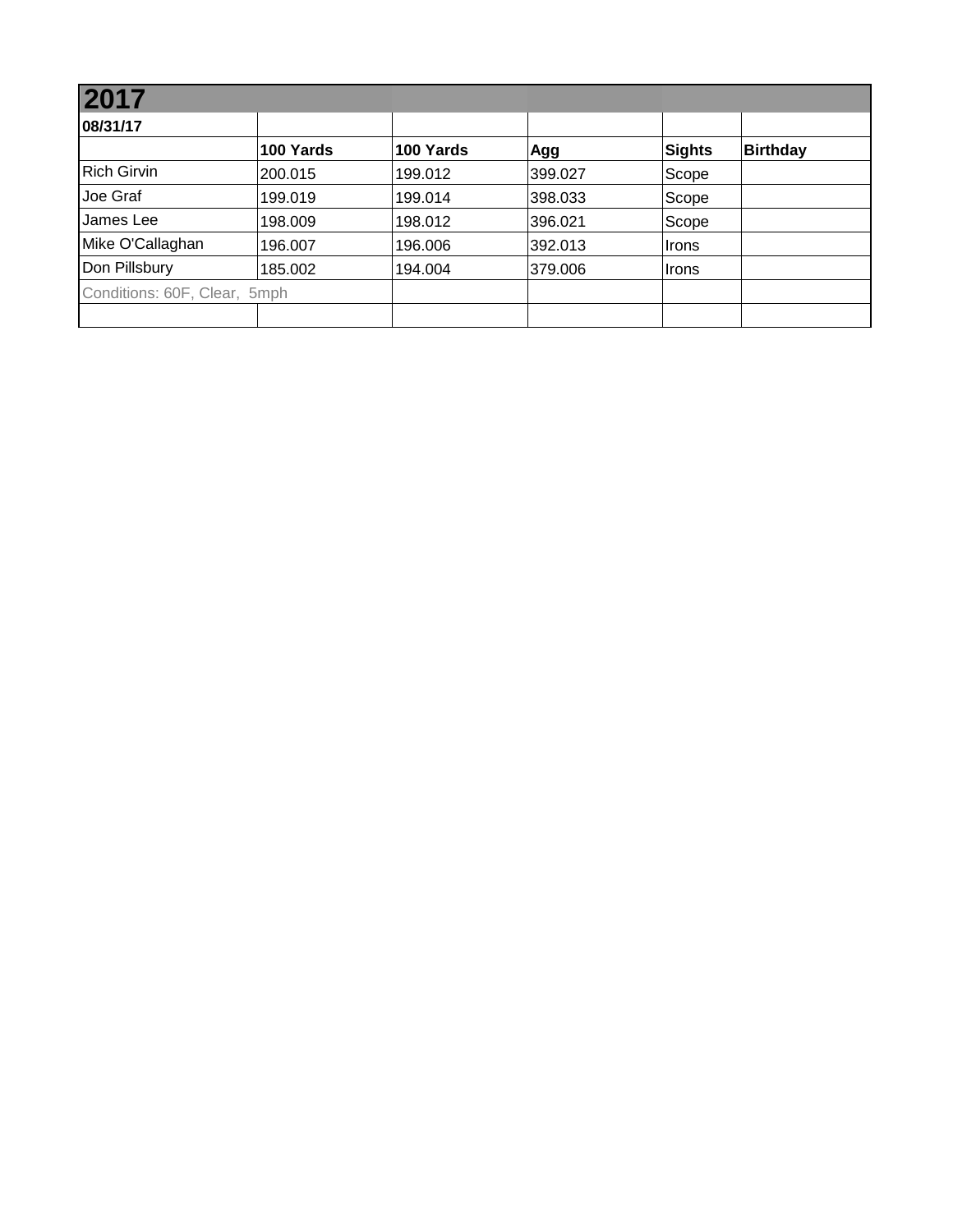| 08/24/17                     |           |           |         |               |                 |
|------------------------------|-----------|-----------|---------|---------------|-----------------|
|                              | 100 Yards | 100 Yards | Agg     | <b>Sights</b> | <b>Birthday</b> |
| <b>Rich Girvin</b>           | 200.013   | 199.012   | 399.025 | Scope         |                 |
| Dave Czerwonka               | 199.010   | 200.012   | 399.022 | Irons         |                 |
| James Lee                    | 196.007   | 195.007   | 391.014 | Scope         |                 |
| Mike O'Callaghan             | 192.004   | 196.005   | 388.009 | ∣Irons        |                 |
| Mark Tessier                 | 195.004   | 192.004   | 387.008 | <b>Irons</b>  |                 |
| Don Pillsbury                | 192.005   | 191.002   | 383.007 | <b>Irons</b>  |                 |
| Conditions: 70F, Clear, 5mph |           |           |         |               |                 |
|                              |           |           |         |               |                 |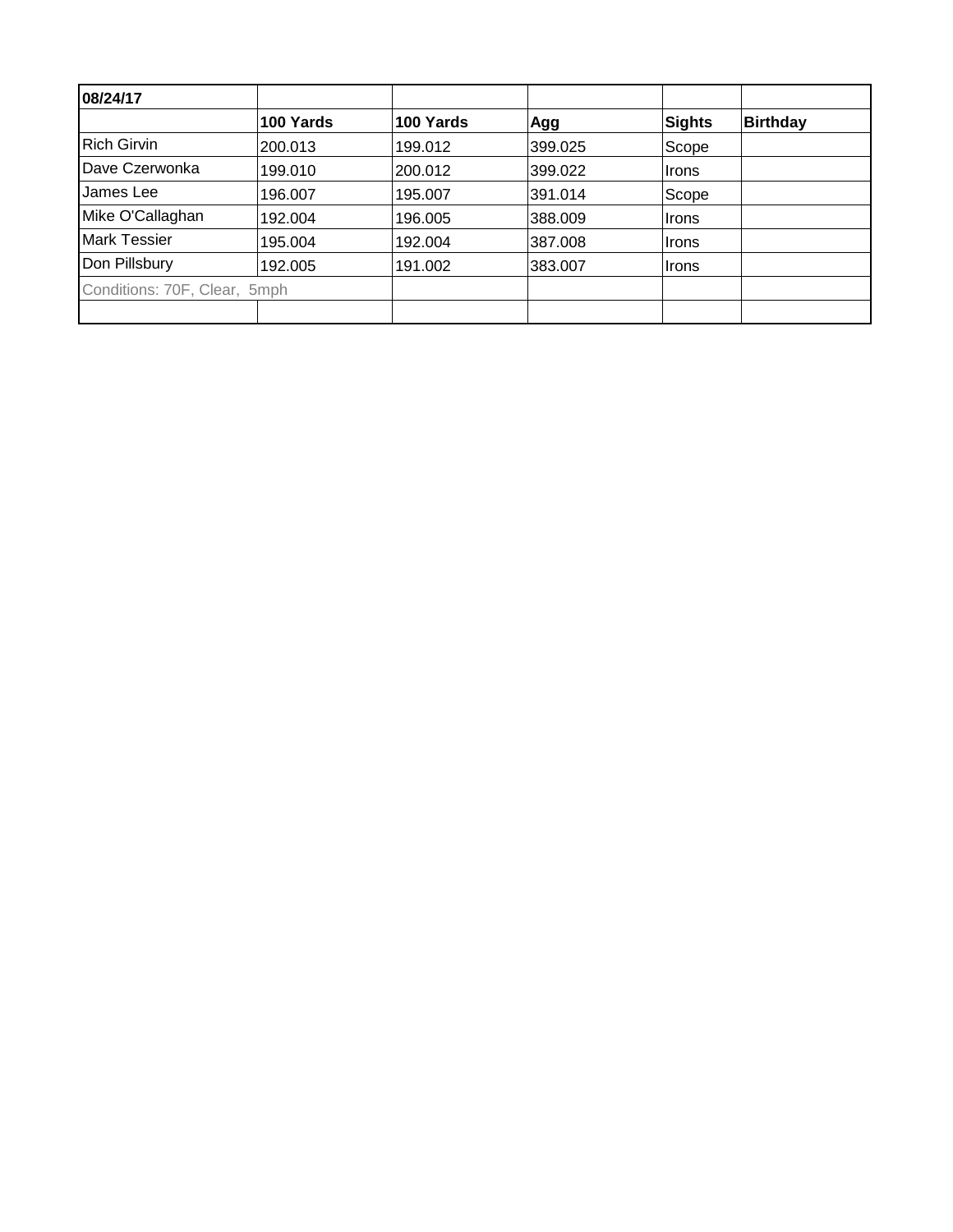| 08/10/17                     |           |           |         |        |                 |
|------------------------------|-----------|-----------|---------|--------|-----------------|
|                              | 100 Yards | 100 Yards | Agg     | Sights | <b>Birthday</b> |
| Margot Lee                   | 199.014   | 198.014   | 397.028 | ∣Irons |                 |
| <b>Rich Girvin</b>           | 197.014   | 200.012   | 397.026 | Scope  |                 |
| James Lee                    | 197.009   | 196.011   | 393.020 | Scope  |                 |
| Conditions: 80F, Clear, 5mph |           |           |         |        |                 |
|                              |           |           |         |        |                 |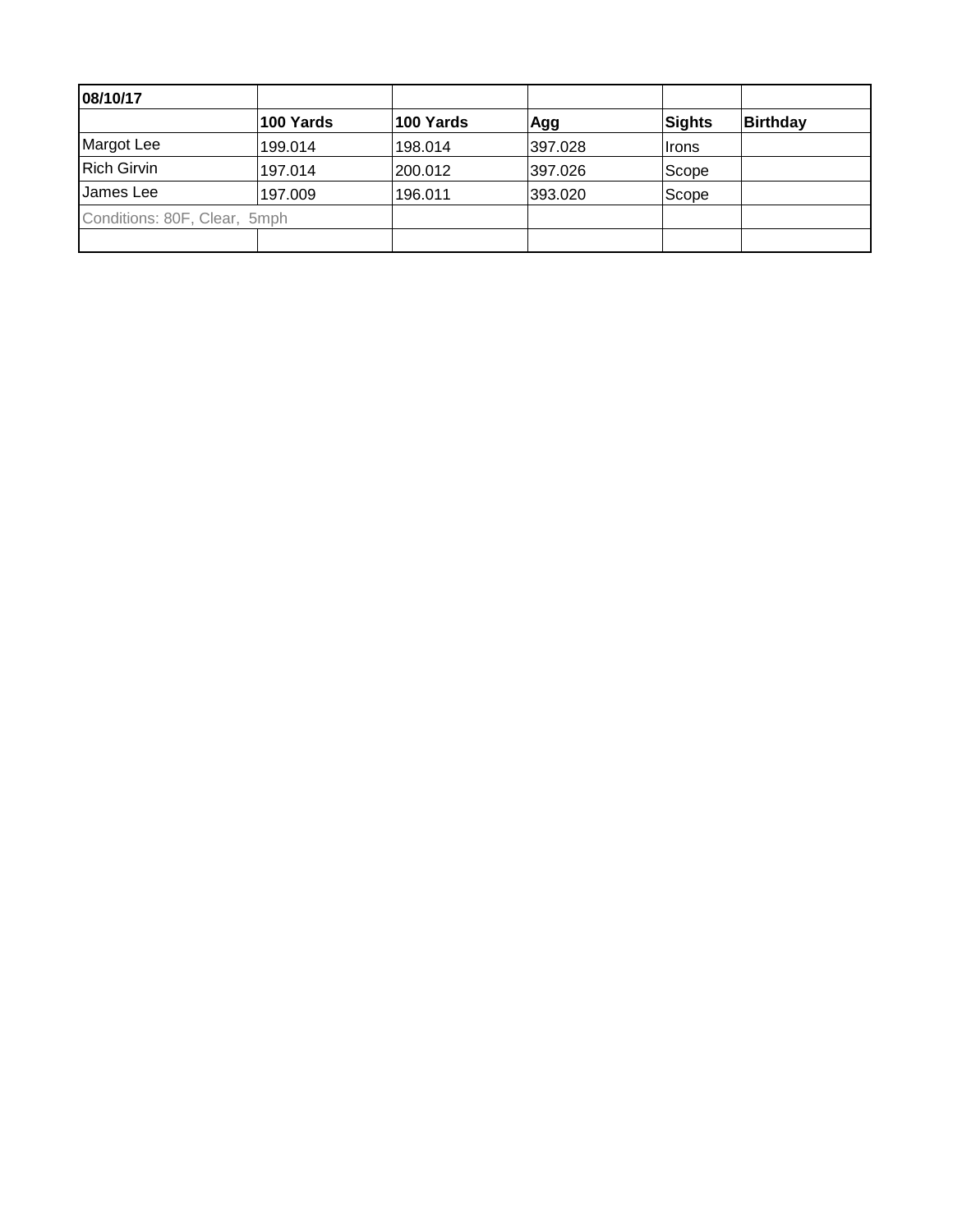| 08/03/17                     |           |           |         |        |                 |
|------------------------------|-----------|-----------|---------|--------|-----------------|
|                              | 100 Yards | 100 Yards | Agg     | Sights | <b>Birthday</b> |
| Joe Graf                     | 200.015   | 200.017   | 400.032 | Irons  |                 |
| Dave Czerwonka               | 200.008   | 200.009   | 400.017 | Irons  |                 |
| Len Remaly                   | 200.011   | 199.014   | 399.025 | ∣Irons |                 |
| Dan Holmes                   | 198.008   | 199.014   | 397.022 | Scope  |                 |
| <b>Jack Donnelly</b>         | 199.012   | 197.012   | 396.024 | Scope  |                 |
| Michael O'Callaghan          | 194.006   | 198.005   | 392.011 | Irons  |                 |
| James Lee                    | 193.009   | 196.006   | 389.015 | Scope  |                 |
| Don Pillsbury                | 184.004   | 185.001   | 369.005 | Irons  |                 |
| Conditions: 80F, Clear, 5mph |           |           |         |        |                 |
|                              |           |           |         |        |                 |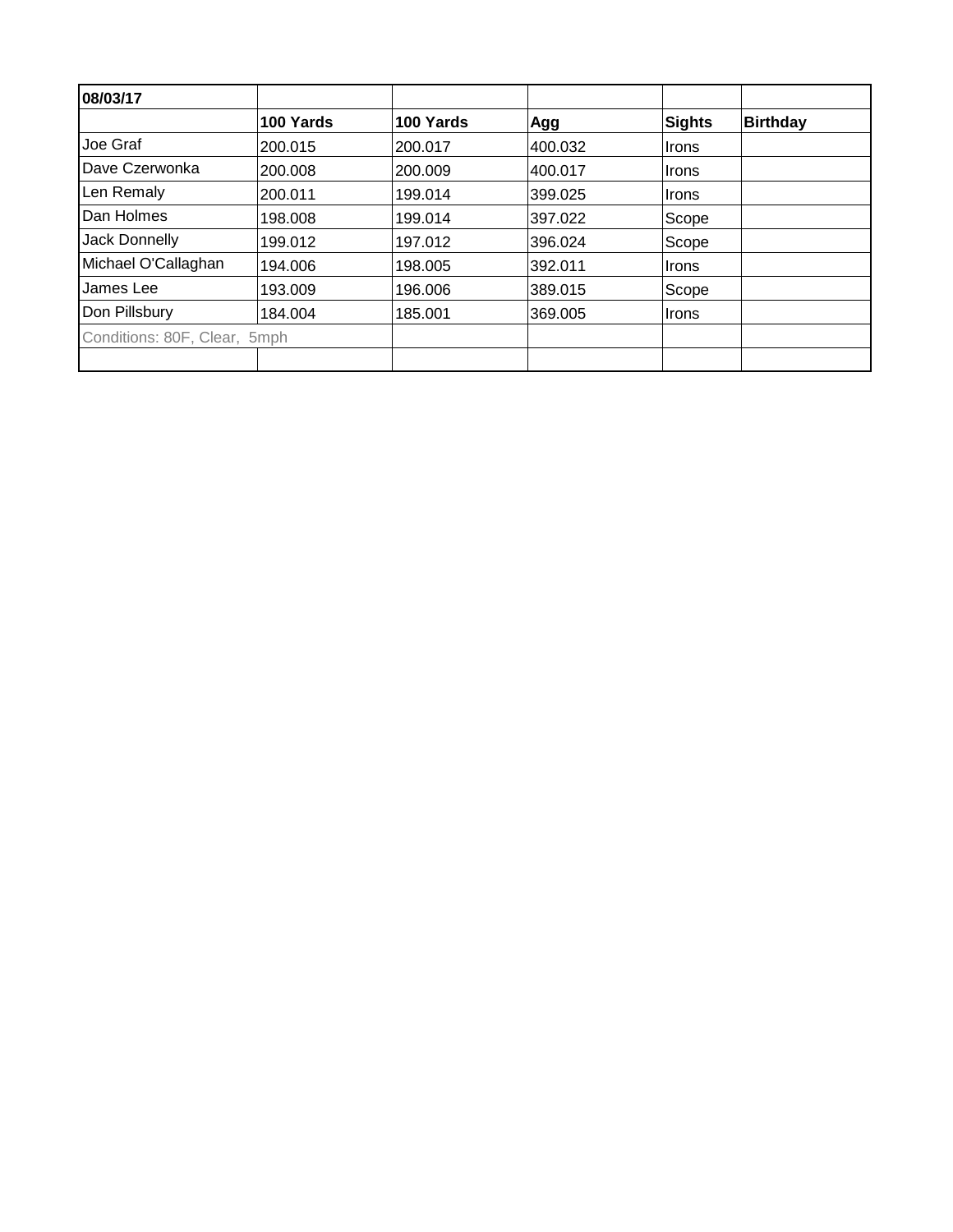| 07/28/17                      |           |           |         |               |                 |
|-------------------------------|-----------|-----------|---------|---------------|-----------------|
|                               | 100 Yards | 100 Yards | Agg     | <b>Sights</b> | <b>Birthday</b> |
| Joe Graf                      | 200.016   | 200.017   | 400.033 | Irons         |                 |
| Dan Holmes                    | 200.017   | 200.014   | 400.031 | Scope         |                 |
| <b>Rich Girvin</b>            | 199.014   | 199.014   | 398.028 | Scope         |                 |
| Jack Donnelly                 | 198.010   | 199.007   | 397.017 | Scope         |                 |
| Michael O'Callaghan           | 198.010   | 198.009   | 396.019 | ∣Irons        |                 |
| James Lee                     | 200.011   | 196.006   | 396.017 | Scope         |                 |
| Dave Czerwonka                | 198.007   | 196.012   | 394.019 | <b>Irons</b>  |                 |
| Conditions: 70F, Cloudy, 0mph |           |           |         |               |                 |
|                               |           |           |         |               |                 |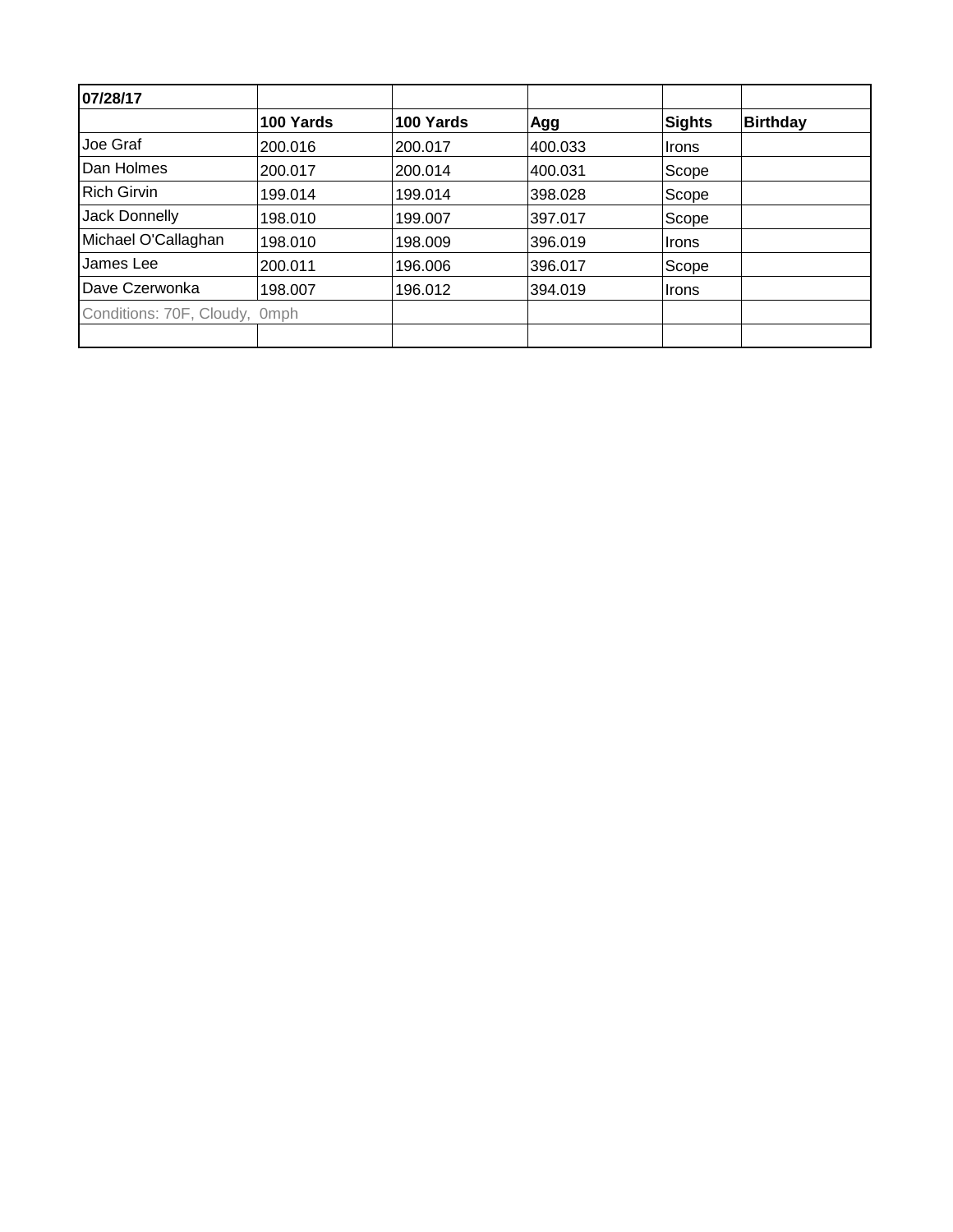| 07/20/17                      |           |           |         |               |                 |
|-------------------------------|-----------|-----------|---------|---------------|-----------------|
|                               | 100 Yards | 100 Yards | Agg     | <b>Sights</b> | <b>Birthday</b> |
| Joe Graf                      | 200.016   | 199.013   | 399.029 | ∣Irons        |                 |
| Len Remaly                    | 199.010   | 199.013   | 398.023 | <b>Irons</b>  |                 |
| Dave Czerwonka                | 198.010   | 200.013   | 398.023 | ∣Irons        |                 |
| Jack Donnelly                 | 197.012   | 198.011   | 395.023 | Scope         |                 |
| James Lee                     | 194.006   | 200.009   | 394.015 | Scope         |                 |
| <b>Rich Girvin</b>            | 198.006   | 196,006   | 394.012 | Scope         |                 |
| Mike O'Callaghan              | 196.008   | 197.011   | 393.019 | <b>Irons</b>  |                 |
| Conditions: 85F, Cloudy, 5mph |           |           |         |               |                 |
|                               |           |           |         |               |                 |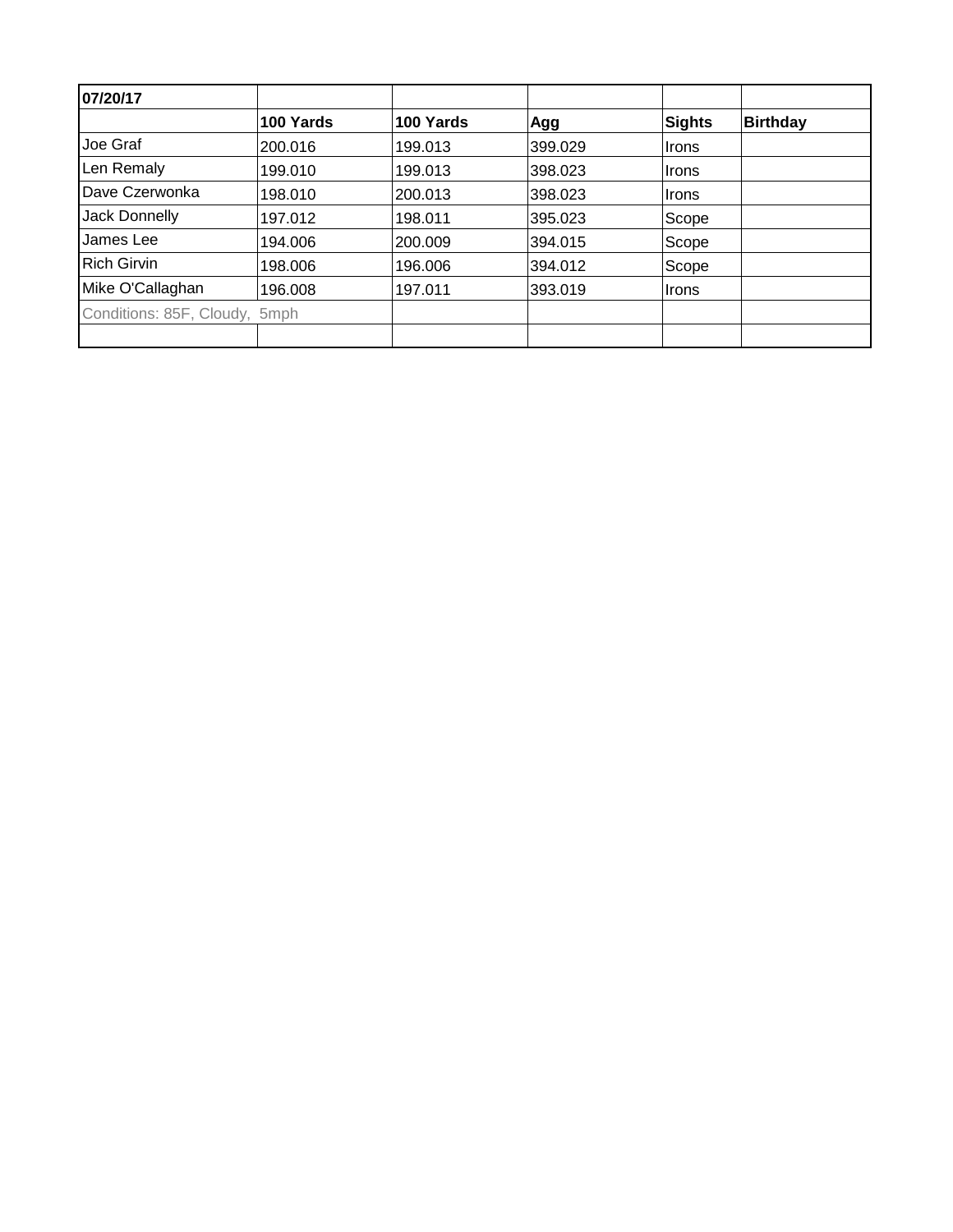| 06/29/17                      |           |           |         |               |                 |
|-------------------------------|-----------|-----------|---------|---------------|-----------------|
|                               | 100 Yards | 100 Yards | Agg     | <b>Sights</b> | <b>Birthday</b> |
| Joe Graf                      | 200.012   | 200.011   | 400.023 | Scope         |                 |
| Margot Lee                    | 200.012   | 199.015   | 399.027 | <b>Irons</b>  |                 |
| <b>Rich Girvin</b>            | 198.009   | 199.010   | 397.019 | Scope         |                 |
| Mike O'Callaghan              | 197.007   | 196.008   | 393.015 | <b>Irons</b>  |                 |
| Dave Czerwonka                | 195.009   | 196.009   | 391.018 | <b>Irons</b>  |                 |
| James Lee                     | 189.002   | 199.007   | 388,009 | Scope         |                 |
| Don Pillsbury                 | 145.001   | 189.004   | 334.005 | <b>Irons</b>  |                 |
| Conditions: 75F, Cloudy, 5mph |           |           |         |               |                 |
|                               |           |           |         |               |                 |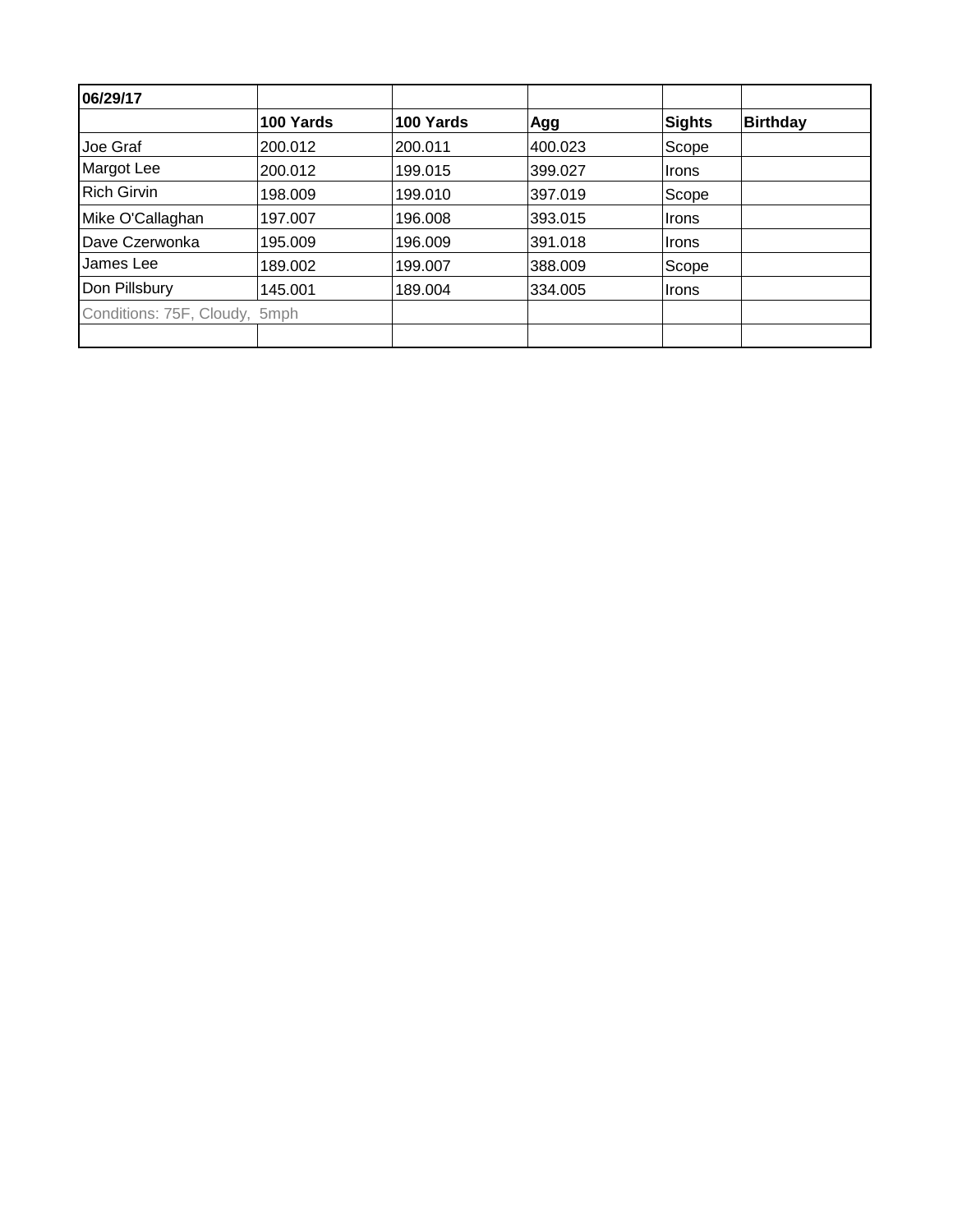| 06/22/17                   |           |           |         |               |                 |
|----------------------------|-----------|-----------|---------|---------------|-----------------|
|                            | 100 Yards | 100 Yards | Agg     | <b>Sights</b> | <b>Birthday</b> |
| Joe Graf                   | 200.014   | 200.018   | 400.032 | Scope         |                 |
| James Lee                  | 199.008   | 185.002   | 384.010 | Scope         |                 |
| <b>Rich Girvin</b>         | 199.011   | 200.015   | 399.026 | Scope         |                 |
| Peter MacMurray            | 151.000   | 171.000   | 322.000 | Irons         |                 |
| Dave Czerwonka             | 197.005   | 195.007   | 392.012 | Irons         |                 |
| Mike O'Callaghan           | 196.007   | 199.013   | 395.020 | Irons         |                 |
| Don Pillsbury              | 185.001   | 181.002   | 366.003 | ∣Irons        |                 |
| Len Remaly                 | 200.014   | 199.010   | 399.024 | ∣Irons        |                 |
| Conditions: 85F, Sun, 5mph |           |           |         |               |                 |
|                            |           |           |         |               |                 |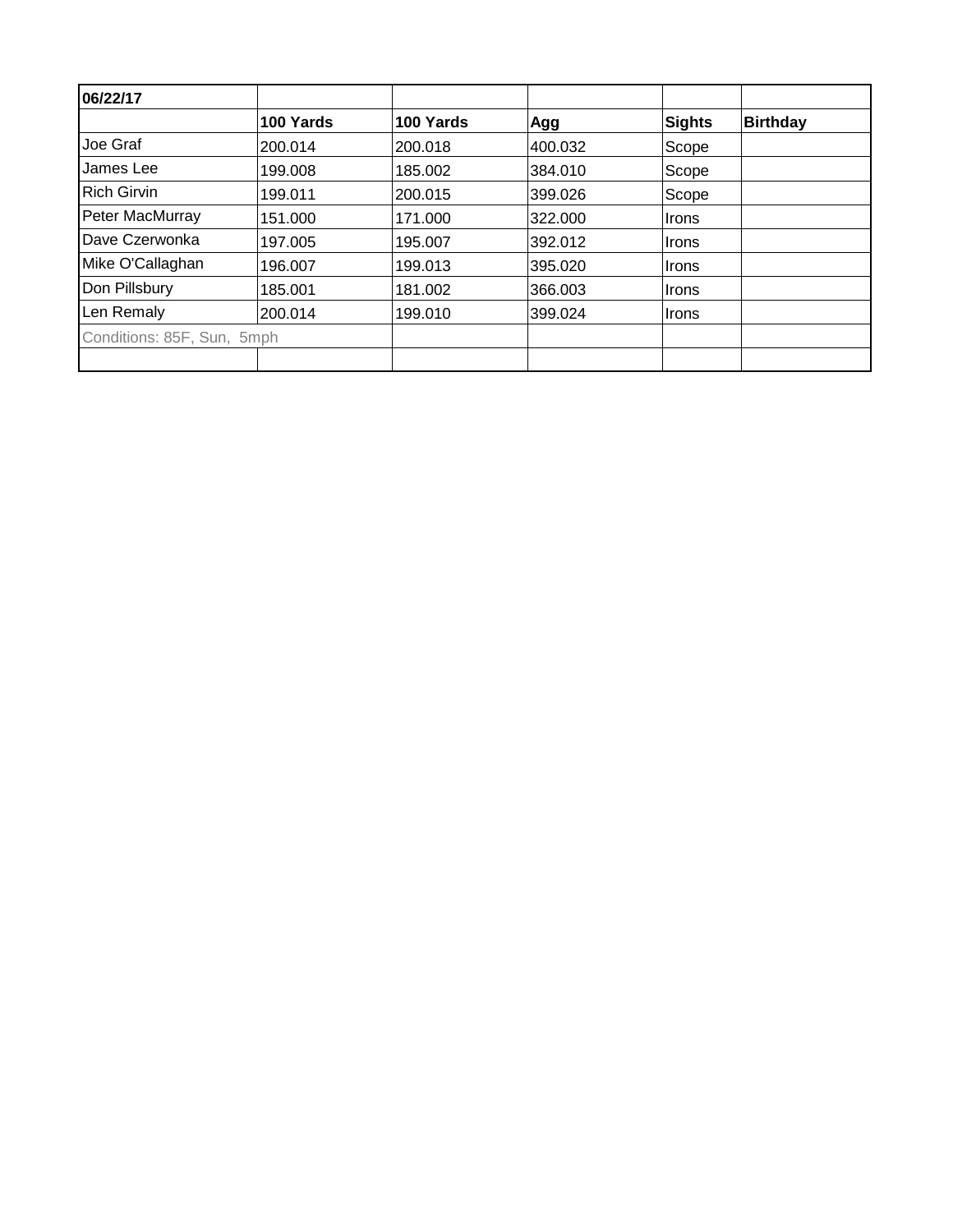| 06/08/17                      |           |           |         |               |                 |
|-------------------------------|-----------|-----------|---------|---------------|-----------------|
|                               | 100 Yards | 100 Yards | Agg     | <b>Sights</b> | <b>Birthday</b> |
| Joe Graf                      | 199.012   | 200.017   | 399.029 | Scope         |                 |
| Len Remaly                    | 200.014   | 199.014   | 399.028 | Scope         |                 |
| Margot Lee                    | 199.009   | 200.013   | 399.022 | <b>Irons</b>  |                 |
| <b>Rich Girvin</b>            | 199.006   | 196.010   | 395.016 | Scope         |                 |
| Dave Czerwonka                | 195.005   | 200.010   | 395.015 | <b>Irons</b>  |                 |
| Jack Donnelly                 | 196.005   | 197.003   | 393,008 | Scope         |                 |
| James Lee                     | 195.009   | 194.006   | 389.015 | Scope         |                 |
| Mike O'Callaghan              | 193.005   | 195.006   | 388.011 | ⊪Irons        |                 |
| <b>Mark Tessier</b>           | 191.005   | 195.006   | 386.011 | <b>Irons</b>  |                 |
| Conditions: 70F, Cloudy, 5mph |           |           |         |               |                 |
|                               |           |           |         |               |                 |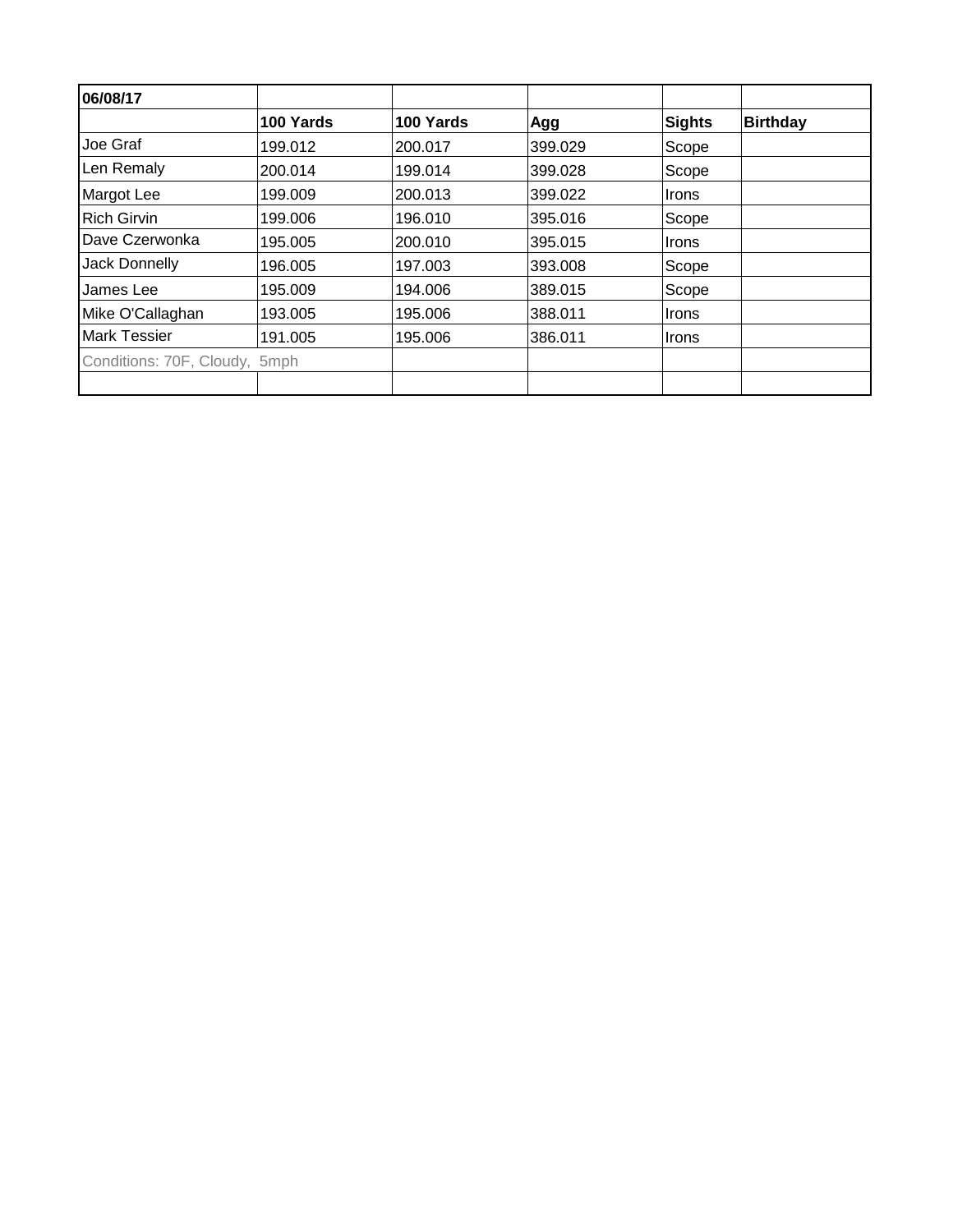| 06/01/17                         |           |           |         |        |                 |
|----------------------------------|-----------|-----------|---------|--------|-----------------|
|                                  | 100 Yards | 100 Yards | Agg     | Sights | <b>Birthday</b> |
| Len Remaly                       | 200.013   | 200.011   | 400.024 | Irons  |                 |
| Joe Graf                         | 199.015   | 200.017   | 399.032 | Scope  |                 |
| <b>Rich Girvin</b>               | 200.014   | 199.014   | 399.028 | Scope  |                 |
| Dave Czerwonka                   | 196.008   | 198.012   | 394.020 | Irons  |                 |
| <b>Jack Donnelly</b>             | 196.007   | 198.010   | 394.017 | Scope  |                 |
| James Lee                        | 194.005   | 196.010   | 390.015 | Scope  |                 |
| Mike O'Callaghan                 | 197.008   | 192.006   | 389.014 | Irons  |                 |
| <b>Mark Tessier</b>              | 195.008   | 194.004   | 389.012 | ∣Irons |                 |
| Conditions: 65F, Cloudy, 5-15mph |           |           |         |        |                 |
|                                  |           |           |         |        |                 |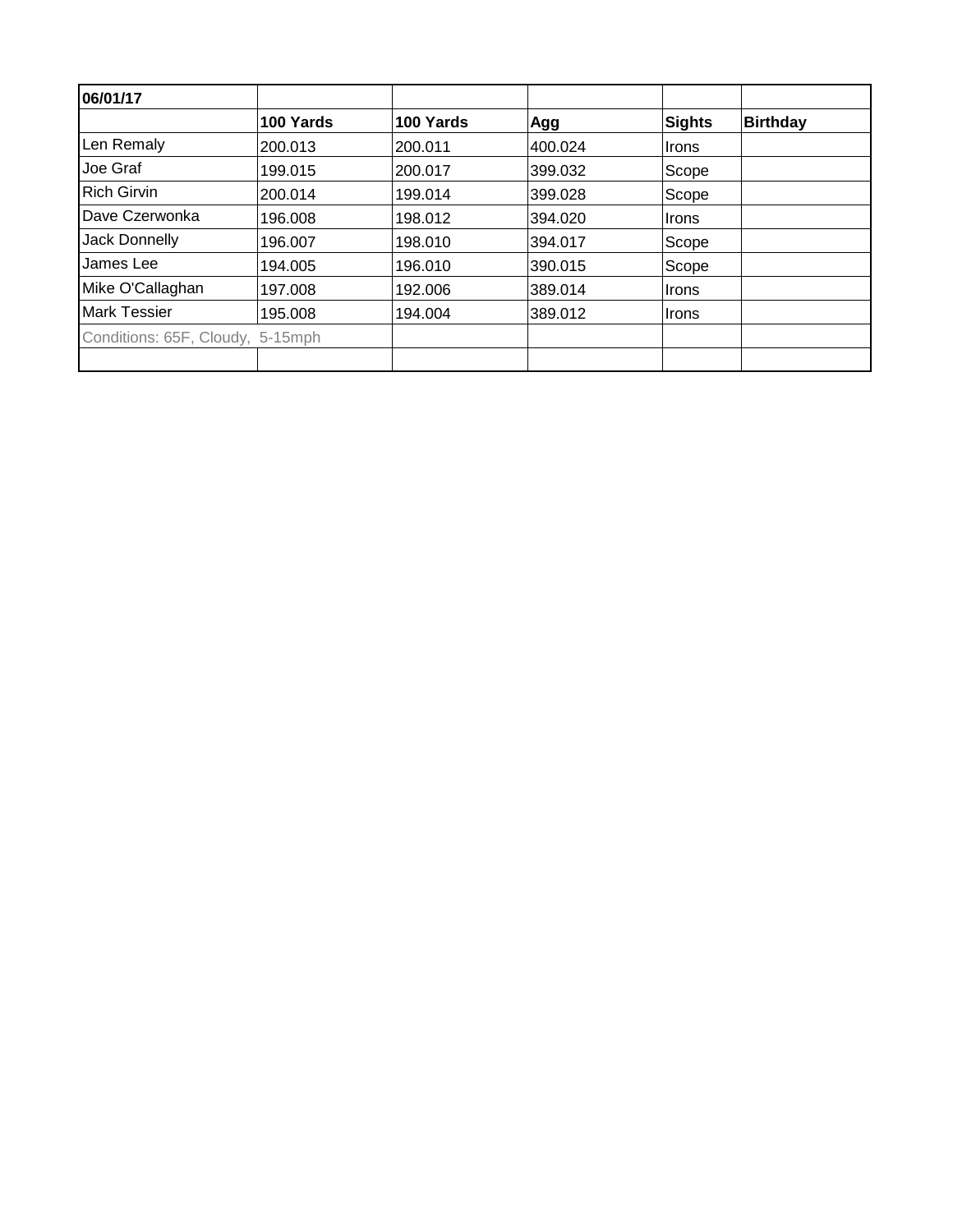| 05/25/17                                |           |           |         |              |          |
|-----------------------------------------|-----------|-----------|---------|--------------|----------|
|                                         | 100 Yards | 100 Yards | Agg     | Sights       | Birthday |
| Joe Graf                                | 195.006   | 193.004   | 388.010 | Scope        |          |
| IJames Lee                              | 190.004   | 195.010   | 385.014 | <b>Irons</b> |          |
| Conditions: 55F, Wind and Rain, 5-15mph |           |           |         |              |          |
|                                         |           |           |         |              |          |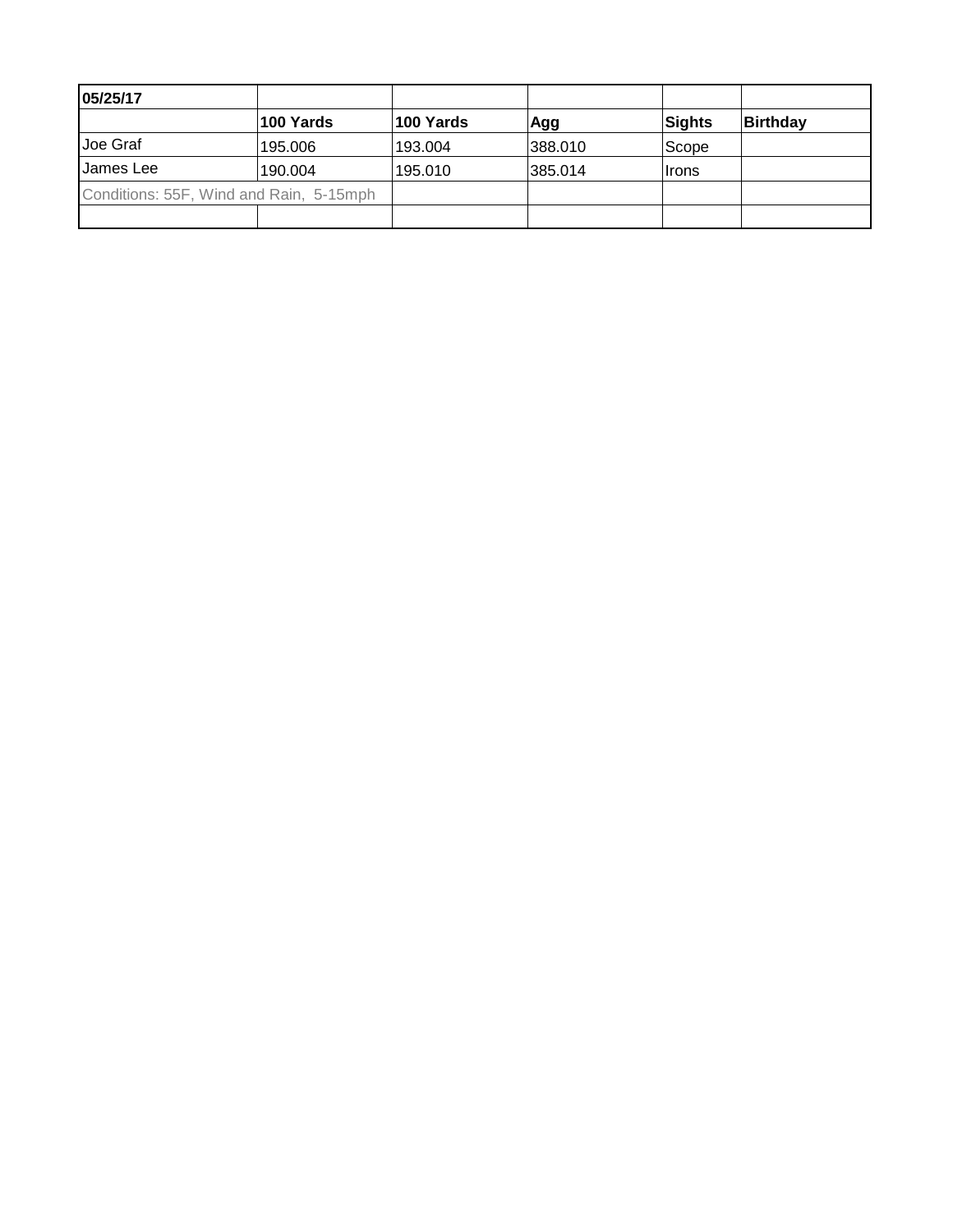| 05/18/17                     |           |           |         |               |                 |
|------------------------------|-----------|-----------|---------|---------------|-----------------|
|                              | 100 Yards | 100 Yards | Agg     | <b>Sights</b> | <b>Birthday</b> |
| Len Remaly                   | 198.015   | 200.014   | 398.029 | <b>Irons</b>  |                 |
| Joe Graf                     | 198.014   | 198.013   | 396.027 | Scope         |                 |
| Jack Donnelly                | 198.009   | 198.013   | 396.022 | Scope         |                 |
| <b>Rich Girvin</b>           | 195.007   | 194.006   | 389.013 | Scope         |                 |
| Michael O'Callaghan          | 192.002   | 196.008   | 388.010 | <b>Irons</b>  |                 |
| Dave Czerwonka               | 190.003   | 197.006   | 387.009 | Irons         |                 |
| James Lee                    | 192.005   | 193.009   | 385.014 | Scope         |                 |
| Megan Powell                 | 192.005   | 193.004   | 385.009 | <b>Irons</b>  |                 |
| Peter MacMurray              | 177.004   | 176.003   | 353.007 | Scope         |                 |
| Conditions: 92F, Clear, 5mph |           |           |         |               |                 |
|                              |           |           |         |               |                 |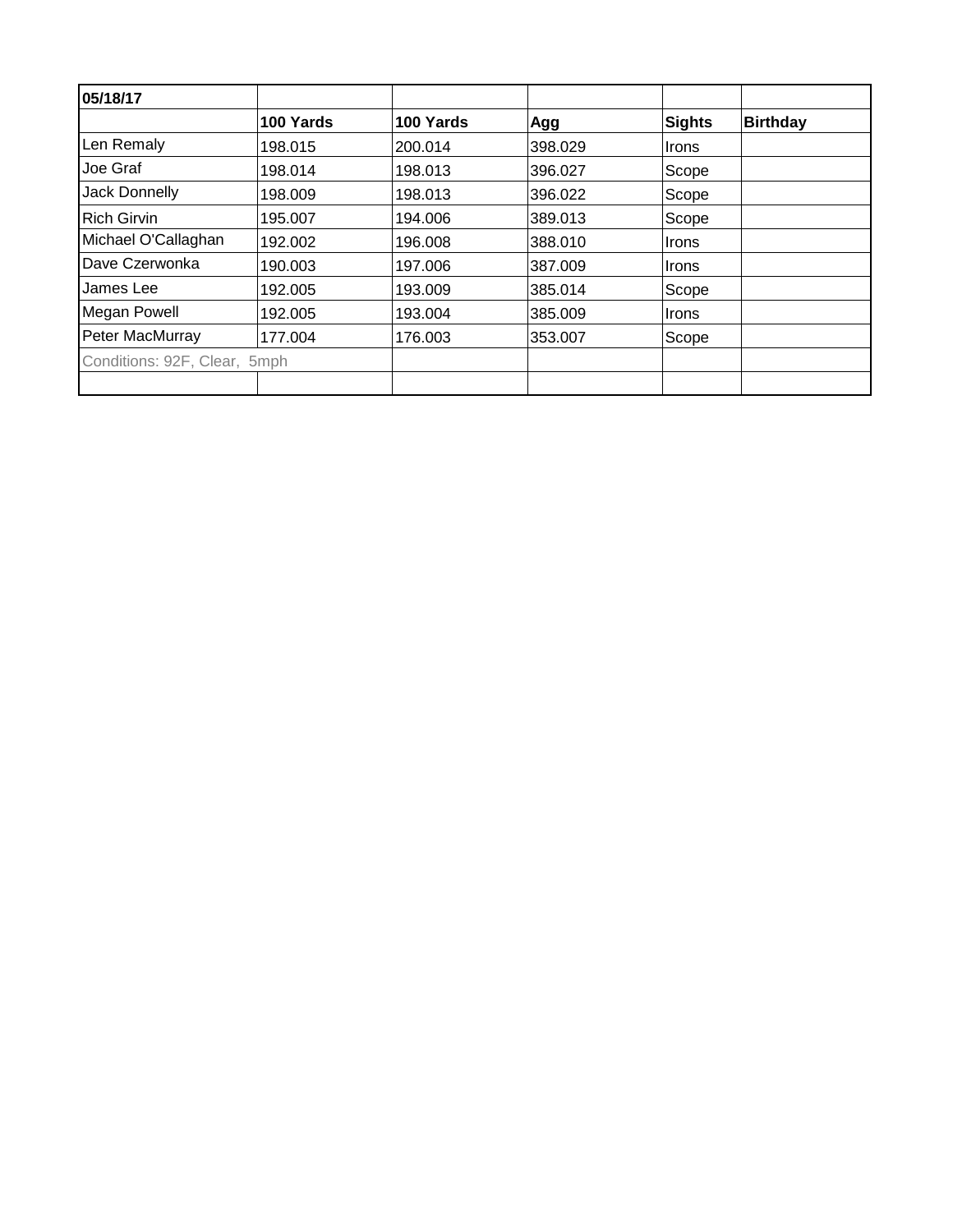| 05/11/17                      |           |           |         |               |                 |
|-------------------------------|-----------|-----------|---------|---------------|-----------------|
|                               | 100 Yards | 100 Yards | Agg     | <b>Sights</b> | <b>Birthday</b> |
| Joe Graf                      | 198.006   | 198.012   | 396.018 | Scope         | 08/22/1966      |
| Len Remaly                    | 200.010   | 196.008   | 396.018 | <b>Irons</b>  | 04/20/1942      |
| <b>Rich Girvin</b>            | 196.008   | 197.008   | 393.016 | Scope         | 04/14/1950      |
| Dave Czerwonka                | 192.006   | 196.009   | 388.015 | <b>Irons</b>  |                 |
| Mike O'Callaghan              | 193.005   | 191.003   | 384.008 | Irons         | 06/29/1961      |
| <b>Megan Powell</b>           | 188.004   | 190,006   | 378.010 | ∣Irons        | 07/18/2003      |
| James Lee                     | 188.004   | 189.004   | 377.008 | <b>Irons</b>  | 05/08/1962      |
| Conditions: 60F, Cloudy, 5mph |           |           |         |               |                 |
|                               |           |           |         |               |                 |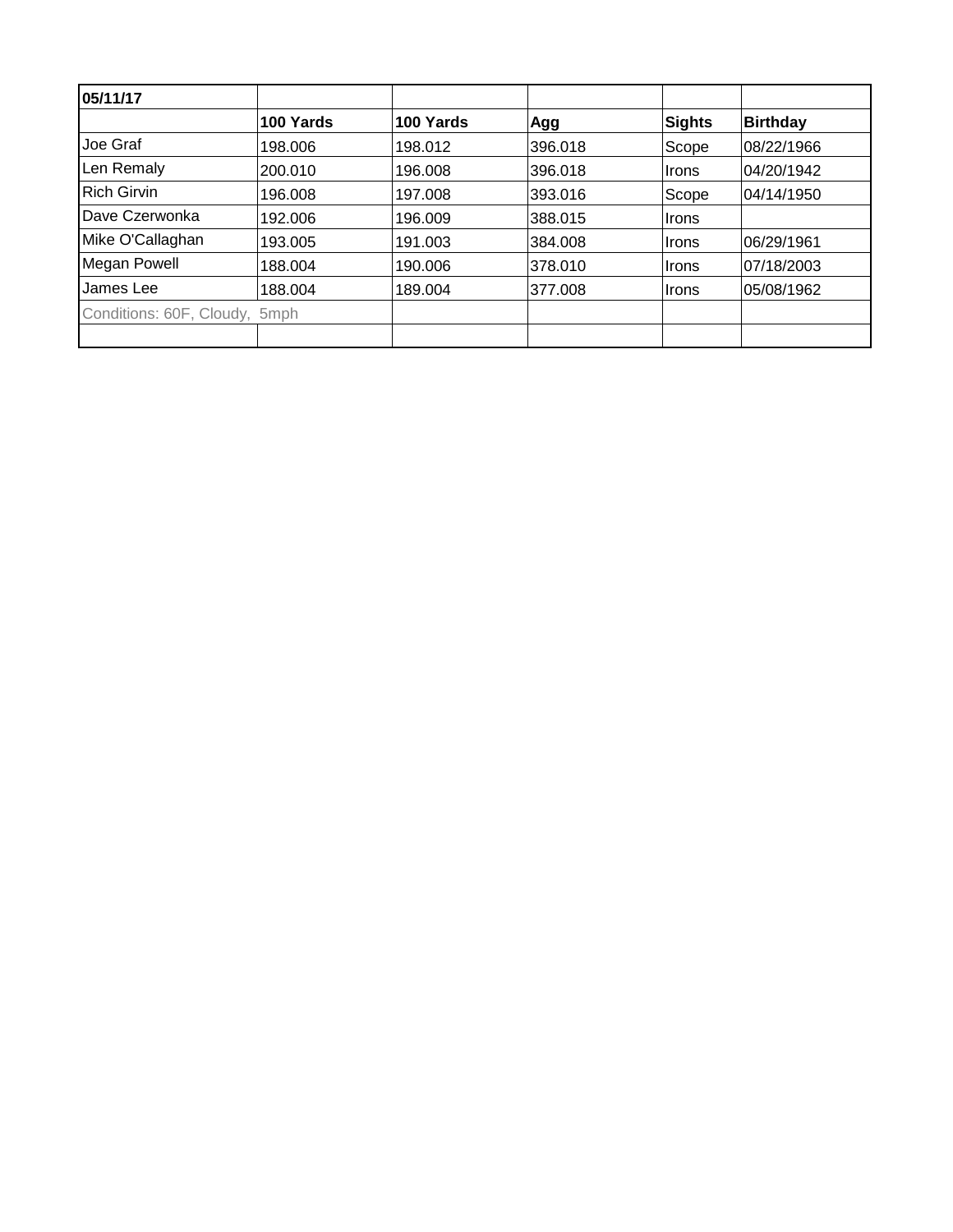| 05/04/17                      |           |           |         |        |                 |
|-------------------------------|-----------|-----------|---------|--------|-----------------|
|                               | 100 Yards | 100 Yards | Agg     | Sights | <b>Birthday</b> |
| Joe Graf                      | 199.015   | 199.015   | 398.030 | Scope  |                 |
| Len Remaly                    | 199.016   | 198.010   | 397.026 | Irons  | 04/20/1942      |
| Margot Lee                    | 197.009   | 199.013   | 396.022 | Irons  | 03/23/1994      |
| <b>Rich Girvin</b>            | 195.008   | 199.008   | 394.016 | Scope  | 04/14/1950      |
| Dave Czerwonka                | 193.004   | 198.009   | 391.013 | Irons  |                 |
| Jack Donnelly                 | 196.008   | 192.008   | 388.016 | Scope  | 08/08/1949      |
| James Lee                     | 192.005   | 196.006   | 388.011 | Irons  | 05/08/1962      |
| Mike O'Callaghan              | 192.004   | 196,006   | 388.010 | Irons  | 06/29/1961      |
| Peter MacMurray               | 177.002   | 175.002   | 352.004 | Irons  | 08/22/1966      |
| Conditions: 60F, Cloudy, 5mph |           |           |         |        |                 |
|                               |           |           |         |        |                 |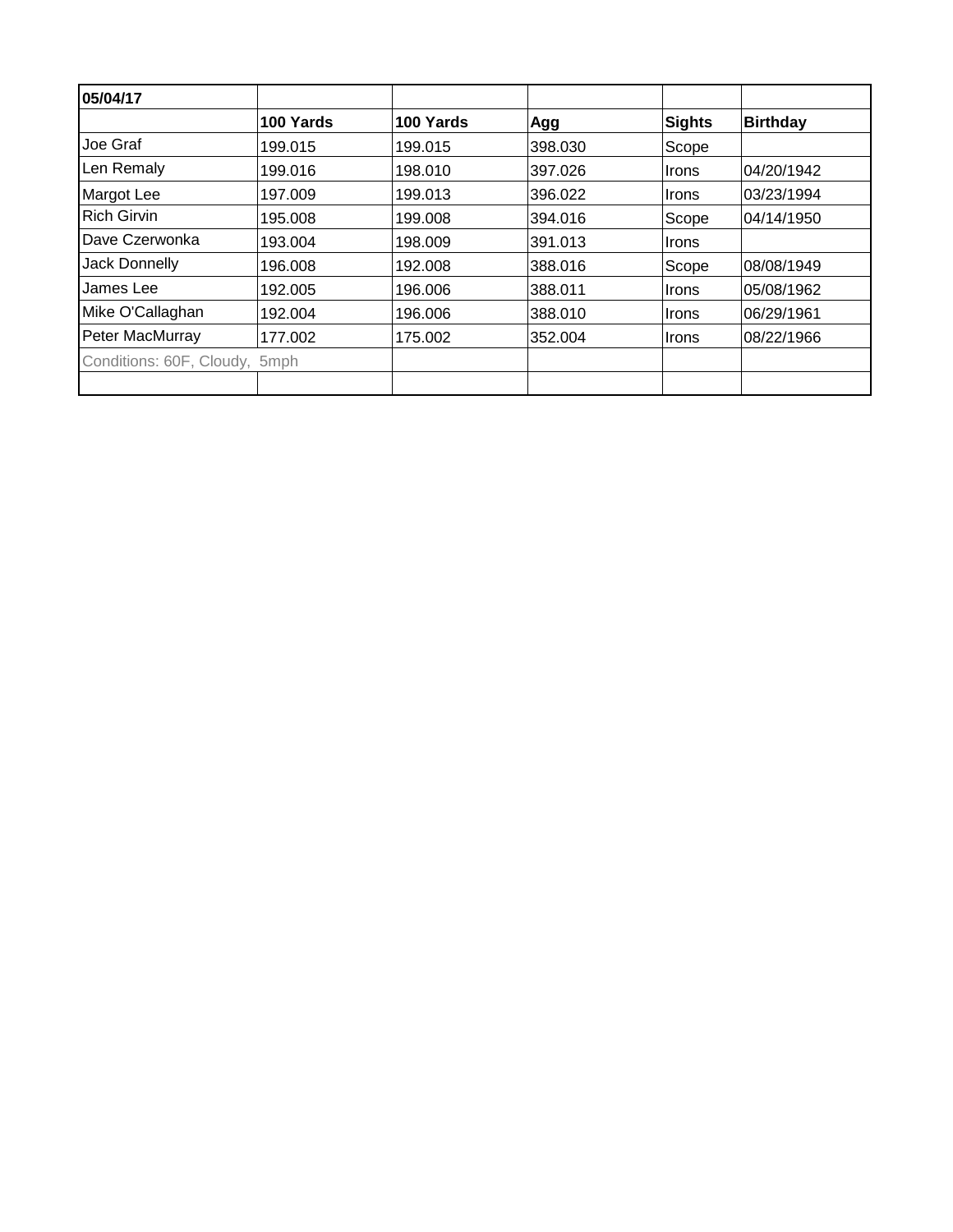| 04/27/17                      |           |           |         |               |                 |
|-------------------------------|-----------|-----------|---------|---------------|-----------------|
|                               | 100 Yards | 100 Yards | Agg     | <b>Sights</b> | <b>Birthday</b> |
| Margot Lee                    | 200.011   | 200.014   | 400.025 | Irons         | 03/23/1994      |
| Joe Graf                      | 199.016   | 199.017   | 398.033 | Scope         | 08/22/1966      |
| Len Remaly                    | 199.013   | 199.009   | 398.022 | Scope         | 04/20/1942      |
| Dave Czerwonka                | 190.002   | 198.008   | 388,010 | ∣Irons        |                 |
| Mike O'Callaghan              | 192.005   | 194.011   | 386.016 | Irons         | 06/29/1961      |
| James Lee                     | 193.007   | 192.005   | 385.012 | ∣Irons        | 05/08/1962      |
| Conditions: 68F, Cloudy, 5mph |           |           |         |               |                 |
|                               |           |           |         |               |                 |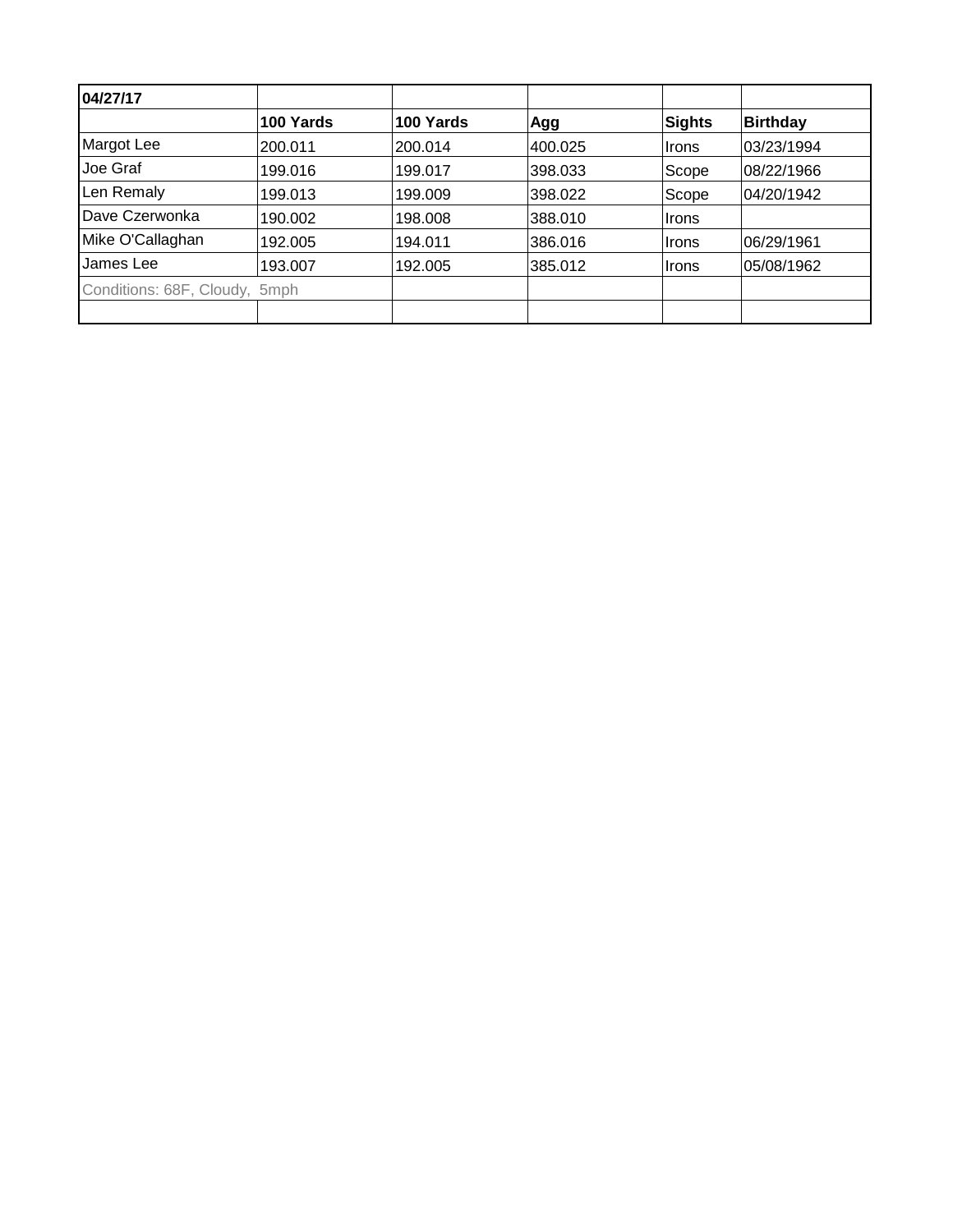| 2016                           |           |           |         |        |                 |
|--------------------------------|-----------|-----------|---------|--------|-----------------|
| 09/01/16                       |           |           |         |        |                 |
|                                | 100 Yards | 100 Yards | Agg     | Sights | <b>Birthday</b> |
| Margot Lee                     | 200.015   | 200.014   | 400.029 | Irons  |                 |
| Joe Graf                       | 200.014   | 200.014   | 400.028 | Scope  |                 |
| <b>Rich Girvin</b>             | 200.013   | 200.014   | 400.027 | Scope  |                 |
| James Lee                      | 195.005   | 199.008   | 394.013 | Scope  |                 |
| Dave Czerwonka                 | 197.009   | 194.006   | 391.015 | ∣Irons |                 |
| Michael O'Callaghan            | 195.006   | 195.008   | 390.014 | ∣Irons |                 |
| John Payton                    | 193.007   | 192.004   | 385.011 | ∣Irons |                 |
| Conditions: 758F, Cloudy, 5mph |           |           |         |        |                 |
|                                |           |           |         |        |                 |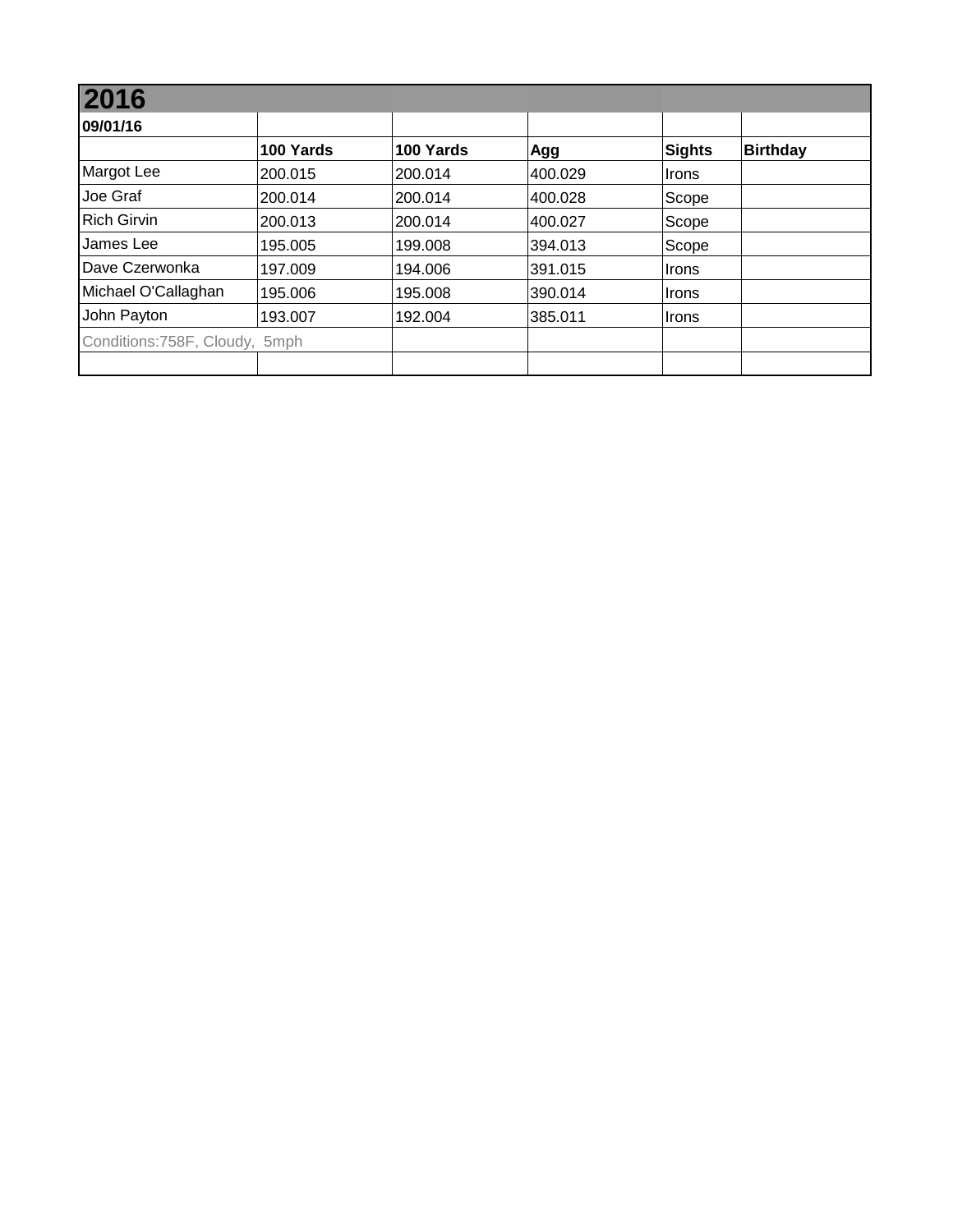| 08/25/16                     |           |           |         |               |                 |
|------------------------------|-----------|-----------|---------|---------------|-----------------|
|                              | 100 Yards | 100 Yards | Agg     | <b>Sights</b> | <b>Birthday</b> |
| Joe Graf                     | 200.015   | 199.016   | 399.031 | Scope         |                 |
| Len Remaly                   | 200.012   | 199.014   | 399.026 | Irons         |                 |
| <b>Rich Girvin</b>           | 200.015   | 198.013   | 398.028 | Scope         |                 |
| <b>Rich Gauvin</b>           | 198.009   | 198.011   | 396.020 | <b>Irons</b>  |                 |
| Margot Lee                   | 197.010   | 196.011   | 393.021 | Scope         |                 |
| Dave Czerwonka               | 195.004   | 196.007   | 391.011 | Irons         |                 |
| Mike O'Callaghan             | 196.008   | 195.002   | 391.010 | <b>Irons</b>  |                 |
| John Payton                  | 194.007   | 195.006   | 389.013 | <b>Irons</b>  |                 |
| James Lee                    | 194.005   | 191.006   | 385.011 | Scope         |                 |
| Conditions: 88F, Clear, 5mph |           |           |         |               |                 |
|                              |           |           |         |               |                 |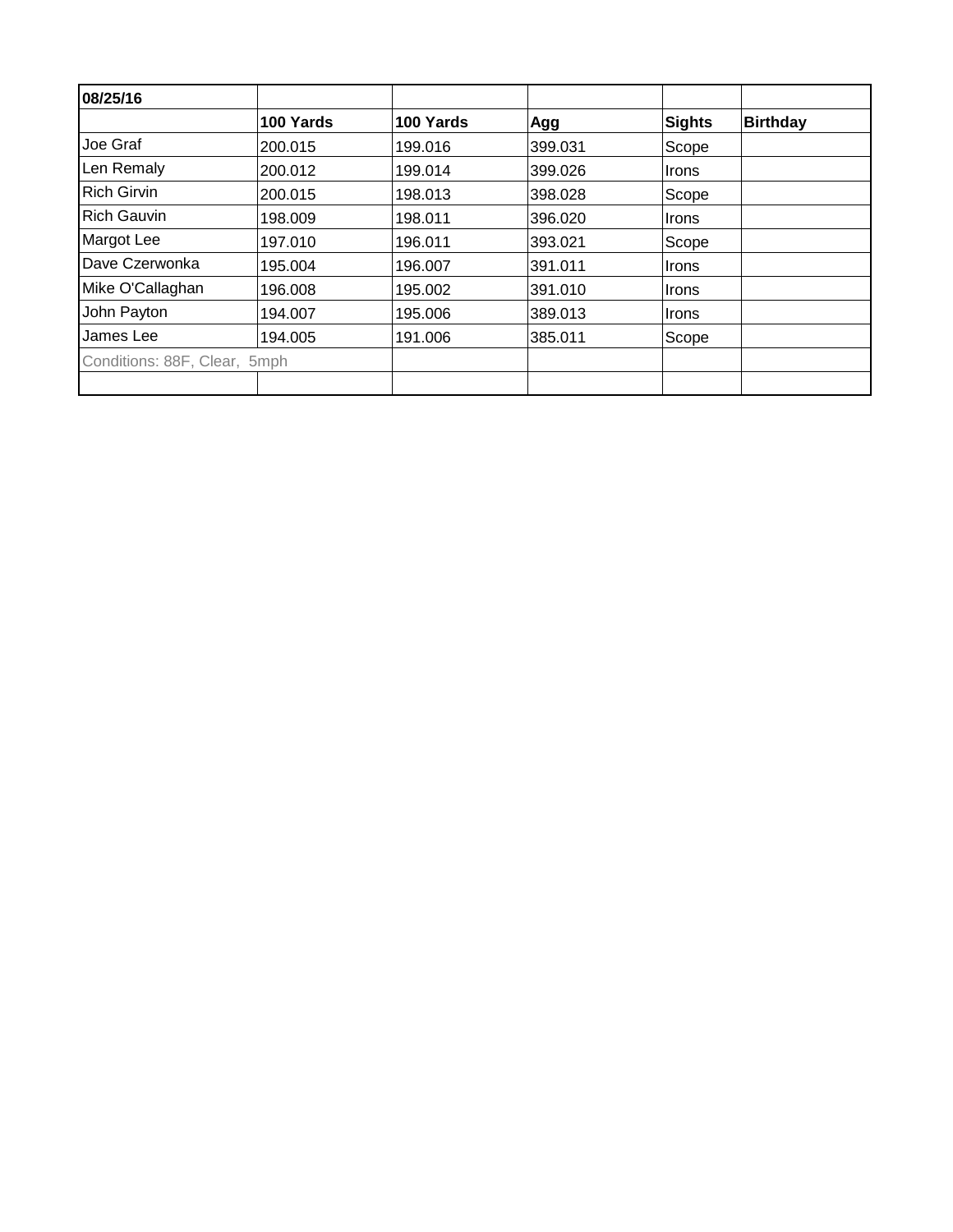| 08/19/16                     |           |           |         |               |                 |
|------------------------------|-----------|-----------|---------|---------------|-----------------|
|                              | 100 Yards | 100 Yards | Agg     | <b>Sights</b> | <b>Birthday</b> |
| <b>Rich Girvin</b>           | 199.009   | 200.015   | 399.024 | Scope         |                 |
| Joe Graf                     | 199.012   | 199.017   | 398.029 | Scope         |                 |
| Len Remaly                   | 199.012   | 199.013   | 398.025 | <b>Irons</b>  |                 |
| James Lee                    | 195.008   | 197.004   | 392.012 | Scope         |                 |
| Michael O'Callaghan          | 194.007   | 196.009   | 390.016 | Irons         |                 |
| <b>Mark Tessier</b>          | 192.005   | 197.006   | 389.011 | <b>Irons</b>  |                 |
| Conditions: 88F, Clear, 5mph |           |           |         |               |                 |
|                              |           |           |         |               |                 |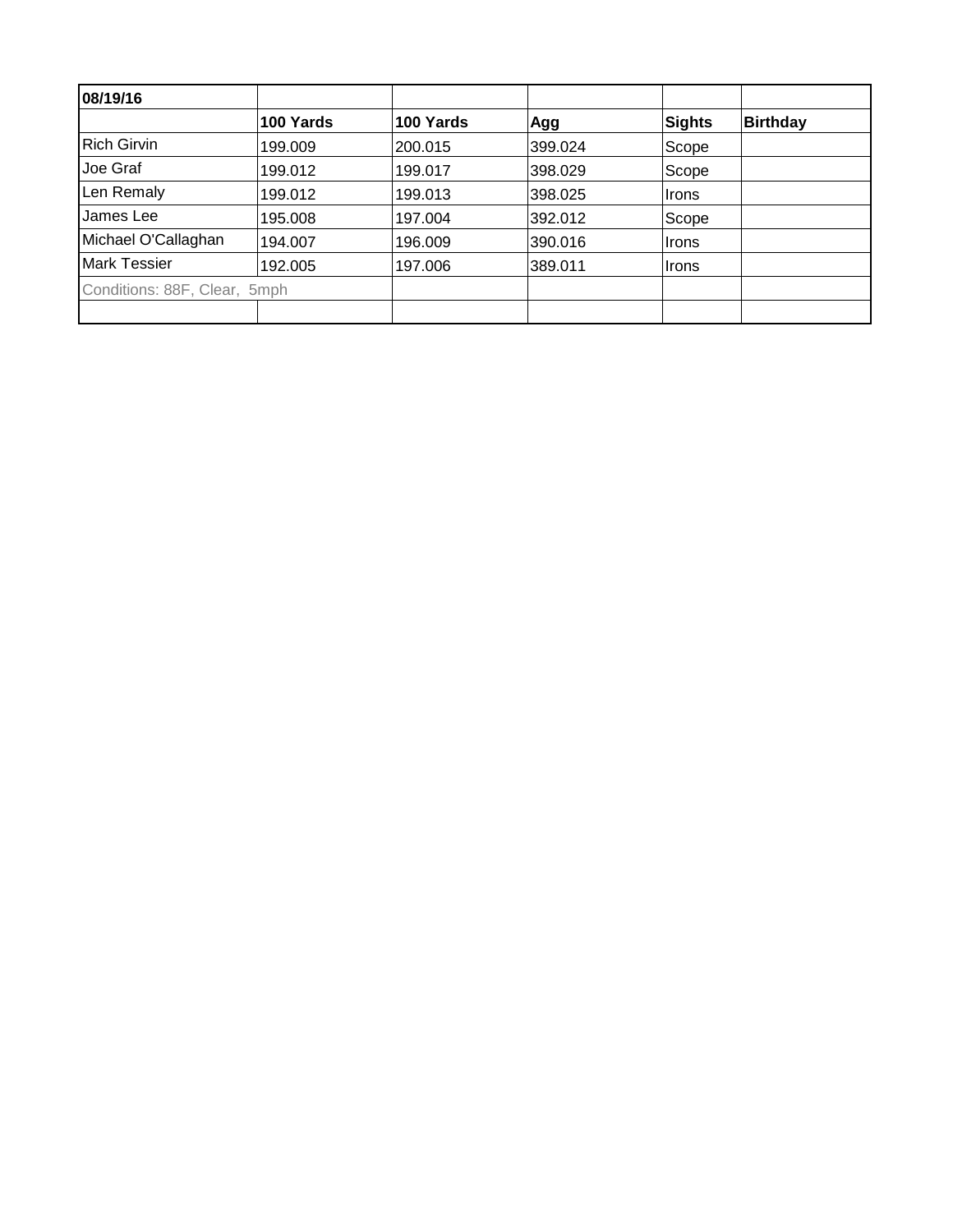| 08/11/16                     |           |           |         |        |                 |
|------------------------------|-----------|-----------|---------|--------|-----------------|
|                              | 100 Yards | 100 Yards | Agg     | Sights | <b>Birthday</b> |
| Joe Graf                     | 200.013   | 200.016   | 400.029 | Scope  |                 |
| Len Remaly                   | 199.012   | 199.013   | 398.025 | Irons  |                 |
| Michael O'Callaghan          | 192.010   | 198.005   | 390.015 | Irons  |                 |
| James Lee                    | 193.007   | 196.009   | 389.016 | Scope  |                 |
| <b>Mark Tessier</b>          | 187.004   | 192.009   | 379.013 | ∣Irons |                 |
| Conditions: 90F, Clear, 5mph |           |           |         |        |                 |
|                              |           |           |         |        |                 |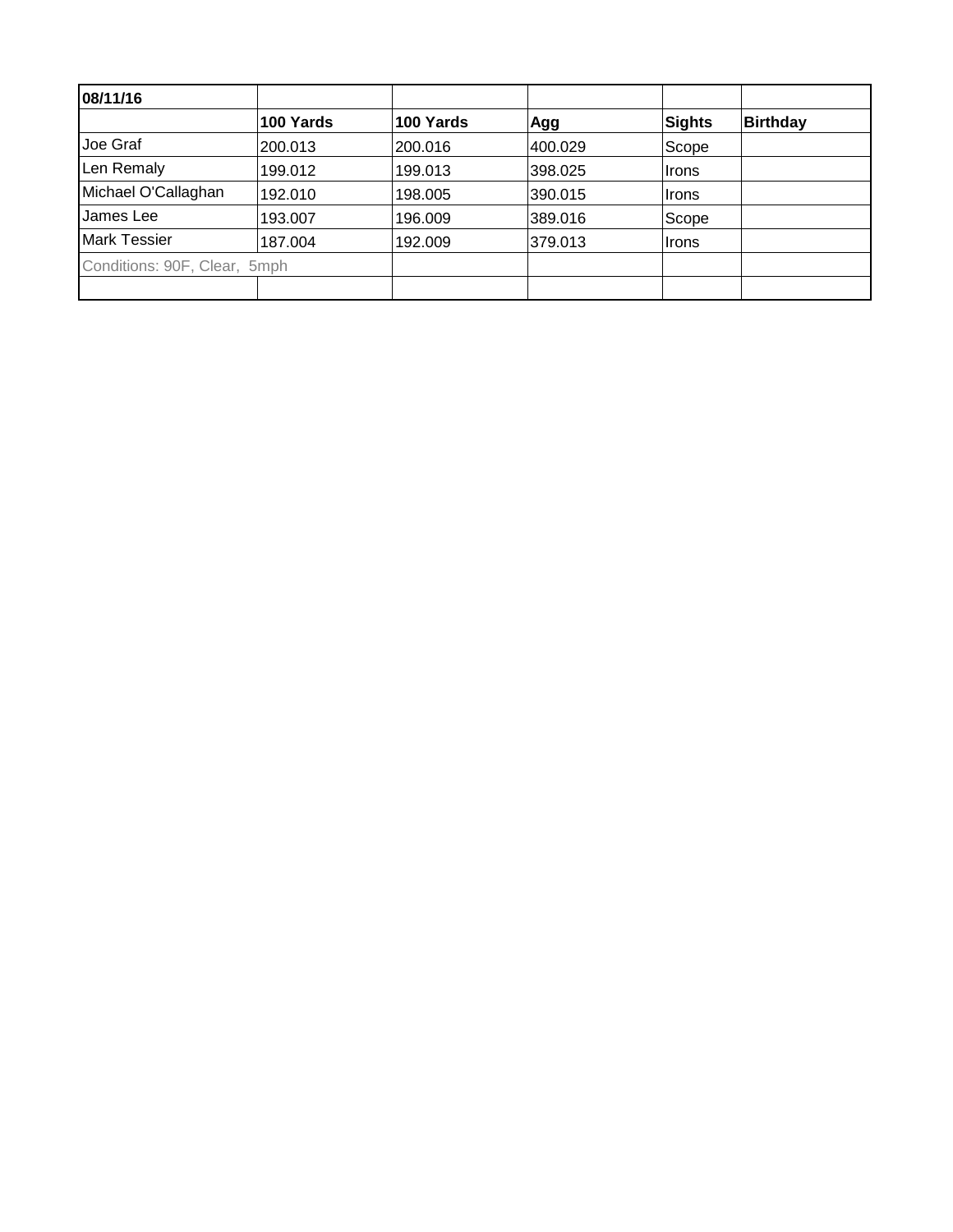| 08/04/16                     |           |           |         |        |                 |
|------------------------------|-----------|-----------|---------|--------|-----------------|
|                              | 100 Yards | 100 Yards | Agg     | Sights | <b>Birthday</b> |
| Joe Graf                     | 200.014   | 200.018   | 400.032 | Scope  |                 |
| Len Remaly                   | 199.009   | 200,009   | 399.018 | Irons  |                 |
| <b>Rich Girvin</b>           | 199.015   | 199.010   | 398.025 | Scope  |                 |
| James Lee                    | 197.008   | 199.010   | 396.018 | Scope  |                 |
| Dave Czerwonka               | 194.005   | 190.003   | 384.008 | ∣Irons |                 |
| Conditions: 80F, Clear, 5mph |           |           |         |        |                 |
|                              |           |           |         |        |                 |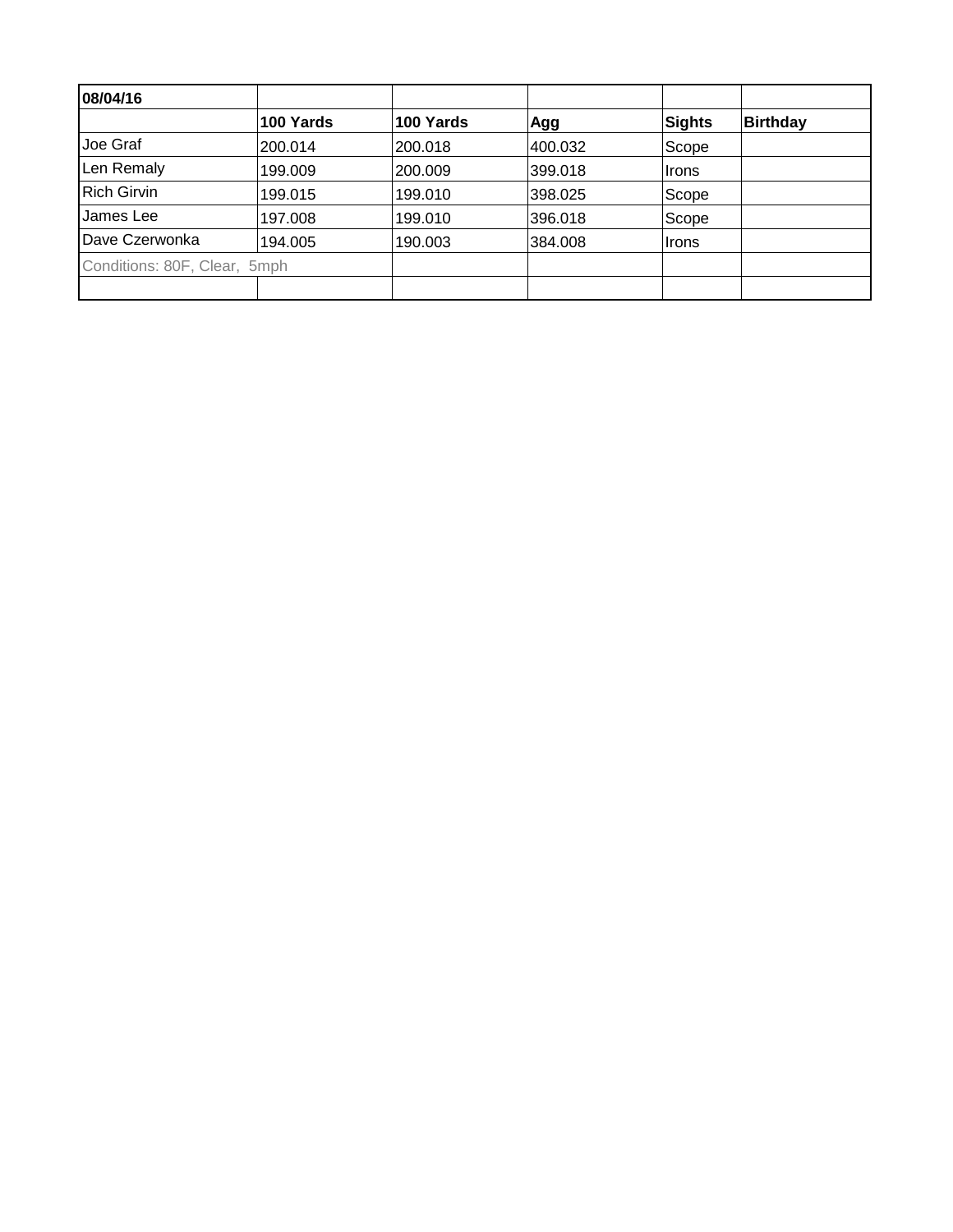| 07/28/16                     |           |           |         |               |                 |
|------------------------------|-----------|-----------|---------|---------------|-----------------|
|                              | 100 Yards | 100 Yards | Agg     | <b>Sights</b> | <b>Birthday</b> |
| Joe Graf                     | 199.010   | 200.015   | 399.025 | Scope         |                 |
| Len Remaly                   | 199.010   | 199.011   | 398.021 | <b>Irons</b>  |                 |
| <b>Rich Girvin</b>           | 198.011   | 199.010   | 397.021 | Scope         |                 |
| Rick Johnson                 | 198.007   | 199.006   | 397.013 | Scope         |                 |
| Margot Lee                   | 196.006   | 195.006   | 391.012 | Scope         |                 |
| James Lee                    | 196.006   | 195.005   | 391.011 | Scope         |                 |
| Michael O'Callaghan          | 195.003   | 194.007   | 389.010 | <b>Irons</b>  |                 |
| Dave Czerwonka               | 192.007   | 194.005   | 386.012 | <b>Irons</b>  |                 |
| Jack Donnelly                | 187.003   | 196.007   | 383.010 | Scope         |                 |
| Jay Ferguson                 | 188.002   | 191.006   | 379.008 | Scope         |                 |
| Conditions: 88F, Clear, 5mph |           |           |         |               |                 |
|                              |           |           |         |               |                 |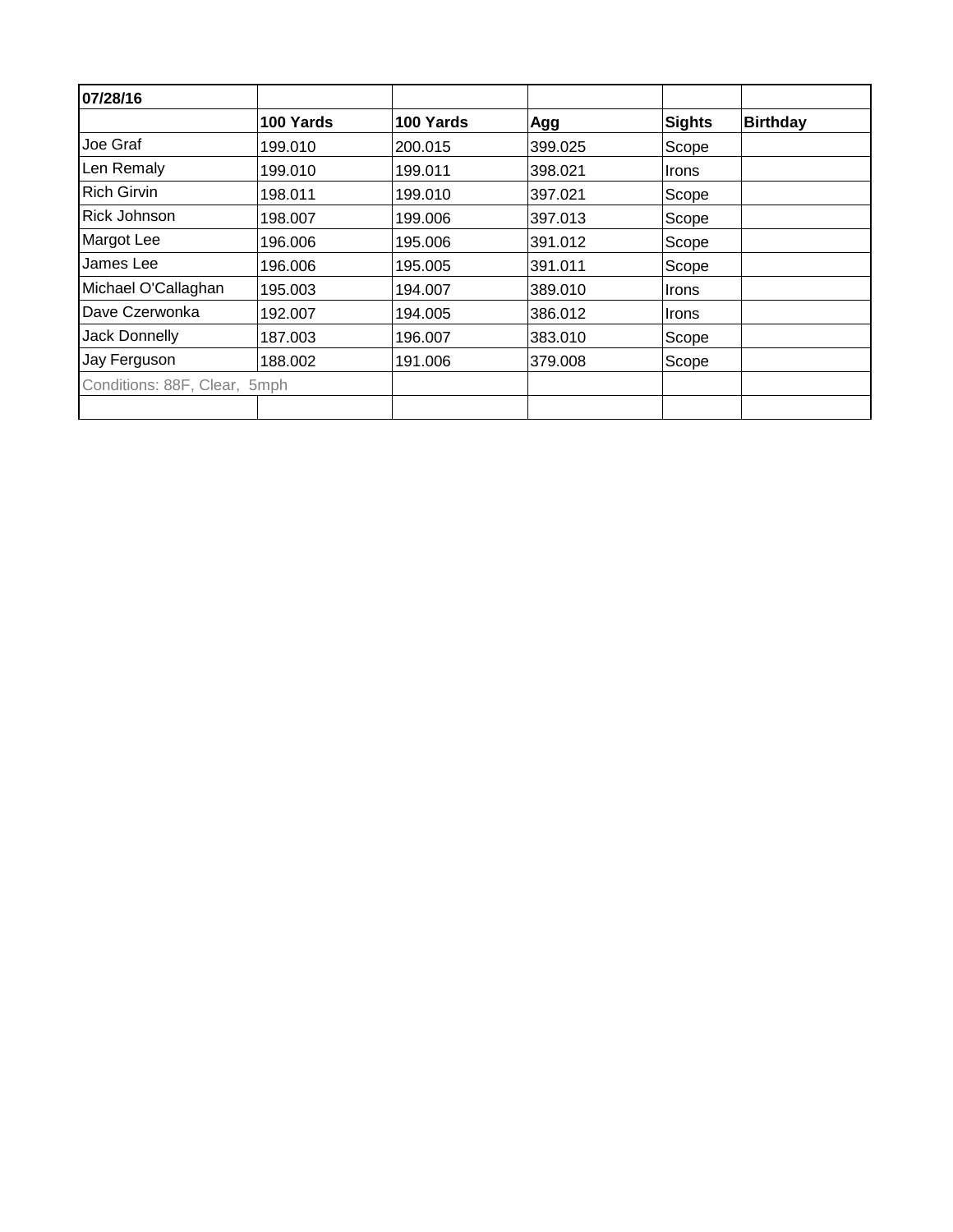| 07/21/16                     |           |           |         |               |                 |
|------------------------------|-----------|-----------|---------|---------------|-----------------|
|                              | 100 Yards | 100 Yards | Agg     | <b>Sights</b> | <b>Birthday</b> |
| Joe Graf                     | 200.016   | 200.010   | 400.026 | Scope         |                 |
| <b>Rich Girvin</b>           | 200.011   | 200.012   | 400.023 | Scope         |                 |
| Len Remaly                   | 200.006   | 198.013   | 398.019 | <b>Irons</b>  |                 |
| Rio Ferguson                 | 195.008   | 199.015   | 394.023 | <b>Irons</b>  |                 |
| ZuZu Demetrius               | 193.007   | 198.007   | 391.014 | <b>Irons</b>  |                 |
| <b>Mark Tessier</b>          | 194.005   | 193.007   | 387.012 | Irons         |                 |
| James Lee                    | 191.005   | 195.003   | 386.008 | Scope         |                 |
| <b>Jack Donnelly</b>         | 190.004   | 195.009   | 385.013 | Scope         |                 |
| Jay Ferguson                 | 181.000   | 194.004   | 375.004 | Scope         |                 |
| Conditions: 88F, Clear, 5mph |           |           |         |               |                 |
|                              |           |           |         |               |                 |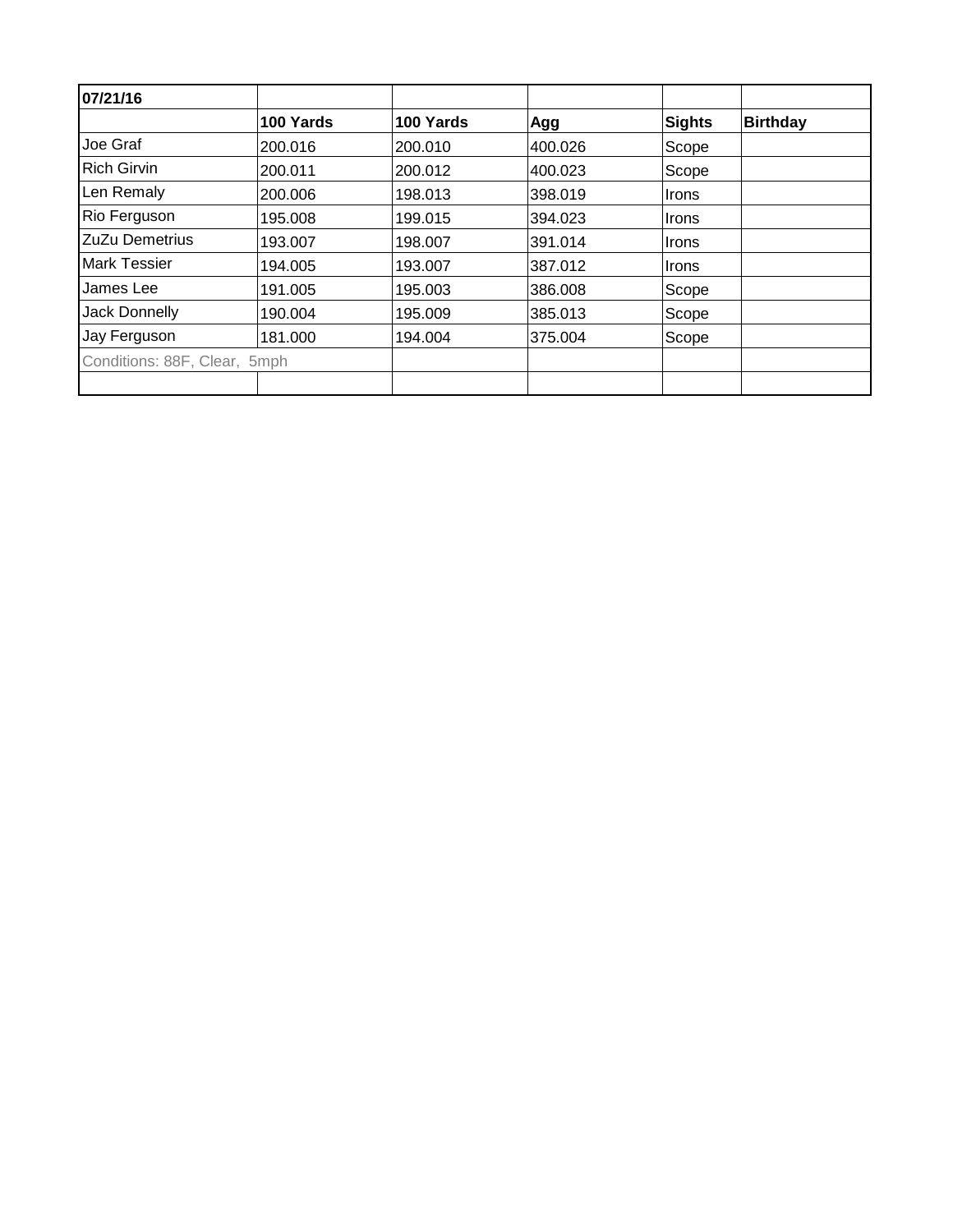| 07/14/16                      |           |           |         |               |                 |
|-------------------------------|-----------|-----------|---------|---------------|-----------------|
|                               | 100 Yards | 100 Yards | Agg     | <b>Sights</b> | <b>Birthday</b> |
| Joe Graf                      | 200.016   | 200.010   | 400.026 | Scope         |                 |
| <b>Rich Girvin</b>            | 200.013   | 198.014   | 398.027 | Scope         |                 |
| Len Remaly                    | 200.008   | 198.008   | 398.016 | Irons         |                 |
| James Lee                     | 195.004   | 192.005   | 387.009 | Scope         |                 |
| Mike O'Callaghan              | 195.006   | 191.006   | 386.012 | <b>Irons</b>  |                 |
| <b>Mark Tessier</b>           | 189.004   | 192.008   | 381.012 | <b>Irons</b>  |                 |
| Conditions: 85F, Cloudy, 5mph |           |           |         |               |                 |
|                               |           |           |         |               |                 |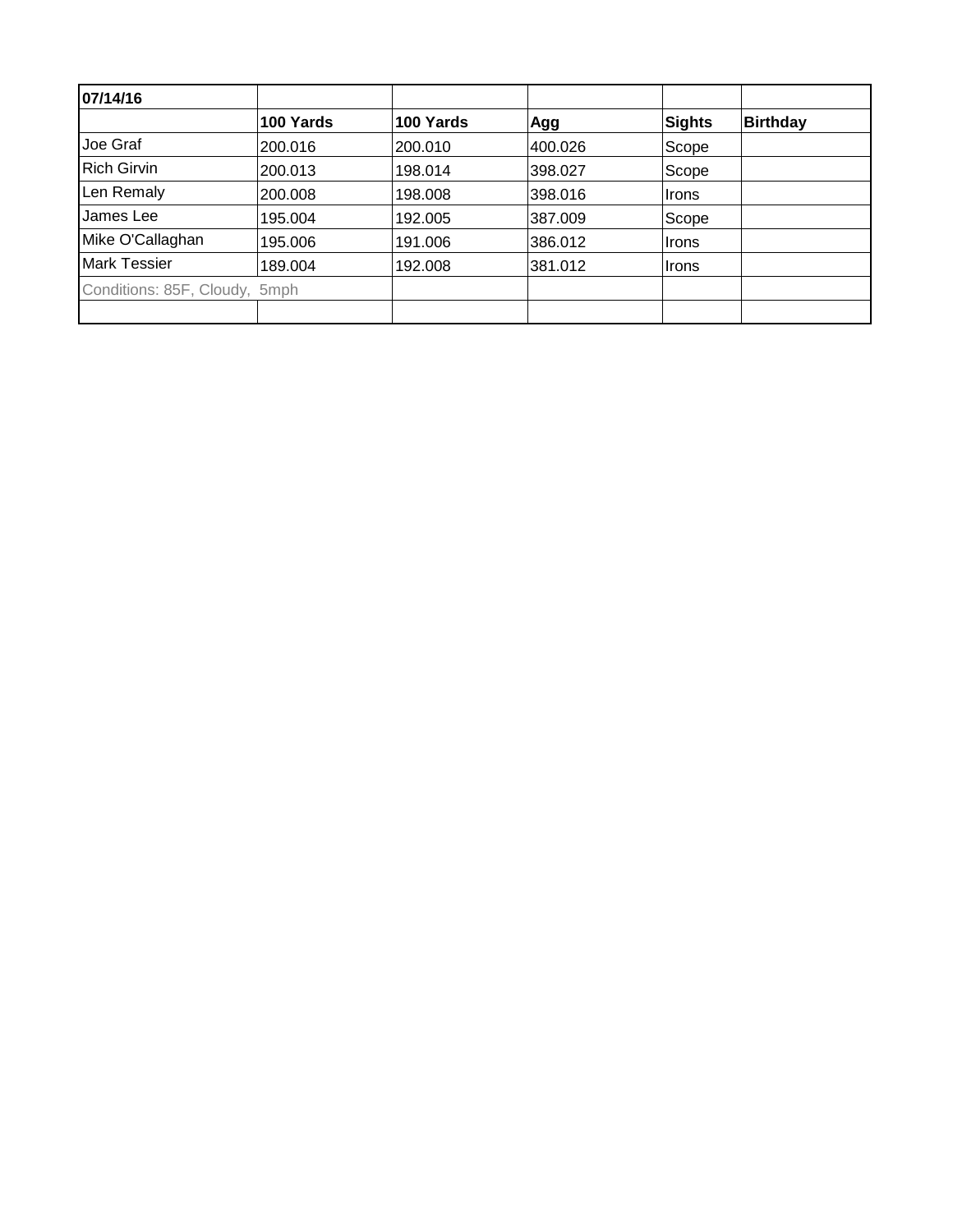| 07/07/16                      |           |           |         |        |                 |
|-------------------------------|-----------|-----------|---------|--------|-----------------|
|                               | 100 Yards | 100 Yards | Agg     | Sights | <b>Birthday</b> |
| Joe Graf                      | 200.018   | 200.018   | 400.036 | Scope  |                 |
| <b>Rich Girvin</b>            | 199.015   | 200.011   | 399.026 | Scope  |                 |
| Dave Czerwonka                | 198.005   | 197.007   | 395.012 | Irons  |                 |
| John Payton                   | 195.009   | 197.007   | 392.016 | ∣Irons |                 |
| James Lee                     | 194.004   | 192.005   | 386.009 | Scope  |                 |
| Conditions: 75F, Cloudy, 5mph |           |           |         |        |                 |
|                               |           |           |         |        |                 |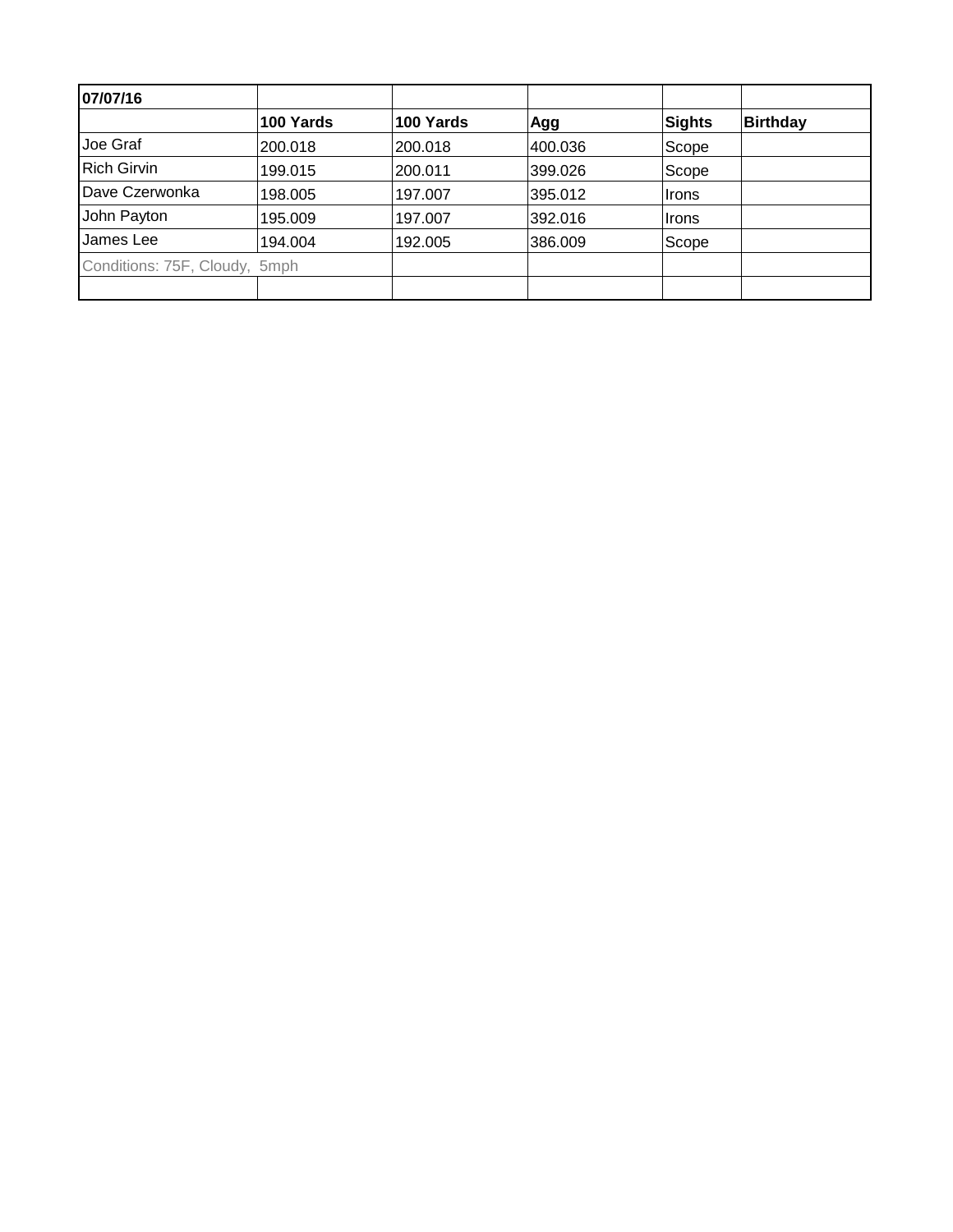| 06/29/16                     |           |           |         |               |                 |
|------------------------------|-----------|-----------|---------|---------------|-----------------|
|                              | 100 Yards | 100 Yards | Agg     | <b>Sights</b> | <b>Birthday</b> |
| Joe Graf                     | 200.011   | 200.016   | 400.027 | Scope         |                 |
| <b>Rich Girvin</b>           | 199.010   | 199.008   | 398.018 | Scope         |                 |
| Len Remaly                   | 199.007   | 199.010   | 398.017 | Irons         |                 |
| Dave Czerwonka               | 196.005   | 199.007   | 395.012 | Irons         |                 |
| John Payton                  | 197.007   | 196.010   | 393.017 | Irons         |                 |
| Michael O'Callaghan          | 197.007   | 192.007   | 389.014 | Irons         |                 |
| James Lee                    | 193.006   | 196.006   | 389.012 | Scope         |                 |
| <b>Jack Donnelly</b>         | 190.001   | 182.002   | 372.003 | Scope         |                 |
| Conditions: 70F, Clear, 5mph |           |           |         |               |                 |
|                              |           |           |         |               |                 |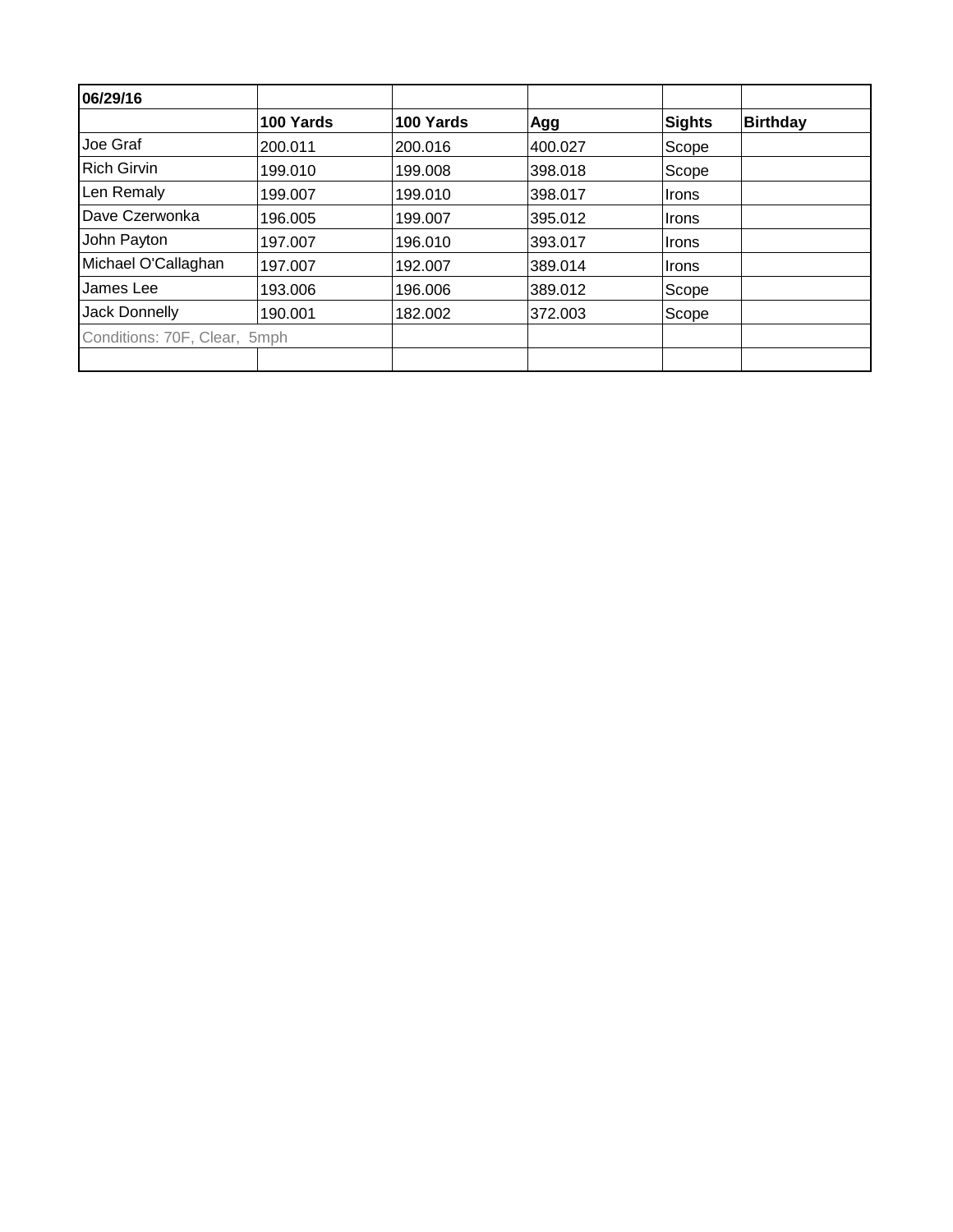| 06/23/16                     |           |           |         |               |                 |
|------------------------------|-----------|-----------|---------|---------------|-----------------|
|                              | 100 Yards | 100 Yards | Agg     | <b>Sights</b> | <b>Birthday</b> |
| Joe Graf                     | 200.017   | 200.017   | 400.034 | Scope         |                 |
| Len Remaly                   | 199.012   | 199.013   | 398.025 | Irons         |                 |
| <b>Rich Girvin</b>           | 199.016   | 199.009   | 398.025 | Scope         |                 |
| Dave Czerwonka               | 189.006   | 200.012   | 389.018 | Irons         |                 |
| John Payton                  | 193.008   | 190.006   | 383.014 | Irons         |                 |
| <b>Mark Tessier</b>          | 189.004   | 194.008   | 383.012 | Irons         |                 |
| Michael O'Callaghan          | 193.004   | 187.003   | 380.007 | Irons         |                 |
| James Lee                    | 188.003   | 188.004   | 376.007 | ∣Irons        |                 |
| Conditions: 70F, Clear, 5mph |           |           |         |               |                 |
|                              |           |           |         |               |                 |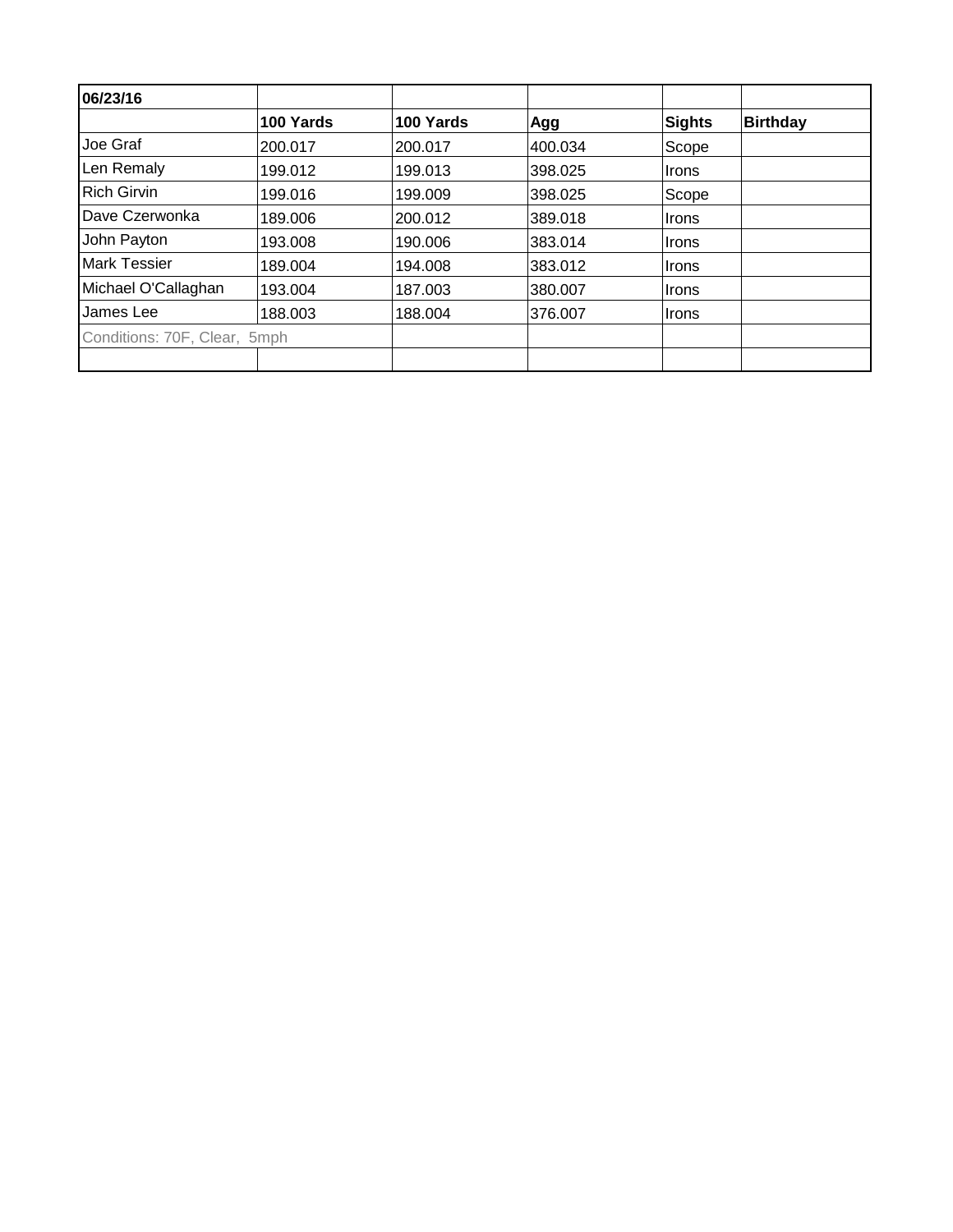| 06/16/16                     |           |           |         |               |                 |
|------------------------------|-----------|-----------|---------|---------------|-----------------|
|                              | 100 Yards | 100 Yards | Agg     | <b>Sights</b> | <b>Birthday</b> |
| <b>Rich Girvin</b>           | 200.012   | 200.016   | 400.028 | Scope         |                 |
| Joe Graf                     | 199.015   | 200.018   | 399.033 | Scope         |                 |
| Len Remaly                   | 198.009   | 199.009   | 397.018 | <b>Irons</b>  |                 |
| <b>Toffer Blaney</b>         | 196.012   | 194.005   | 390.017 | <b>Irons</b>  |                 |
| Abby Monique                 | 194.005   | 196.009   | 390.014 | Irons         |                 |
| Dave Czerwonka               | 193.004   | 194.006   | 387.010 | ∣Irons        |                 |
| John Payton                  | 194.006   | 188.002   | 382.008 | <b>Irons</b>  |                 |
| James Lee                    | 194.003   | 187.003   | 381.006 | <b>Irons</b>  |                 |
| Jay Ferguson                 | 187.007   | 188.005   | 375.012 | <b>Irons</b>  |                 |
| Conditions: 80F, Clear, 5mph |           |           |         |               |                 |
|                              |           |           |         |               |                 |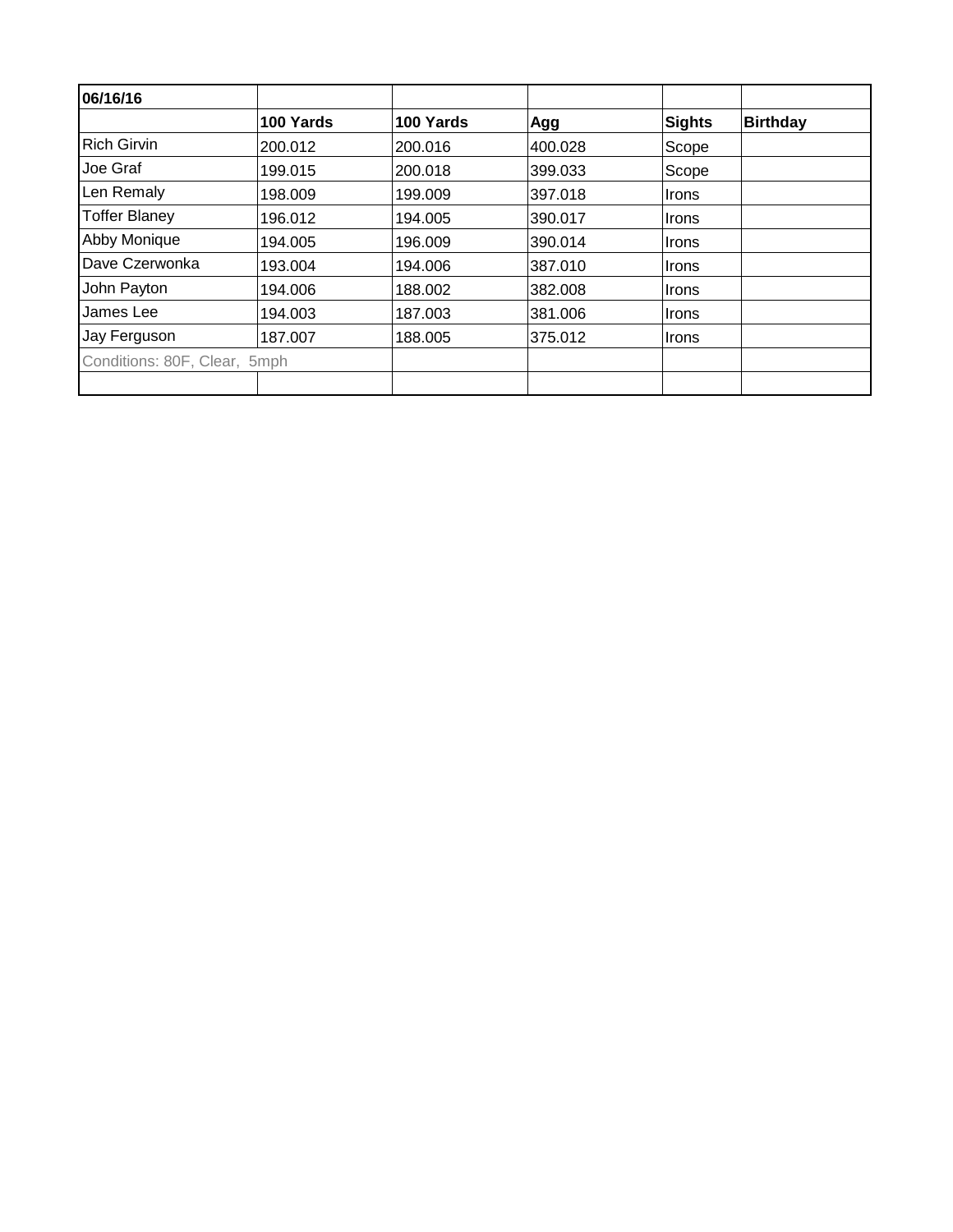| 06/02/16                        |           |           |         |               |                 |
|---------------------------------|-----------|-----------|---------|---------------|-----------------|
|                                 | 100 Yards | 100 Yards | Agg     | <b>Sights</b> | <b>Birthday</b> |
| Joe Graf                        | 197.007   | 200.013   | 397.020 | Scope         |                 |
| <b>Rich Girvin</b>              | 197.009   | 198.012   | 395.021 | Scope         |                 |
| Len Remaly                      | 199.012   | 195.008   | 394.020 | <b>Irons</b>  |                 |
| <b>Toffer Blaney</b>            | 197.007   | 197.009   | 394.016 | <b>Irons</b>  |                 |
| <b>Jack Donnelly</b>            | 193.005   | 197.005   | 390.010 | Scope         |                 |
| <b>Mark Tessier</b>             | 197.009   | 191.004   | 388.013 | Irons         |                 |
| John Payton                     | 194.005   | 193.005   | 387.010 | <b>Irons</b>  |                 |
| Abby Monique                    | 191.007   | 195.007   | 386.014 | <b>Irons</b>  |                 |
| Dave Czerwonka                  | 192.006   | 194.004   | 386.010 | <b>Irons</b>  |                 |
| Michael O'Callaghan             | 192.006   | 190.005   | 382.011 | Irons         |                 |
| James Lee                       | 193.003   | 184.001   | 377.004 | Irons         |                 |
| <b>Scott Smith</b>              | 156.002   | 175.003   | 331.005 | Irons         |                 |
| Conditions: 70F, Clear, 5-10mph |           |           |         |               |                 |
|                                 |           |           |         |               |                 |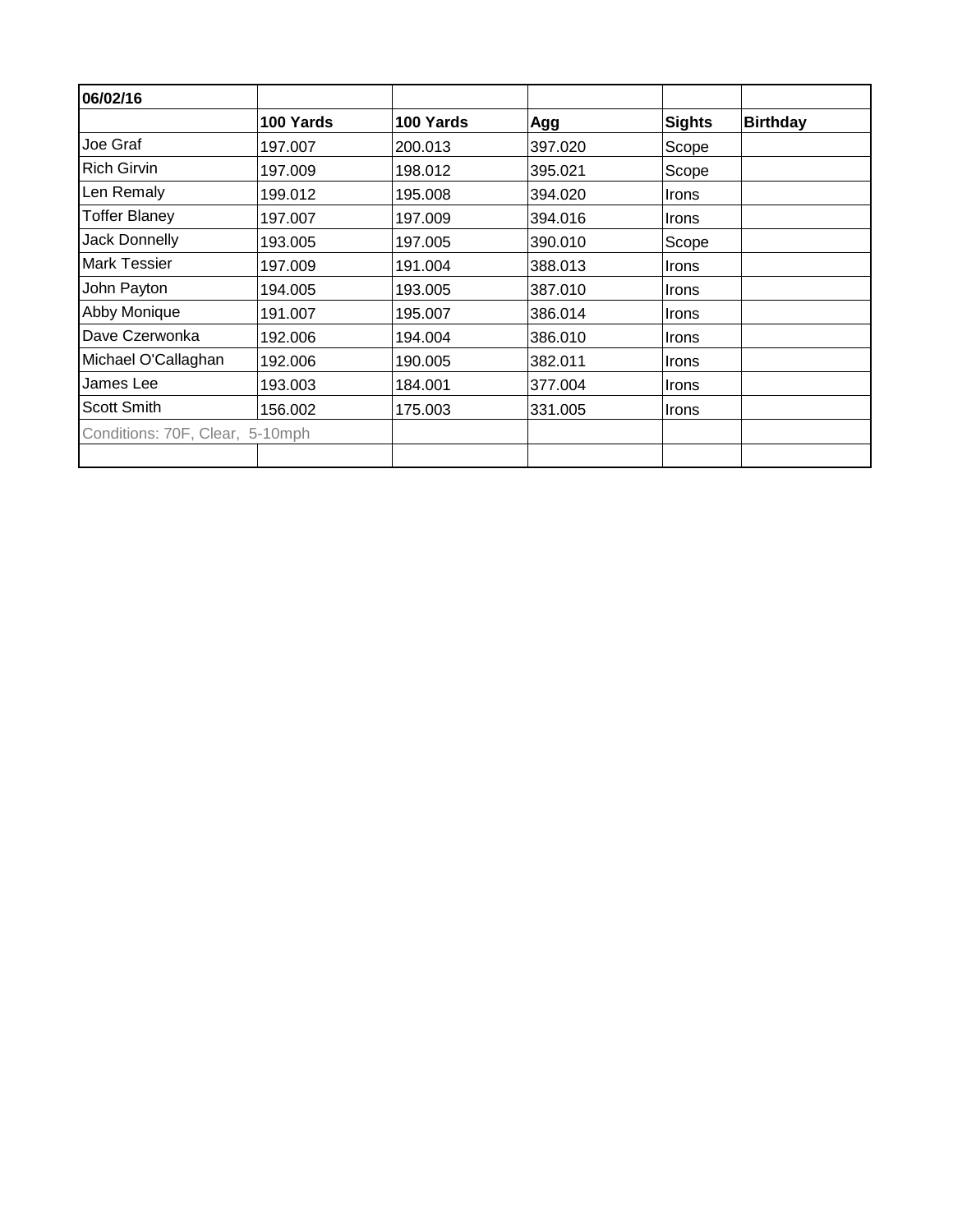| 05/27/16                         |           |           |         |              |                 |
|----------------------------------|-----------|-----------|---------|--------------|-----------------|
|                                  | 100 Yards | 100 Yards | Agg     | Sights       | <b>Birthday</b> |
| Joe Graf                         | 200.008   | 200.014   | 400.022 | Scope        |                 |
| Len Remaly                       | 199.011   | 199.011   | 398.022 | <i>Irons</i> |                 |
| <b>Rich Girvin</b>               | 200.013   | 198,008   | 398.021 | Scope        |                 |
| Dave Czerwonka                   | 197.009   | 196.005   | 393.014 | Irons        |                 |
| Mike O'Callaghan                 | 198.012   | 191.013   | 389.025 | Irons        |                 |
| Abby Monique                     | 192.006   | 197.007   | 389.013 | Irons        | 07/10/1998      |
| <b>Toffer Blaney</b>             | 192.008   | 194.008   | 386.016 | Irons        | 09/18/1996      |
| Jack Donnelly                    | 193.002   | 192.002   | 385.004 | Scope        |                 |
| <b>Mark Tessier</b>              | 184.003   | 188.004   | 372.007 | <b>Irons</b> |                 |
| Conditions: 80F, Cloudy, 5-10mph |           |           |         |              |                 |
|                                  |           |           |         |              |                 |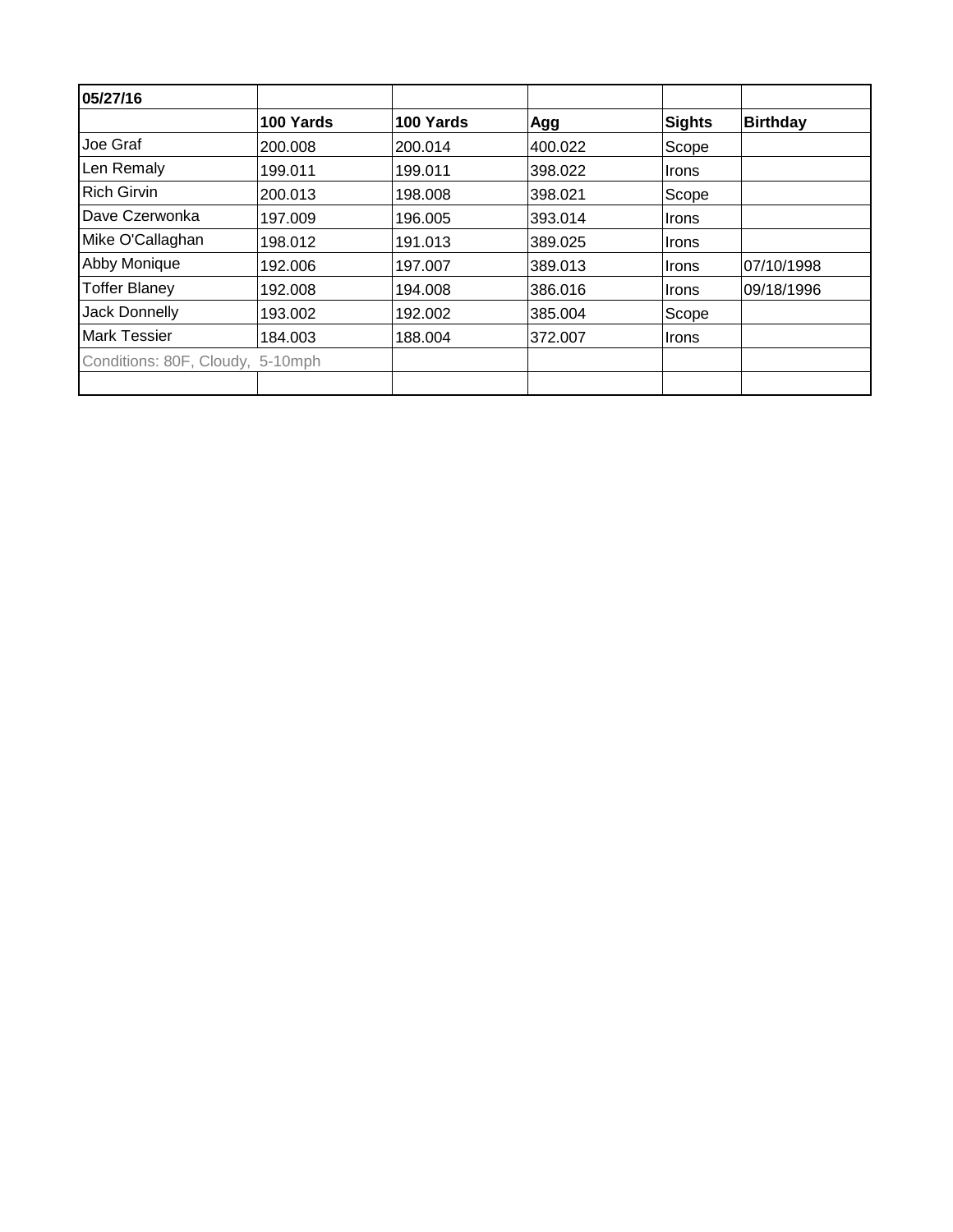| 05/19/16           |           |           |         |               |                 |
|--------------------|-----------|-----------|---------|---------------|-----------------|
|                    | 100 Yards | 100 Yards | Agg     | <b>Sights</b> | <b>Birthday</b> |
| Joe Graf           | 200.015   | 200.015   | 400.030 | Scope         |                 |
| Len Remaly         | 200.014   | 199.014   | 399.028 | ∣Irons        |                 |
| <b>Rich Girvin</b> | 197.011   | 200.011   | 397.022 | Scope         |                 |
| Dave Czerwonka     | 199.007   | 196.010   | 395.017 | ∣Irons        |                 |
| Jack Donnelly      | 200.014   | 191.005   | 391.019 | Scope         | 08/08/1949      |
| Mike O'Callaghan   | 196.008   | 194.004   | 390.012 | ∣Irons        |                 |
| James Lee          | 190.004   | 190.007   | 380.011 | ∣Irons        |                 |
|                    |           |           |         |               |                 |